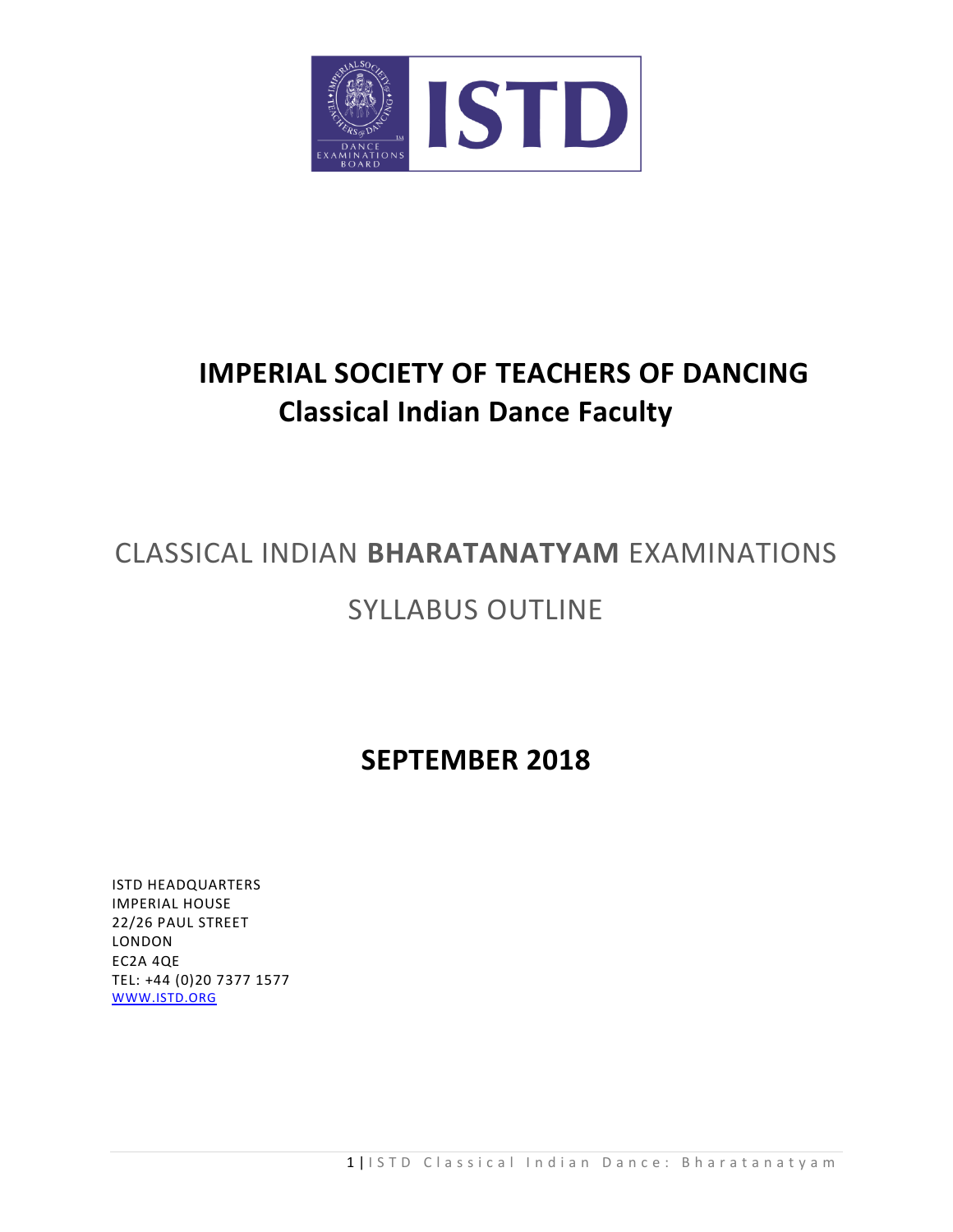# **CONTENTS**

# **Page 3 Foreword**

# **Page 4 Primary Class Examination**

Page 6 **Assessment**

# **Page 8 Graded Examinations 1 – 6**

- Page 10 Grade 1
- Page 13 Grade 2
- Page 15 Grade 3
- Page 17 Grade 4
- Page 19 Grade 5
- Page 20 Grade 6
- Page 23 **Assessment**

# Page 29 **Vocational Graded Examinations**

- Page 31 Intermediate Foundations
- Page 33 Intermediate
- Page 35 Advanced 1
- Page 37 Advanced 2
- Page 40 **Assessment**
- **Page 45 Reasonable Adjustments**
- **Page 45 Professional Qualifications**
- **Page 45 Results and Certification**
- **Page 45 Examination Re-takes**
- **Page 46 Qualification Regulation**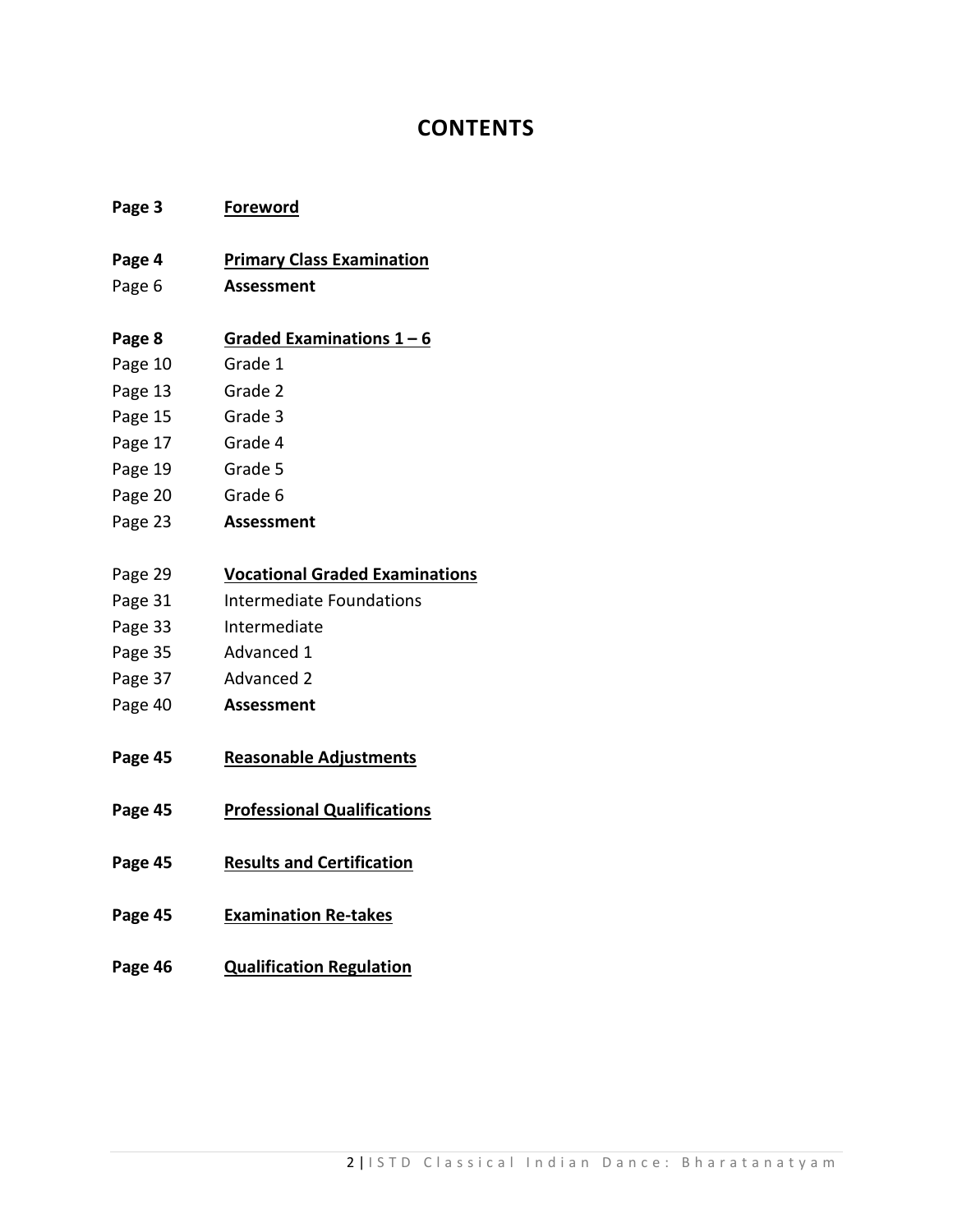# **FOREWORD**

Bharatanatyam originated many centuries ago in the temples of Tamil Nadu in South India. It is known for its strong lines that make geometric and symmetrical shapes as well as its turn-out position by which it is commonly recognised. The dance form is embellished with intricately expressive hand gestures and elaborate facial expressions that lend to the story-telling aspect of this style.

The *mārgam*, which is the format of a traditional Bharatanatyam presentation, was formalised by the Tanjore Quartet in the second half of the eighteenth century. Traditionally, the training programme for Bharatanatyam dancers has been organised around this *mārgam*. Bharatanatyam dancers, to this day, generally follow this format in a traditional presentation. The ISTD syllabus is designed closely to reflect traditional teaching whilst considering the needs and experiences of present-day students worldwide.

Students of classical Indian dance, other than those in India, are in an environment that may not necessarily complement their experience of Bharatanatyam training. This ˙syllabus, therefore, is based on the investing of time and effort in the early Grades, to create the necessary physical and cultural infrastructure for the dancer in training.

The syllabus also accommodates some changes in the traditional learning progression of dance material. It promotes holistic dance experience at the initial stages, even before each aspect of the physical training has been mastered. Students are also encouraged to see dance performances in order to gain a cultural and critical understanding, and a lively interest in Bharatanatyam and in the wider horizons of dance.

The ISTD syllabus provides a structure equally suited to students of any of the different *bāņis* of Bharatanatyam, without favouring one over another.

The syllabus for each examination is presented in three sections:

- Ancillary Skills
- Technical Skills and Performance
- Safe Dance Practice for Bharatanatyam, Theory and File

For essential information on good teaching practices related to the syllabus, and for the full detail and explanation of the syllabus content, see the Bharatanatyam Examination Specifications available for purchase from the ISTD Shop at Headquarters.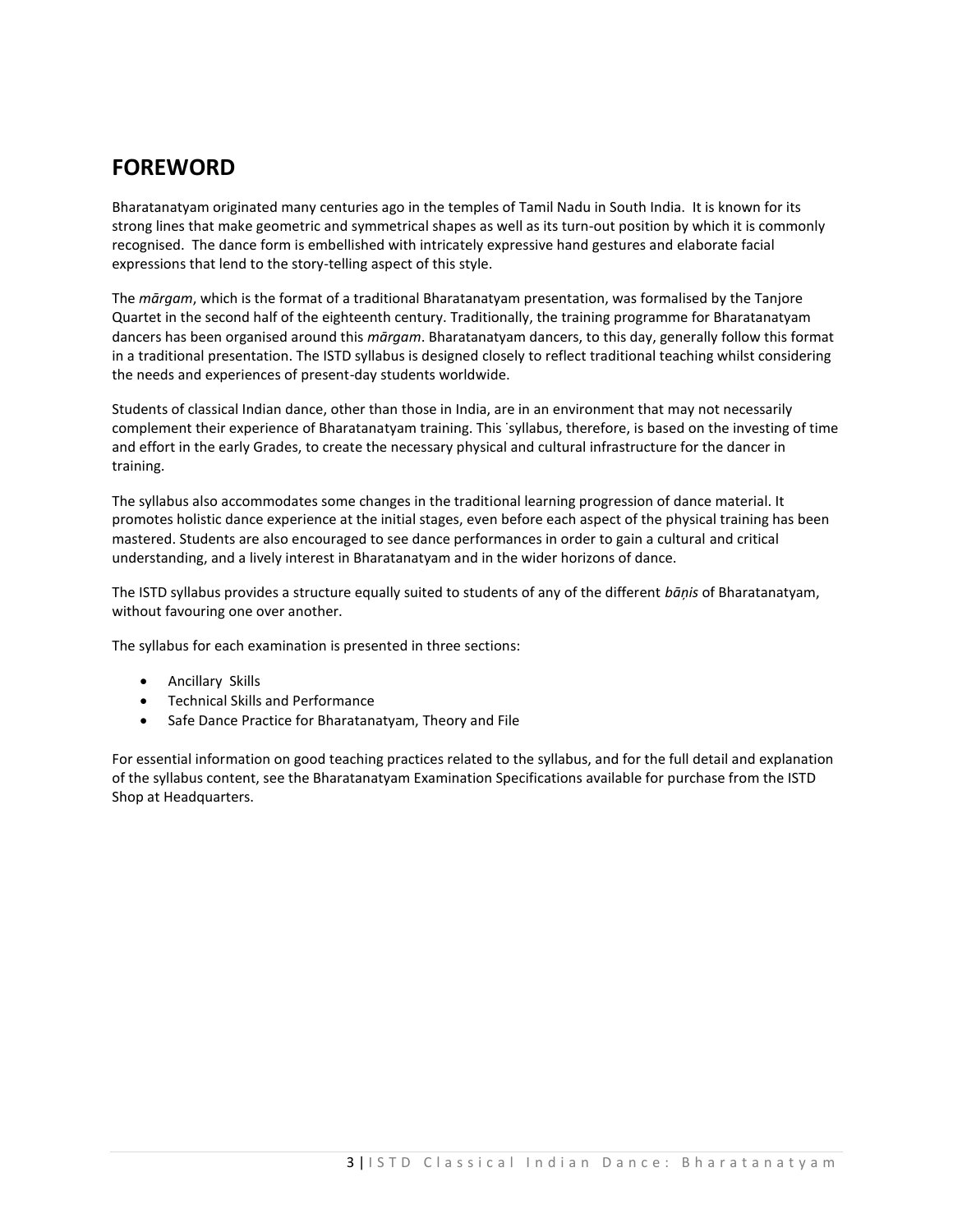# **PRIMARY CLASS EXAMINATION**

# **INTRODUCTION**

# **RATIONALE**

This syllabus is common for Bharatanatyam and Kathak, in preparing children for the Graded Examinations of either genre. It may equally be taught by teachers of either genre, using the movement vocabulary which is familiar and which would be of use in later learning. This syllabus has been designed to introduce younger learners to classical Indian dance and as such has been designed to meet their needs.

Extensive notes on the syllabus are to be found in the Classical Indian Dance Primary Examination Specifications, which may be purchased from the ISTD Shop, Imperial House, 22/26 Paul Street, London EC2A 4QE, tel: 020 7377 1577, email: sales@istd.org

# **ENTRY REQUIREMENTS AND GENERAL INFORMATION**

## **AGE LIMITS**

The Primary examination has no lower or upper age limit but is recommended for those between the ages of six and eight.

# **GENDER DISTINCTIONS**

The examination does not require the dancer to make a gender specific presentation. Males and females can be presented together.

# **TIME ALLOWANCES / NUMBER OF CANDIDATES**

| <b>EXAMINATION</b>   | <b>1 or 2 CANDIDATES</b>          | 3 or 4 CANDIDATES |
|----------------------|-----------------------------------|-------------------|
| <b>Primary Class</b> | Only in exceptional circumstances | 20 minutes        |

For the Primary Class Examination the teacher teaches three to four candidates in the presence of the examiner, demonstrating their experience of the syllabus material, followed by presenting them in a prepared dance sequence. The examiner will then have the opportunity to request syllabus material to be shown on an individual basis if necessary.

# **MUSICAL ACCOMPANIMENT**

The teacher is responsible for the musical accompaniment in a recorded format. For the Primary Class Examination only, the teacher may be the operator.

## **DRESS REQUIREMENTS**

There are no marks for grooming for the Primary Class Examination; it is considered an essential aspect of training, giving poise and confidence. The following are expected: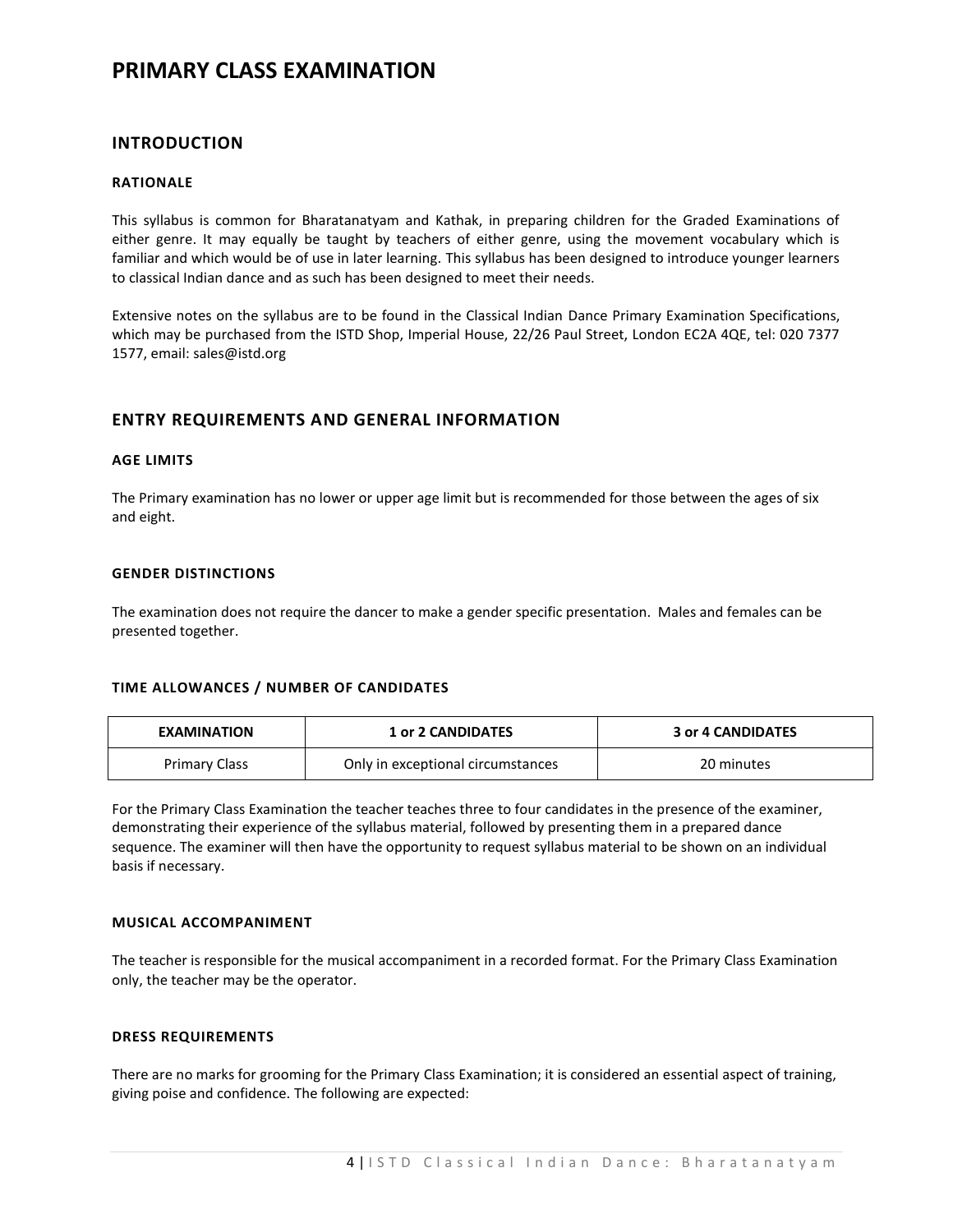- Candidates should be suitably dressed in clothes that enable the examiner to see the dance and allow the candidate to perform without distraction.
- Females should wear a suitably tailored *salwār* or *curidār kamīz.*
- Males should wear a suitably tailored *kurtā pyjāma.*
- All candidates should have their waist firmly bound.
- Hair should be pinned away from the face and, if necessary, drawn back in a single plait or bun. A long plait should be secured at the back to prevent its movement distracting from the dance.
- No dance costumes or jewellery should be worn.
- Ankle bells are optional.

# **SYLLABUS CONTENT**

This syllabus outline must be applied in conjunction with the Primary Class Examination Specifications.

# **1. Body Awareness**

- 1.1 Warm-up
- 1.2 Cool-down
- 1.3 'Everyday' stance/the 'dance' stance
- 1.4 Awareness of body parts
- 1.5 Placing of the legs and feet
- 1.6 Carriage of the arms, shoulders, neck, head and eyes
- 1.7 Mobilisation of the arms, wrists, hands, fingers, shoulders; head and neck; face and eyes

# **2. Rhythm and Timing**

- 2.1 Hand clapping, foot beating
- 2.2 Variations in the sound of stamping

# **3. Dynamics**

- 3.1 Firm and gentle
- 3.2 Quick and slow
- 3.3 Rising and sinking
- 3.4 Action and stillness

# **4. Expression**

- 4.1 Communication of feelings and emotions
- 4.2 Lucidity of mimetic statements

## **5. Spatial Awareness**

- 5.1 Direction relating to body
- 5.2 Direction relating to space
- 5.3 Travelling and floor patterns
- 5.4 Turns and spins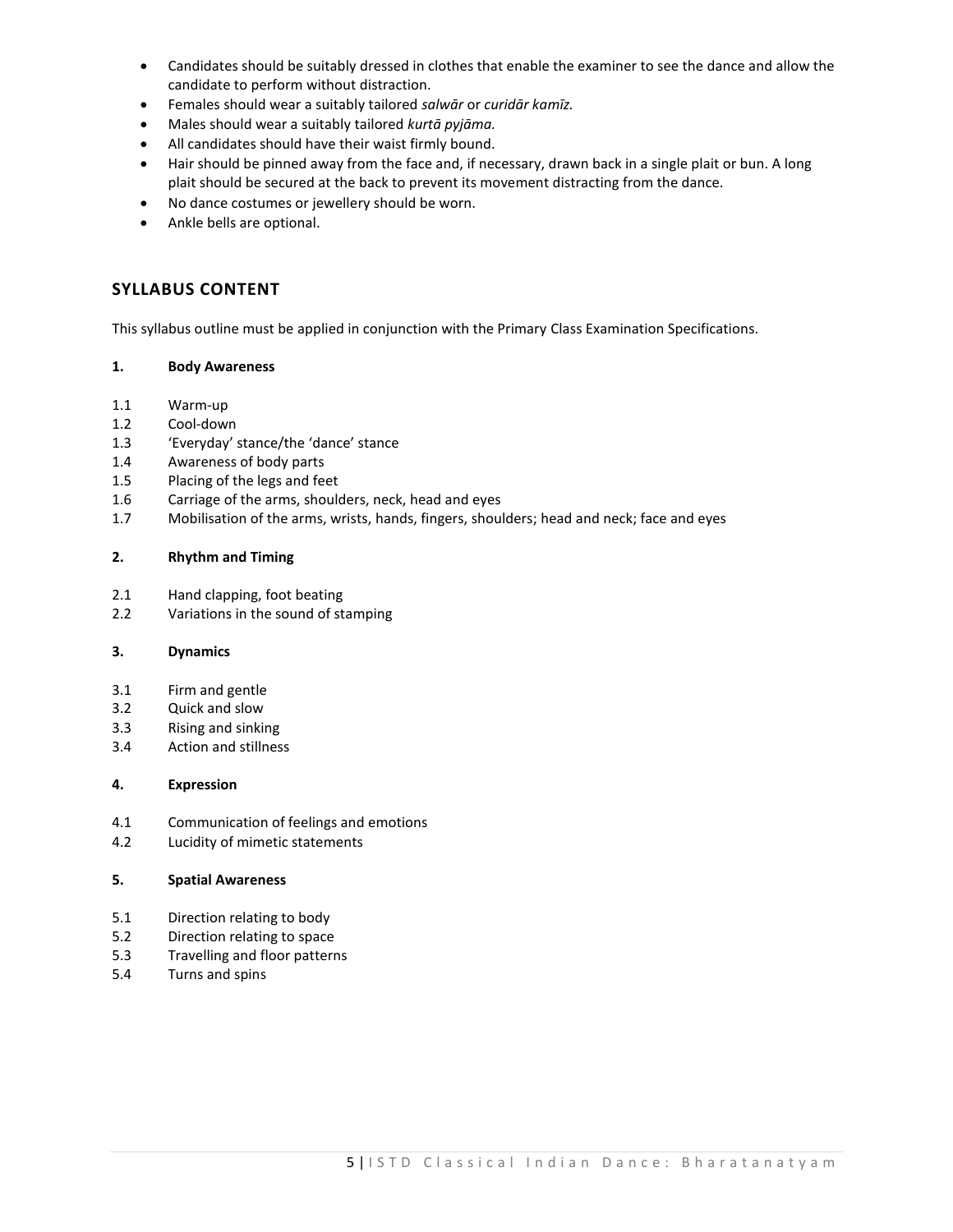# **ASSESSMENT**

The examination takes place in the presence of the teacher.

Normally three to four candidates are examined simultaneously. All candidates in the group perform same pieces simultaneously.

- The first part of the examination is conducted by the teacher, leading a pre-rehearsed dance or warmup sequence, for 5 minutes, covering all aspects of the syllabus. This part demonstrates candidates' ability to follow instructions.
- The second part is a prepared dance performance of around 3 4 minutes. This can be a sequence of dance movements, which need not be genre specific.
- The final part is the examiner requesting material from the syllabus individually from each candidate**.**

Twenty minutes is allowed for the completion of the examination for each group of up to four candidates.

# **MARK SCHEME**

# **PRIMARY CLASS**

| <b>Title of component</b>                                    | <b>Marks attainable</b> |
|--------------------------------------------------------------|-------------------------|
| Body awareness and control                                   | 15                      |
| Rhythm / timing: accuracy in keeping foot beats and clapping | 15                      |
| Dynamics                                                     | 10                      |
| Expression                                                   | 10                      |
| Spatial awareness and use of space                           | 10                      |
| Response to teacher                                          | 10                      |
| Movement memory                                              | 10                      |
| Performance quality                                          | 20                      |
| <b>Total</b>                                                 | 100                     |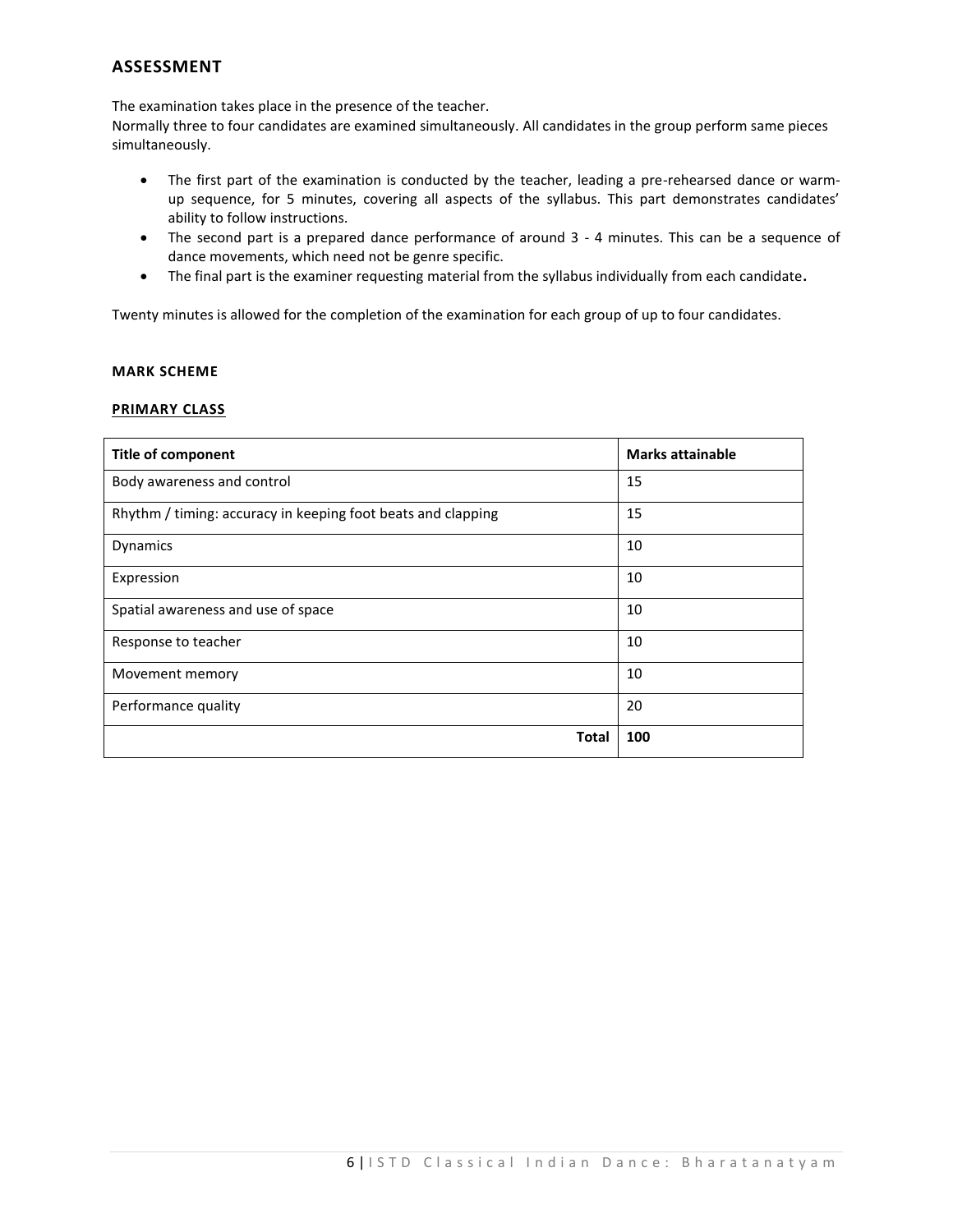# **METHOD OF ASSESSMENT**

The Primary Class Examination is assessed externally by visiting examiners recruited and trained by the ISTD.

The titles of the components and the marks attainable are detailed above. The overall mark is given out of 100 and the overall result is indicated as follows:

| <b>GRADE</b> | <b>MARKS</b> |
|--------------|--------------|
| Distinction  | 80-100 marks |
| Merit        | 60-79 marks  |
| Pass         | 40-59 marks  |
| Not Attained | 0-39 marks   |

# **ASSESSMENT GUIDANCE**

Candidates are assessed on their ability to show:

- Technical accuracy with correct placement to the best of their physical facility.
- Appropriate use of limbs showing an understanding of the purpose or significance of each movement or sequence of movements.
- A sense of line and well-coordinated movements.
- An assured performance showing the different qualities of movement required by each section of the examination structure.
- Musicality and rhythmic awareness.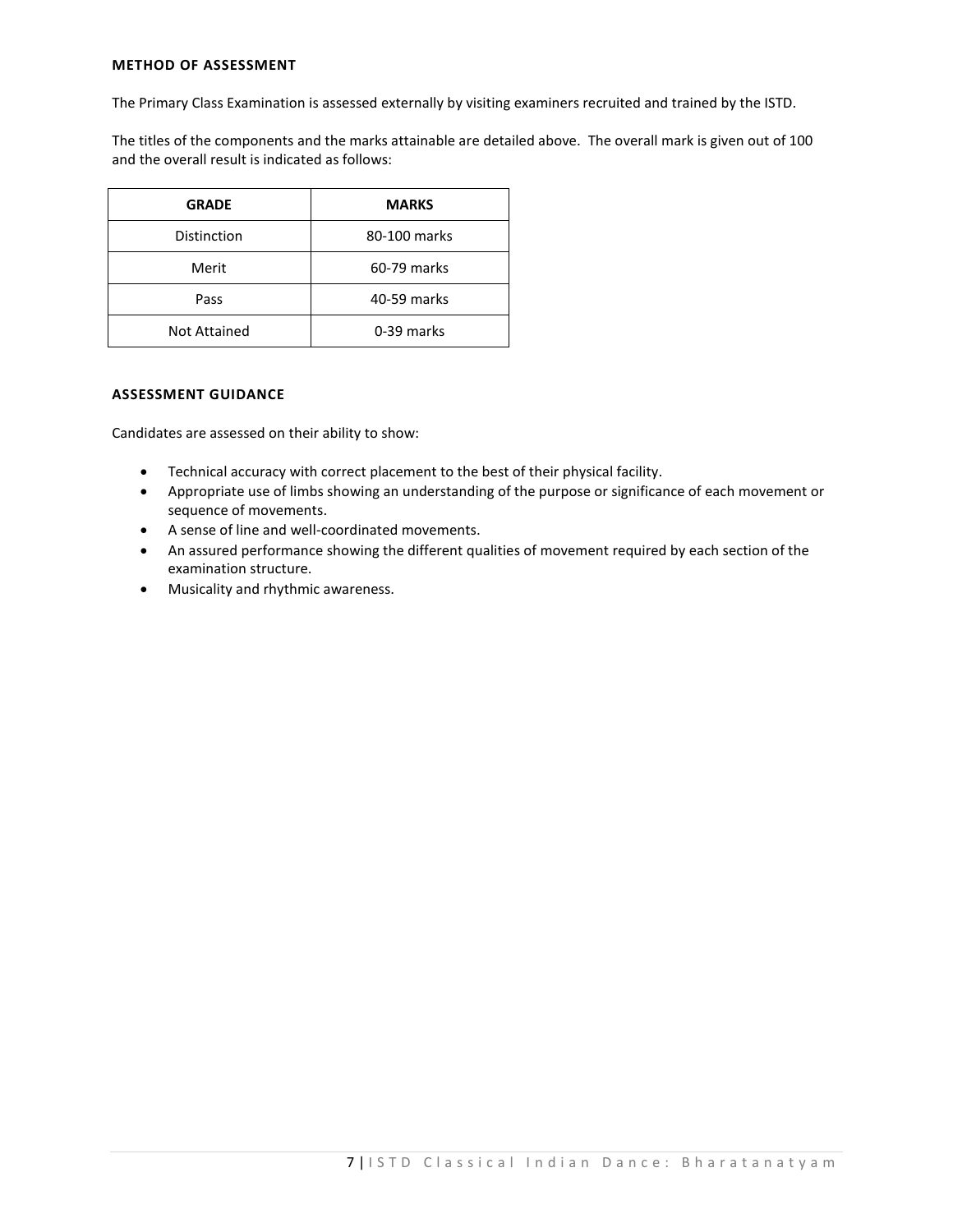# **GRADED EXAMINATIONS: GRADES 1 - 6**

# **INTRODUCTION**

# **RATIONALE**

Bharatanatyam makes a distinctive contribution to the education of all students, in that it uses movement, which is the fundamental mode of human expression. It offers a range of learning opportunities and enables participants to enjoy physical expression as well as develop intellectual sensibilities. As they work together in Bharatanatyam, candidates learn about cooperation and develop an understanding of the shaping of movement into artistic forms of expression.

Graded Examinations in Bharatanatyam are concerned with progressive mastery in defined stages within the context of safe dance practice.

## **AIM**

The aim of Graded Examinations is to provide an assessment scheme for dance, which gives the basis for the measurement of the individual candidate's progress and development, whether the candidate is pursuing dance as a leisure activity or as preparation for a professional career as a dance teacher or performer. There are six practical examination grades, numbered from 1 to 6, in order to indicate the increasing order of difficulty (6 represents the highest level of attainment).

# **OBJECTIVES**

The objectives of the Bharatanatyam Graded Examination syllabus are set out below:

- To impart practical skills in Bharatanatyam as it is manifest today in its traditional form, complemented by appropriate background knowledge and understanding of the art, through a programme of training and assessment.
- To lay a holistic foundation either as an element in a liberal education or as a preparation for vocational training in Bharatanatyam or other dance-based careers, integrating the major aspects of the art form, including the movement vocabulary, the experience of performance and an understanding of the relevant music and literature.
- To develop an awareness and appreciation of Bharatanatyam in the context of a wider dance world.

# **LEARNING AND PROGRESSION**

Candidates develop the skill and understanding of Bharatanatyam, at the same time as building a sound technique, by developing the physical ability to communicate through movement in an expressive and artistic way. A clearly defined structure allows learning to take place in the context of safe dance practice. The Graded Examinations build up progressively, ensuring that steps and skills learned at lower levels prepare for more complex movements as the candidate progresses.

Each Bharatanatyam Graded Examination allows candidates to progress to the next higher grade in the Bharatanatyam genre. Also, a range of transfers to other dance genres becomes possible as the candidate develops physically and learns common skills such as running, gesture, posture, timing and rhythmic awareness. In this way, with additional teaching input, the candidate is able to develop a broad base of dancing skills. Following on from the Graded Examinations, candidates may wish to progress to the Vocational Graded Examinations as preparation for employment as a professional dancer or as preparation for dance teaching qualifications.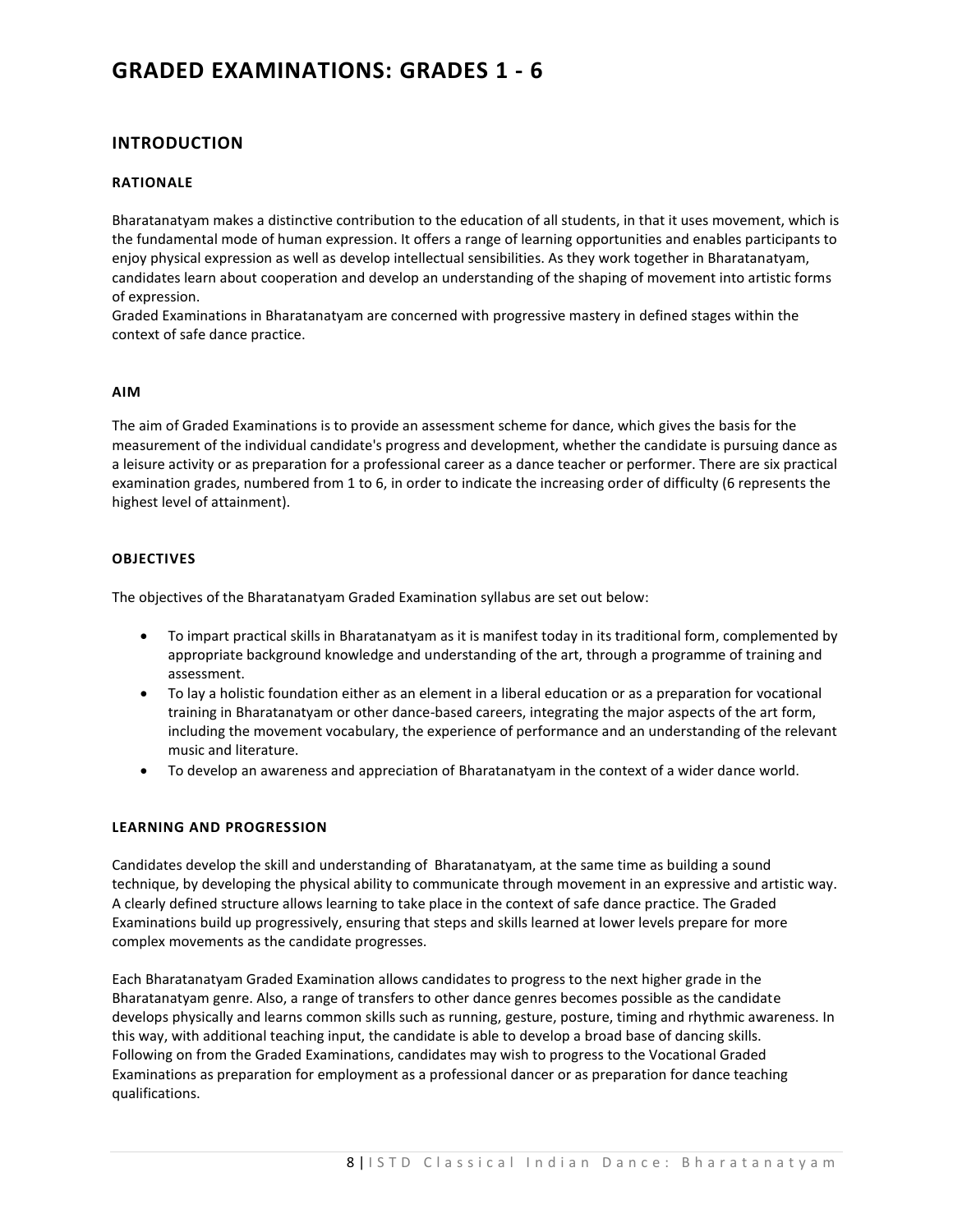The Graded Examinations in Bharatanatyam also allow for those participating solely for recreational purposes to produce quality work in a safe dance context.

# **ENTRY CONDITIONS AND GENERAL INFORMATION**

# **AGE LIMITS**

There is no upper or lower age limit for entering the Bharatanatyam Graded Examinations. It is recommended, however, that teachers ensure that candidates are at an appropriate level of maturity to meet and enjoy the demands of the syllabus.

It is recommended that children and adults are not entered at the same time.

# **PRIOR LEARNING**

The Graded Examinations in Bharatanatyam are intended to be taken consecutively and most candidates will wish to progress through them in sequence in order to develop and demonstrate the requisite skills. However, in cases where examinations are undertaken without success at the previous grade, the candidate needs to be at an appropriate level of physical and artistic development. Before a candidate enrols in a class leading to a Graded Examination, teachers are under a particular duty, therefore, to assess the achievement of the candidate, particularly with regard to safe

# **GENDER DISTINCTIONS**

The examination does not require the dancer to make a gender specific presentation. Males and females can be presented together.

## **TIME ALLOWANCES / NUMBER OF CANDIDATES**

Candidates are normally examined in groups of three. Where this is not possible, candidates should be entered in pairs. In exceptional circumstances, a single candidate can be entered, for example if the teacher is not entering any other Grade 1 candidates who have learnt the same prepared dance sequence.

For Grades 1 - 6 the three candidates show a prepared dance sequence simultaneously, following which they each in turn answer questions about the prepared dance sequence they have shown, about other elements of the syllabus, and they may be asked to dance to demonstrate their understanding. The examination of the candidates takes the following total time.

| <b>EXAMINATION</b> | <b>1 CANDIDATE</b> | <b>2 CANDIDATES</b> | <b>3 CANDIDATES</b> |
|--------------------|--------------------|---------------------|---------------------|
| Grade 1            | 15 minutes         | 25 minutes          | 30 minutes          |
| Grade 2            | 20 minutes         | 30 minutes          | 35 minutes          |
| Grade 3            | 25 minutes         | 35 minutes          | 45 minutes          |
| Grade 4            | 25 minutes         | 40 minutes          | 50 minutes          |
| Grade 5            | 30 minutes         | 45 minutes          | 60 minutes          |
| Grade 6            | 40 minutes         | 60 minutes          | 80 minutes          |

These timings include an allocation of time for the examiner to assess candidates' files.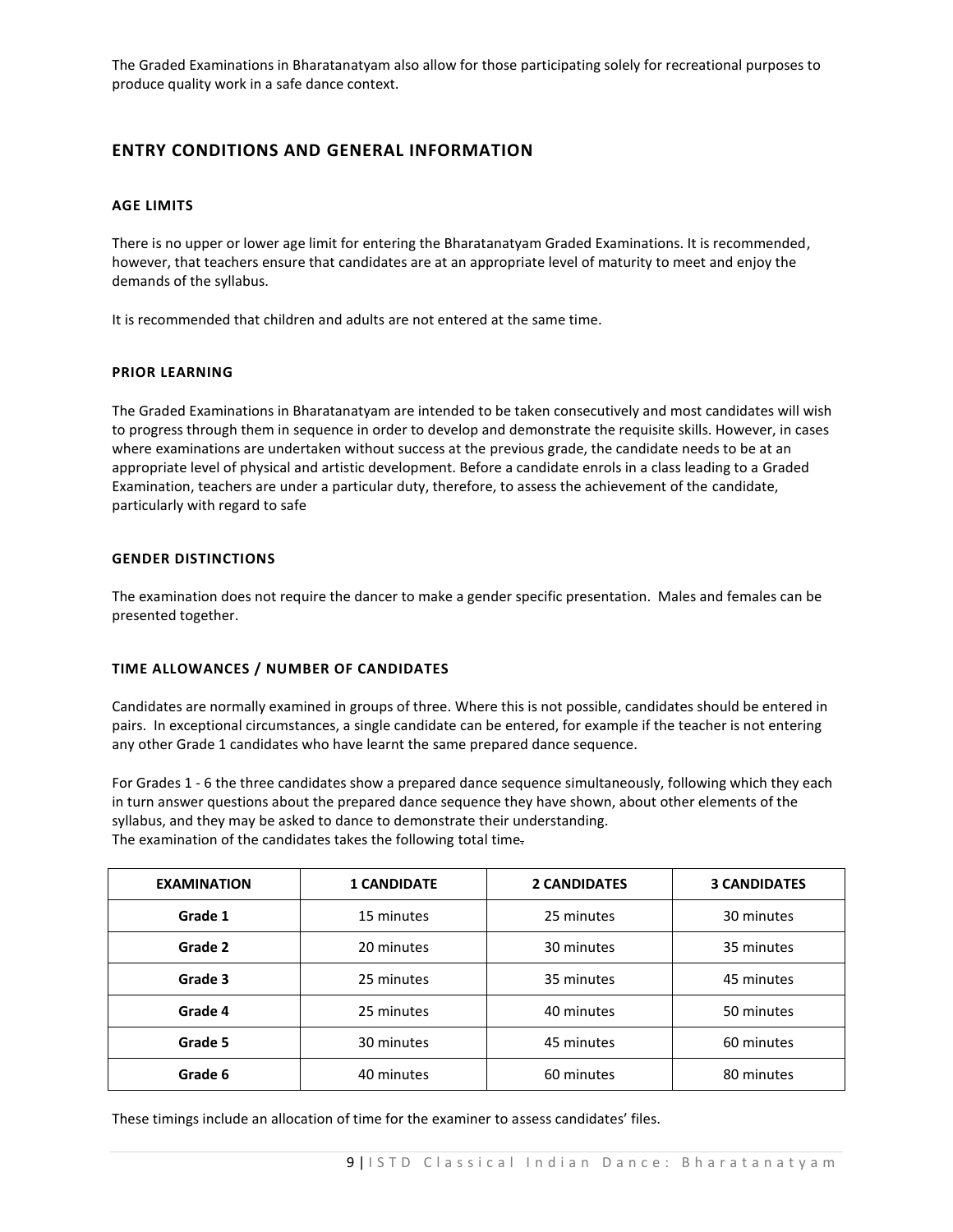# **MUSICAL ACCOMPANIMENT**

The teacher is responsible for the provision of accompaniment which must be in recorded format for which an operator will be required.

On no account may the teacher or another candidate in the same session be present to operate or accompany for the six Graded Examinations.

CDs with sample music appropriate for the examination presentation are available from the ISTD shop.

# **DRESS REQUIREMENTS**

There are no marks for grooming for the six graded examinations; it is considered an essential aspect of training, giving poise and confidence. The following are expected:

- Candidates should be suitably dressed in clothes that enable the examiner to see the dance and allow the candidate to perform without distraction.
- Females should wear a dance practice *sāri* or suitably tailored *salwār kamīz.*
- Males should wear a *dhoti* or a suitably tailored *kurtā pyjāma*.
- All candidates should have their waist firmly bound.
- Hair should be pinned away from the face and, if necessary, drawn back in a single plait or bun. A long plait should be secured at the back to prevent its movement distracting from the dance.
- No dance costume or jewellery should be worn.
- No ankle bells should be worn for the Grade 1, 2 and 3 examinations. In Grades 4, 5 and 6 these are optional.

# **SYLLABUS CONTENT**

This syllabus outline must be applied in conjunction with the Bharatanatyam Graded Examination Specifications and the General Statement on Regulated Qualifications Framework (RQF) and Level Descriptors, available on the IST[D website.](https://www.istd.org/about-us/documents/regulated-qualifications-framework-and-level-descriptors/)

# **GRADES 1, 2 & 3 (LEVEL 1)**

Candidates demonstrate an increasing vocabulary of movement in the chosen technique. An understanding of the technique is reflected in the ability to coordinate simple movements to produce combinations of steps and quality of movement ie precision and control within the range of their own physical capacity.

Candidates communicate an increasing confidence in performance. They are able to interpret music and display sensitivity to musical content and style. Candidates' performances show a developing spatial awareness, an ability to work with others and responsiveness to an audience.

# **GRADE 1**

# **THIS OUTLINE SYLLABUS IS TO BE TAUGHT FOLLOWING A STUDY OF THE SYLLABUS SPECIFICATIONS**

# **Ancillary Skills**

- **1. Rhythm and** *Tāla*
- 1.1 Recitation of *śolkaṭṭu* for *aḍavus* in two *kālas* and appropriate *tāla.*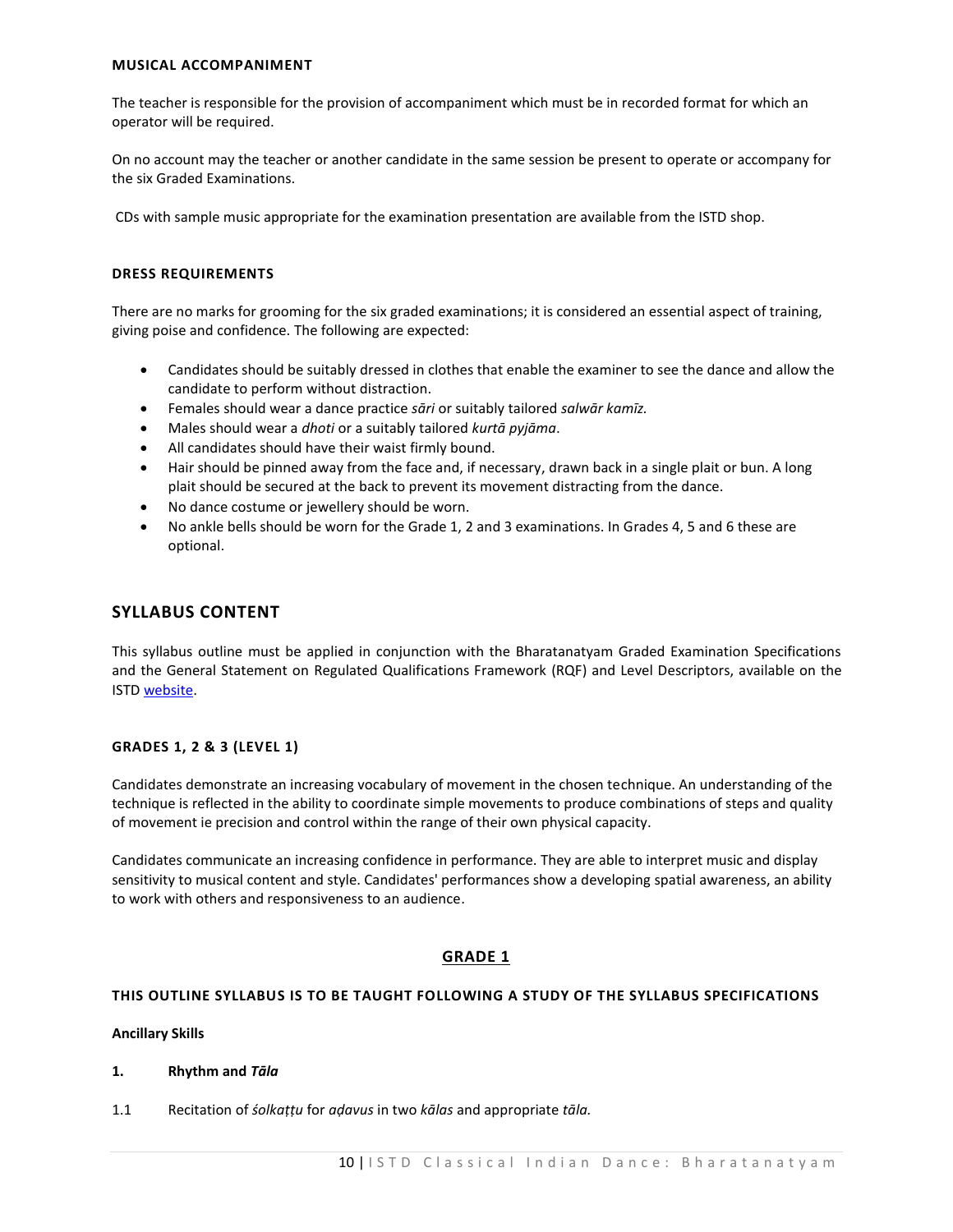- 1.2 Recitation of *śolkaṭṭu* for the *korvai* with *ādi tāla.*
- 1.3 Recitation of *jātis* covered.
- 1.4 Knowledge of *ādi tāla* and *rūpaka tāla*.

# **2. Music**

These may be sung by following written notation.

- 2.1 A minimum of twelve *Saraḷi Varisai* in either *Māyamālavagowla* or *Śankarabharana*, to be sung in two speeds to *ādi tāla.*
- 2.2 One *gīta* in *rūpaka tāla.*

Although assessment of the singing is based on the candidate's adherence to *tāla* as opposed to pitch or melody, it will be required for the candidate to sing, not simply recite the notes / words to rhythm.

# **Technical Skills and Performance**

# **3.** *Aḍavus*

Assessed in first and second speed only, recommended to be practised in all three speeds - . below are some examples of *aḍavus* for each category.

- 3.1 *Taṭṭu aḍavu –* A minimum of seven varieties of stamping in *sthānaka* and *araimaņḍi.*
- 3.2 *Kaṭṭu aḍavu*  three varieties using crossing and stamping patterns (using *kaṭakāmukha* and *alapadma* or *tripatāka hasta*).
- 3.3 *Meṭṭu aḍavu*  stamping on the ball of the foot.
- 3.4 *Nāṭṭu aḍavu*  eight varieties of stretching the leg.
- 3.5 *Paraval aḍavu*  three varieties of *tā tai tai ta*
- 3.6 *Di di tai*  in sequences exploring various arm movements for one step, different foot positions for the same rhythm and a variety of floor patterns.
- 3.7 *Naḍai*  the basic Bharatanatyam walk incorporating awareness of three *jātis - catura*ś*ra, ti*ś*ra* and *miśra.*

## **4.** *Nritta*

- 4.1 Selection of *aḍavus* from the above section.
- 4.2 One *korvai* spanning a minimum of four *āvartanas* of *ādi tāla*, in first and second speed only and employing at least two *jātis*, using the *aḍavu* vocabulary of this Grade. This must be presented in the prepared dance sequence in a distinctly separate manner for easy identification by the examiner, and should be preceded by a voice recording stating "korvai".

## **5.** *Abhinaya / Nritya*

5.1 Gestures and expression for two *ślokas* such as the *Guru* and Siva *ślokas*.

## **6. Creative Exercise**

6.1 Using *di di tai*, a candidate will be expected to create a variety of floor patterns using different hand gestures with arm movements, and foot positions on instruction from the examiner.

## **Safe Dance Practice for Bharatanatyam, Theory and File**

# **7. Safe Dance Practice**

Please purchase from the ISTD Shop the Safe Dance Practice for Bharatanatyam DVD to learn the exercises that will be examined in this section of the syllabus.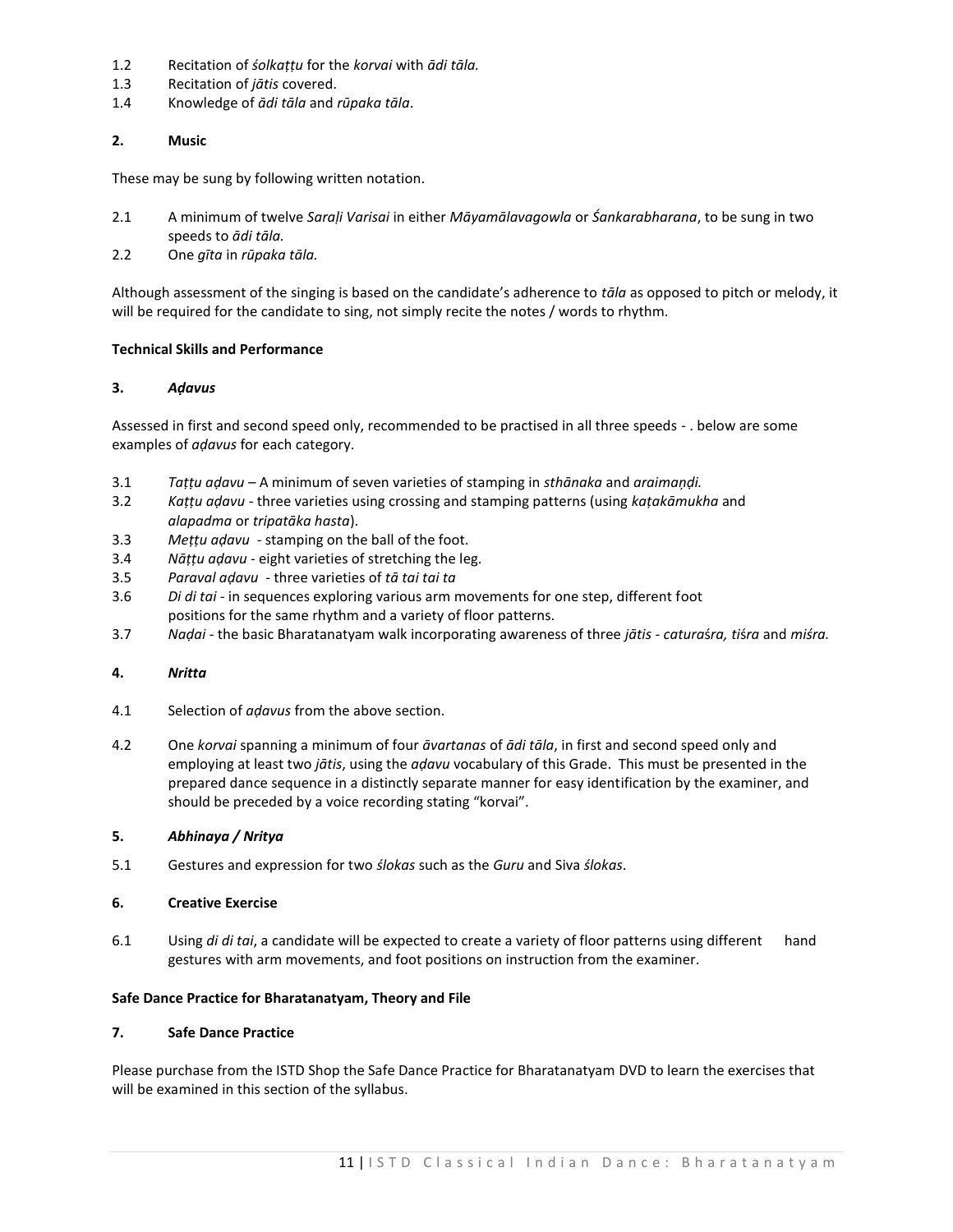# **8. Theory**

- 8.1 *Ślokas - Guru vandana,* Siva *stuti, sahanāvavatu,* or any other *śloka* knowing the words and meaning*.* At least two *ślokas* must be prepared for the examination.
- 8.2 *Śira, drișṭi, grīva* and *maņḍala bheda ślokas, asamyuta* and *samyuta hasta ślokas.*
- 8.3 *Nāṭya Kramaha śloka.*
- 8.4 *Deva hastas* relating to *ślokas* learnt.
- 8.5 Nomenclature of *aḍavus*.

**9. File (A4 Ring Binder, clearly named in large on the front and spine of the binder – all contents of the file must be the student's own work and in their own handwriting)**

- 9.1 A record of musical notations.
- 9.2 A record of the *aḍavus*, prescribed *korvai*, rhythm and *tāla*, theory and *ślokas* covered.
- 9.3 Brief notes on the origin of Bharatanatyam (4-5 independent points).
- 9.4 Candidates should also be encouraged to collect a rich variety of supporting material. Please refer to the Specifications for details of the requirements.

## **The Grade 1 examination** consists of:

- Presentation of the file.
- Performance of a prepared dance sequence of six minutes' duration only, demonstrating ability to perform the *aḍavus* in two speeds, the *korvai* and *ślokas* as prescribed in the syllabus. This should include as many different varieties of *aḍavus* for the Grade, with the approximate length of the different components of the prepared performance to be as follows:

*aḍavus* – 3.5 minutes *korvai* – 1 minute *ślokas –* 1.5 minutes.

All candidates in the group perform same pieces simultaneously. A maximum of three candidates are normally examined simultaneously.

- Further individual demonstration if requested by the examiner, but this cannot be instead of the material required for inclusion in the prepared performance. Marks will be lost for compulsory material that is not included in the prepared performance and will not be requested separately.
- Individual response to:

the creative exercise task demonstration of safe dance practice exercises theory questions questions generated from the file contents *tāla* tasks singing tasks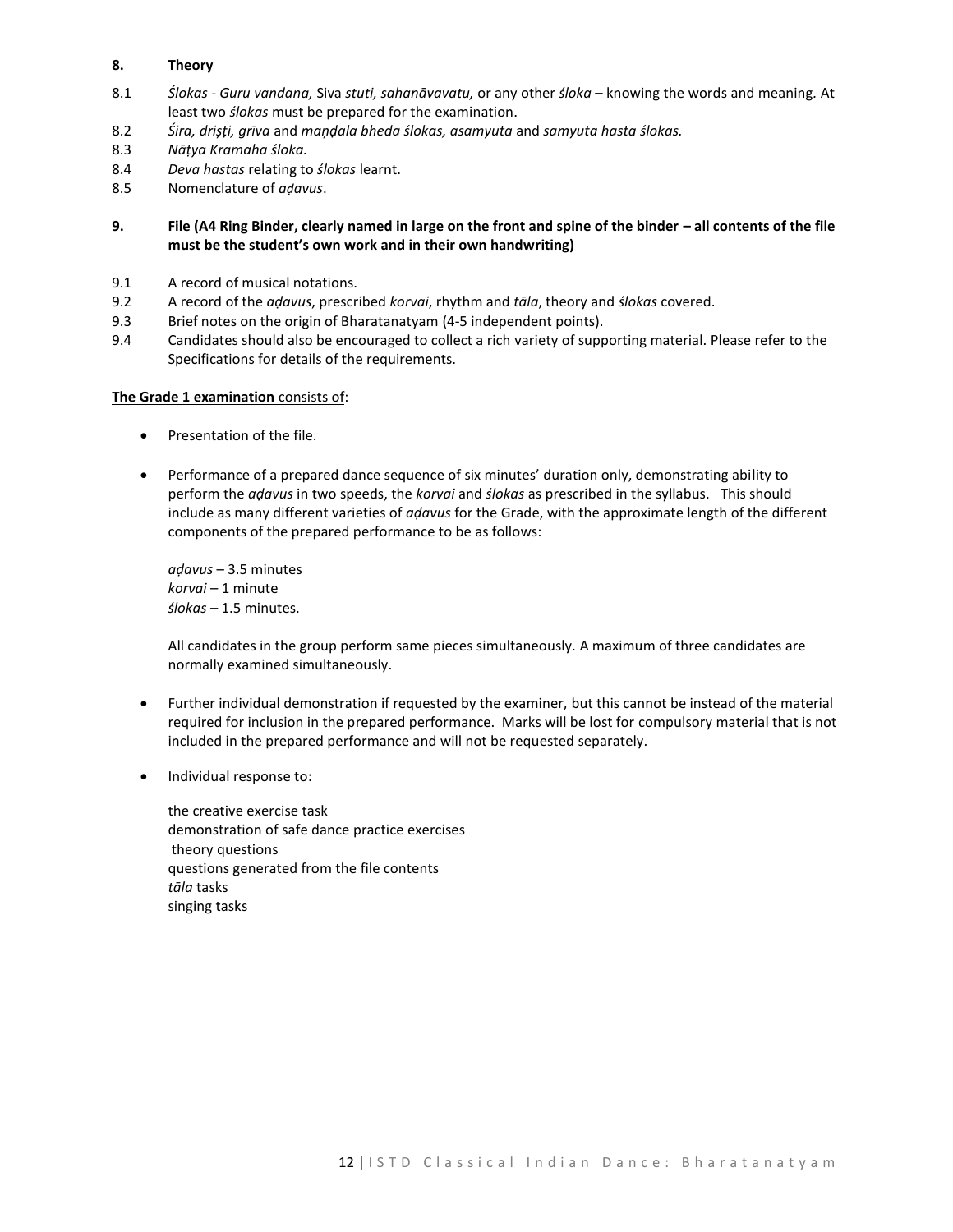# **GRADE 2**

# **THIS OUTLINE SYLLABUS IS TO BE TAUGHT FOLLOWING A STUDY OF THE SYLLABUS SPECIFICATIONS**

# **Ancillary Skills**

# **1. Rhythm and** *Tāla*

- 1.1 Recitation of *śolkaṭṭu* for *aḍavus* in *trikāla* and appropriate *tāla* in ascending and descending speeds*.*
- 1.2 Recitation of *śolkaṭṭu* for the *korvai* with *tāla.*
- 1.3 Knowledge of *pancajāti* and recitation to the appropriate *eka tāla* in two speeds.
- 1.4 Knowledge of *tāla* and its *angas* (limited to *ādi tāla* and *rūpaka tāla*).

# **2. Music**

These may be sung by following written notation.

- 2.1 *Janṭa Varisai*  students will be expected to sing a minimum of seven exercises in two speeds, in *ādi tala.*
- 2.2 At least two *gītas*, each in a different *tāla* but not in *rūpaka tāla*. These must be in addition to the one learnt in Grade 1.

Although assessment of the singing is based on the candidate's adherence to *tāla* as opposed to pitch or melody, it will be required for the candidate to sing, not simply recite the notes / words to rhythm.

# **Technical Skills and Performance**

- **3.** *Aḍavus* (in three speeds below are some examples of aḍavus for each category.)
- 3.1 *Taṭṭu aḍavu*  a minimum of seven varieties in ascending and descending tempi.
- 3.2 *Śimir aḍavu*  two varieties in *ti*ś*ra jāti.*
- 3.3 *Paraval aḍavu*  four varieties of *t*ā *tai tai ta*
- 3.4 *Periya / rangakramaņ*a */ uśī aḍavu*  Series of off-beat steps covering space in a variety of floor patterns.
- 3.5 *Egarmeṭṭu / kudittameṭṭu aḍavu*  a minimum of four varieties of *tai hat tai hi.*
- 3.6 *Cil / jāru / sarikkal aḍavu*  five varieties of *taiy*a *taihi* in which the *sthānaka* position is used.
- 3.7 *Bhramari*  two varieties of *ekapāda.*
- 3.8 *Utplavana*  three varieties, of which one includes use of *kartari hasta.*
- 3.9 *Taṭṭu meṭṭu / jāti aḍavu* demonstrating *pancajāti.*
- 3.10 *Muktāya / tīrmāna aḍavu ta dhin gi ņa tom* series.

# **4.** *Nritta*

- 4.1 A selection of *aḍavus* from the above section, in three speeds.
- 4.2 A *nritta* composition based on a *swara korvai* displaying two speeds and a variation of at least three *jātis.*

## **5.** *Abhinaya / Nritya*

5.1 A *śloka* more complex than those prescribed for Grade 1. This should be performed as free verse only. Examples of ś*lokas* that can be used include, *mūshika vāhana,* ś*antākāram, yākundendu*. The *sāhitya* of a simple *gīta* can also be used as free verse.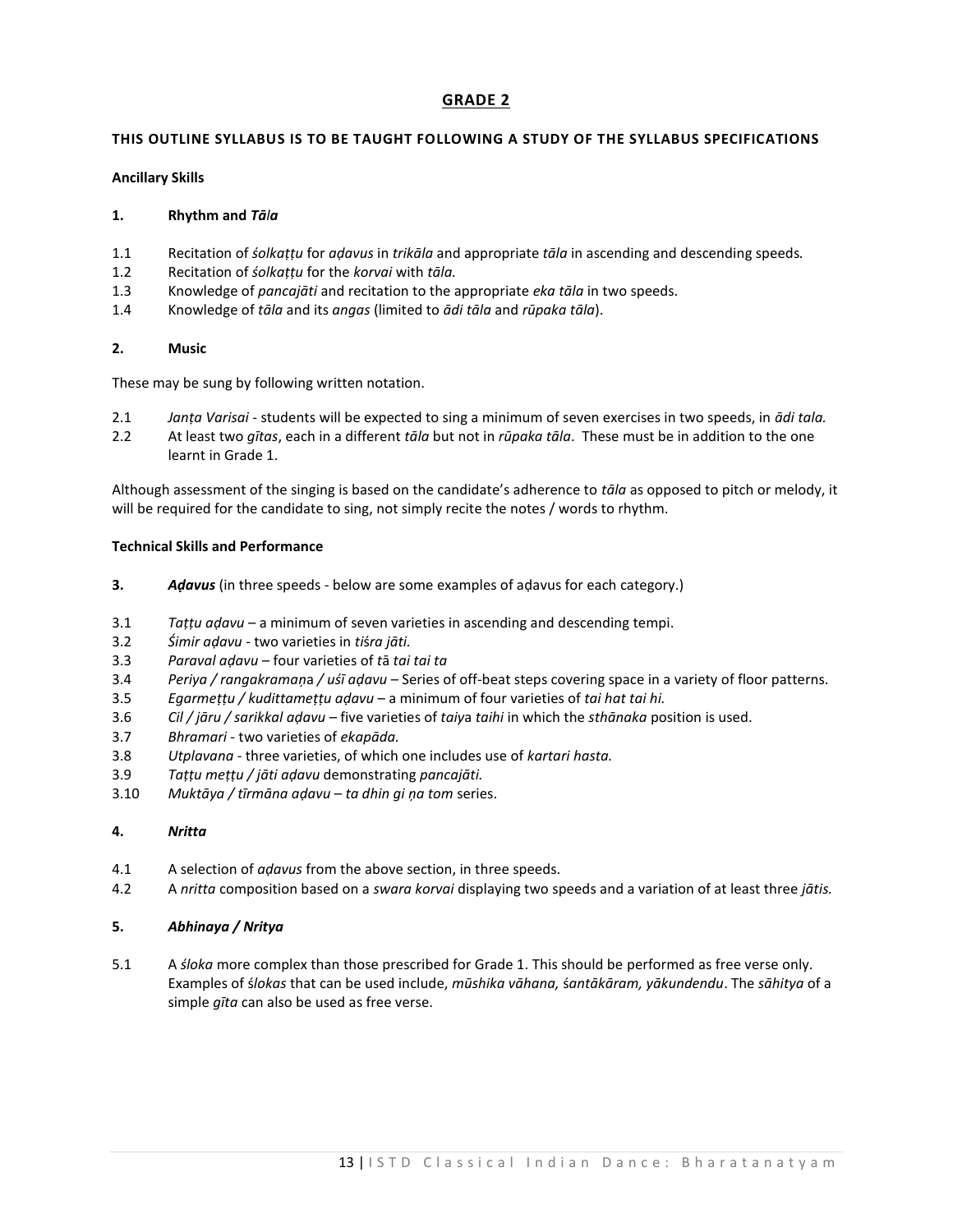# **6. Creative Exercise**

6.1 On instruction from the examiner, development of a narrative based on a sentence structure using mainly material from the *patāka hasta viniyoga śloka.*

# **Safe Dance Practice for Bharatanatyam, Theory and File**

# **7. Safe Dance Practice**

Please purchase from the ISTD Shop the Safe Dance Practice for Bharatanatyam DVD to learn the exercises that will be examined in this section of the syllabus.

# **8. Theory**

- 8.1 Nomenclature of *aḍavus*.
- 8.2 *Patāka hasta viniyoga - śloka* or Sanskrit names.
- 8.3 *Sthānaka, utplavana, bhramari* and *cāri bheda ślokas* or Sanskrit names.
- 8.4 Knowing the words and meaning of the *śloka* from the *abhinaya / nritya* section.

# **9. File (A4 Ring Binder, clearly named in large on the front and spine of the binder – all contents of the file must be the student's own work and in their own handwriting)**

- 9.1 A record of musical notations.
- 9.2 A record of the *aḍavus*, prescribed *korvai*, rhythm and *tāla*, theory and *śloka* covered.
- 9.3 Notes on the mythological background of Bharatanatyam with the story of the creation of the Natya Veda. (Around 150-200 words)
- 9.4 Candidates should also be encouraged to collect a rich variety of supporting material. Please refer to the Specifications for details of the requirements.

# **The Grade 2 examination** consists of:

- **•** Presentation of the file.
- Performance of a prepared dance sequence of eight minutes' duration only, demonstrating ability to perform the *aḍavus* of this Grade in three speeds, a *swara korvai* and a more complex *śloka* compared to Grade 1. This should include as many different varieties of *aḍavus* for the Grade, with the approximate length of the different components of the prepared performance to be as follows:

*aḍavus* – 4 minutes *swara korvai* – 2 minutes *abhinaya –* 2 minutes..

All candidates in the group perform same pieces simultaneously. A maximum of three candidates are normally examined simultaneously.

- Further individual demonstration if requested by the examiner, but this cannot be instead of the material required for inclusion in the prepared performance. Marks will be lost for compulsory material that is not included in the prepared performance and will not be requested separately.
- Individual response to:

the creative exercise task demonstration of safe dance practice exercises theory questions questions generated from the file contents *tāla* tasks singing tasks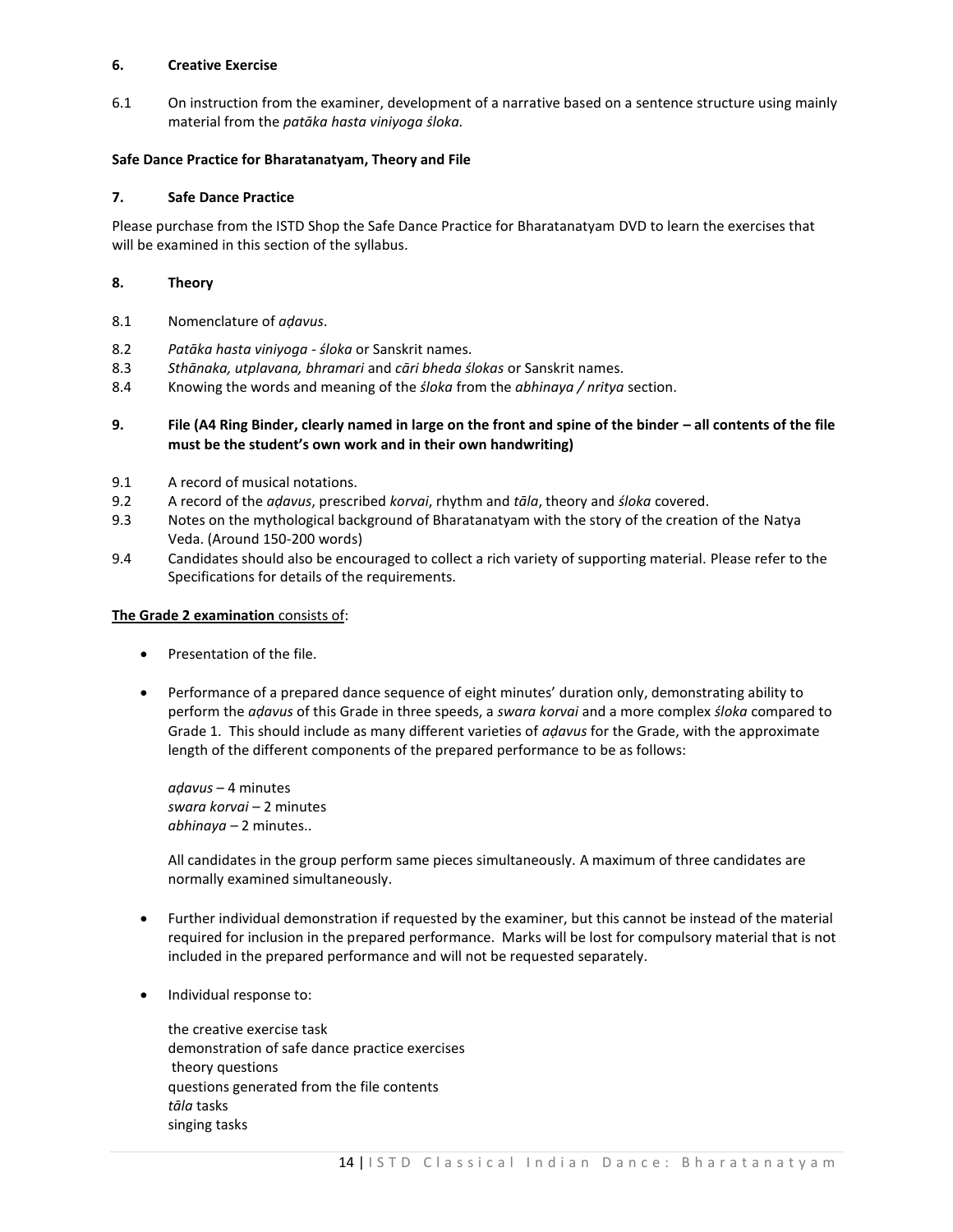# **GRADE 3**

# **THIS OUTLINE SYLLABUS IS TO BE TAUGHT FOLLOWING A STUDY OF THE SYLLABUS SPECIFICATIONS**

# **Ancillary Skills**

# **1. Rhythm and** *Tāla*

- 1.1 Recitation of *śolkaṭṭu* for *aḍavus* in *trikāla* and appropriate *tāla* in ascending and descending speeds*.*
- 1.2 Recitation with *tāla* of *śolkaṭṭu* of the *tiśra Alārippu korvai* and a *kuraippu* and knowledge of their rhythmic structures.
- 1.3 Understanding of *tāla* structure of the invocation and recitation of any *nritta* sections included in the invocation.

# **2. Music**

These may be sung by following written notation.

- 2.1 Ability to sing *alankāras* in *sapta tāla* and in two speeds, demonstrating knowledge of the structure of the *sapta tāla*.
- 2.2 Ability to sing the invocation to *tāla.*

Although assessment of the singing is based on the candidate's adherence to *tāla* as opposed to pitch or melody, it will be required for the candidate to sing, not simply recite the notes / words to rhythm.

# **Technical Skills and Performance**

- **3.** *Aḍavus* (in three speeds below are some examples of aḍavus for each category.)
- 3.1 *Eṭṭa aḍavu* five varieties of *tat tai tām / tat tai tā h*a.
- 3.2 *Pakka aḍavu* five varieties of *tat tai tā h*a including three varieties done on the spot and two varieties of travelling movement.
- 3.3 *Tā hata jham tari tā.*
- 3.4 *Maņḍi aḍavu* **-** two combinations in which the *muzhumaņḍi* position is used.
- 3.5 *Sarikkal aḍavu* in which the starting position is *muzhumaņḍi.*
- *3.6 Mei aḍavu* two varieties.
- 3.7 *Muktāya / tīrmāna aḍavu – ki ṭa ta ka dha ri ki ṭa tom* series.

## **4.** *Nritta*

- 4.1 A selection of *aḍavus* from the above section.
- 4.2 *Tā hata jham tari tā korvai* of *tiśra Alārippu.*
- 4.3 *Kuraippu* set to a suitable time cycle.

# **5.** *Abhinaya / Nritya*

5.1 An invocatory item with both *nritta* and *abhinaya*, for example, *Kavittuvam*, *Stuti*, *Vandana*. It is mandatory that the *abhinaya* performed in this Grade is set to a time cycle as opposed to free verse.

# **6. Creative Exercise**

6.1 The candidate will be expected to apply any *jāti* to any *aḍavu* as requested by the examiner. This task will be set as a sequence of consecutive *aḍavus* in varying *jātis* and / or speeds as opposed to just one *jāti*  applied to one *aḍavu* in one speed*.*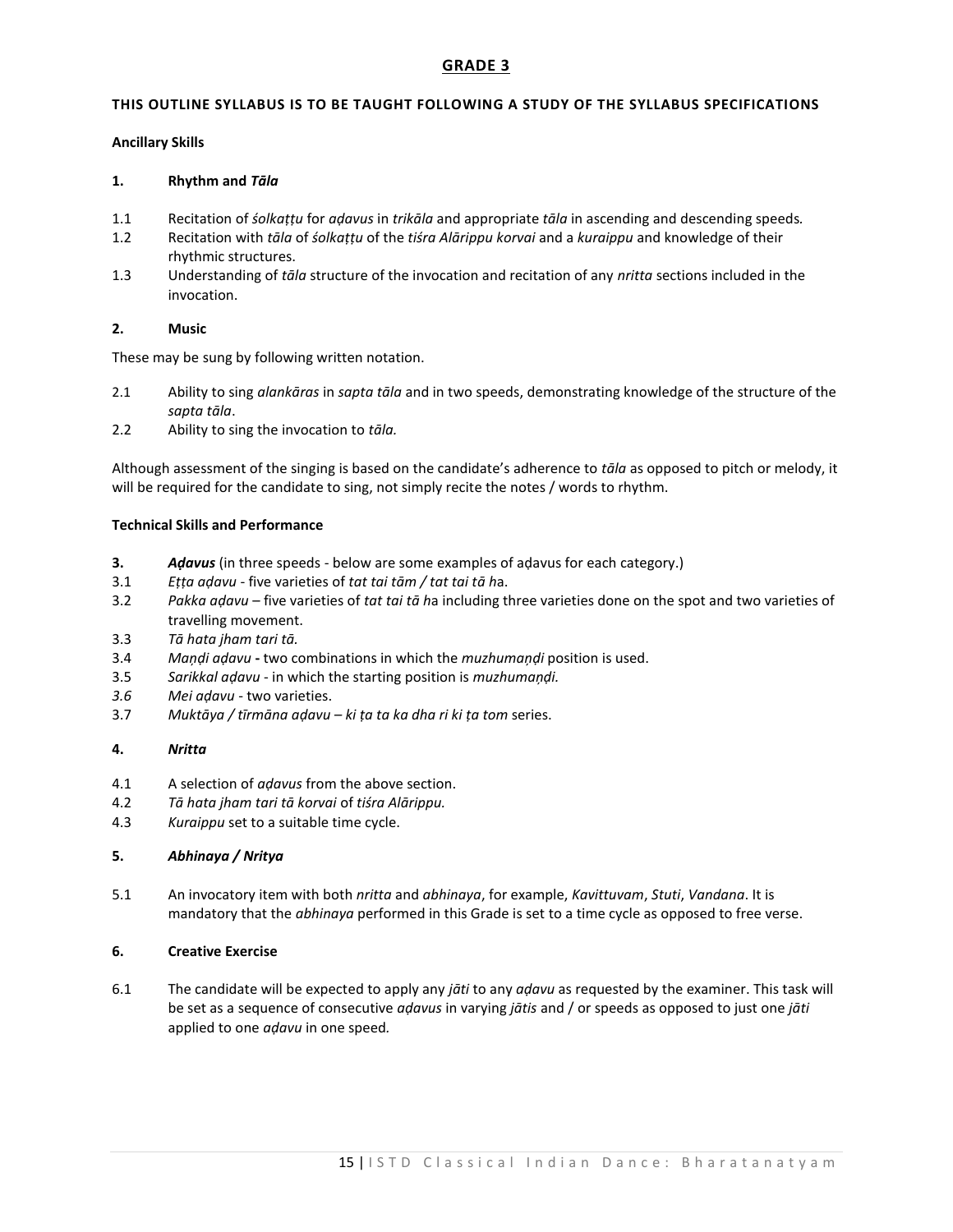# **Safe Dance Practice for Bharatanatyam, Theory and File**

# **7. Safe Dance Practice**

Please purchase from the ISTD Shop the Safe Dance Practice for Bharatanatyam DVD to learn the exercises that will be examined in this section of the syllabus.

# **8. Theory**

- 8.1 Nomenclature of *aḍavus.*
- 8.2 Knowledge of *sāhitya* for the items learnt words and meaning.
- 8.3 Knowledge of the four types of *abhinaya.*
- 8.4 Knowledge of *Pātraprāņa* with *śloka* as well as meaning.
- 8.5 *Viniyogas* of *asamyuta hastas* from *tripatāka* to *śukatuņḍa śloka* or Sanskrit names.
- 8.6 Notes on *nritta, nritya* and *nāṭya.*

# **9. File (A4 Ring Binder, clearly named in large on the front and spine of the binder – all contents of the file must be the student's own work and in their own handwriting wherever possible.)**

- 9.1 A record of musical notations.
- 9.2 A record, with notations, of the prescribed *korvai*, the *kuraippu*, and the rhythmic structures within the invocation.
- 9.3 A record of the *aḍavus / nritta*, rhythm and *tāla*, theory and *abhinaya / nritya* covered.
- 9.4 Knowledge of and basic information on the nine classical Indian dance genres.
- 9.5 Candidates should also be encouraged to collect a rich variety of supporting material. Please refer to the Specifications for details of the requirements.

# **The Grade 3 examination** consists of:

- Presentation of the file.
- Performance of a prepared dance sequence of ten minutes' duration only, demonstrating ability to perform the *aḍavus* the prescribed *korvai* and *kuraippu* as well as the invocation. This should include as many different varieties of *aḍavus* for the Grade, with the approximate length of the different components of the prepared performance to be as follows:

*aḍavus* – 3.5 minues *korvai*, *kuraippu* and *nritta* sections of the invocation – 4.0 minutes *abhinaya –* 2.5 minutes..

All candidates in the group perform same pieces simultaneously. A maximum of three candidates are normally examined simultaneously.

- Further individual demonstration if requested by the examiner, but this cannot be instead of the material required for inclusion in the prepared performance. Marks will be lost for compulsory material that is not included in the prepared performance and will not be requested separately.
- Individual response to:

the creative exercise task demonstration of safe dance practice exercises theory questions questions generated from the file contents *tāla* tasks singing tasks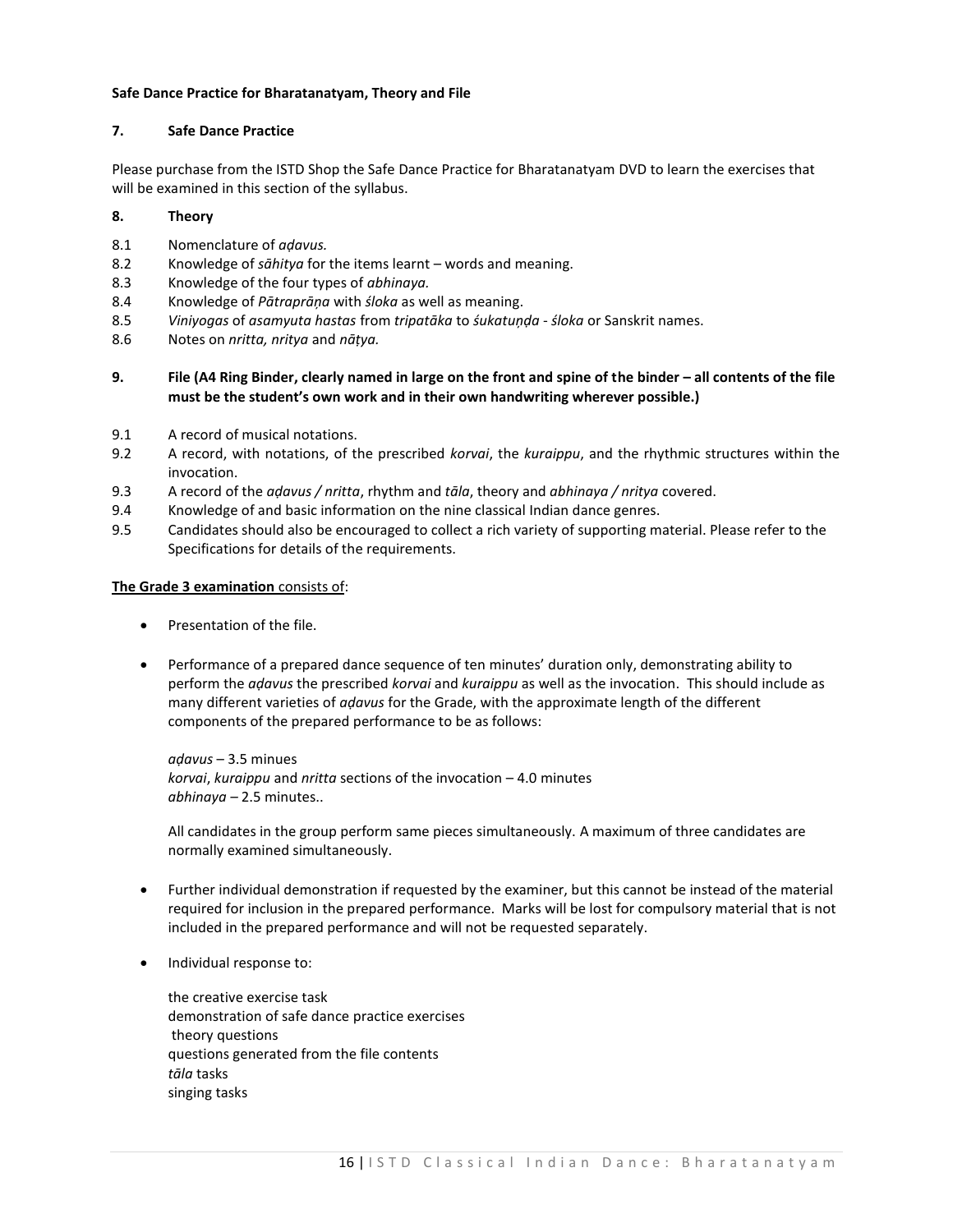# **GRADES 4 AND 5 (Level 2)**

Candidates demonstrate consolidated technical skills and an increased range of movements in sequences of increased length and complexity. They show a clear understanding of mechanics and purpose of the required vocabulary.

Candidates show the ability to sustain an appropriate sense of style throughout more complex sequences and an increased sensitivity to varying musical qualities. Technical facility and improved spatial awareness lead to an increased assurance of presentation.

# **GRADE 4**

# **THIS OUTLINE SYLLABUS IS TO BE TAUGHT FOLLOWING A STUDY OF THE SYLLABUS SPECIFICATIONS**

## **Ancillary Skills**

## **1. Rhythm and** *Tāla*

- 1.1 Recitation of *śolkaṭṭu* for *aḍavus* in *trikāla* and appropriate *tāla* in ascending and descending speeds*.*
- 1.2 Recitation, with *tāla*, of the *tiśra Alārippu* and of the *Jatiswaram korvais.*

#### **2. Music**

2.1 Ability to sing the dance items learnt with *tāla.* These may be sung by following written notation.

Although assessment of the singing is based on the candidate's adherence to *tāla* as opposed to pitch or melody, it will be required for the candidate to sing, not simply recite the notes / words to rhythm.

## **Technical Skills and Performance**

- **3.** *Aḍavus* (in three speeds)
- 3.1 Miscellaneous *aḍavus*  a selection of four should be made, each demonstrating a different movement quality. Suggested *aḍavus - ḍola* or *vīsu, katti, eṭṭa and* complex *maņḍi aḍavus*. These are only suggested *aḍavus*; teachers can use any other complex *aḍavus* not taught in previous Grades.

## **4.** *Nritta* **and** *Nritya*

- 4.1 A selection of *aḍavus* from the above section.
- 4.2 *Tiśra Alārippu*.
- 4.3 *Jatiswaram.*
- 4.4 *Śabdam.*

## **5. Creative Exercise**

5.1 The examiner will prescribe, in English, a simple narrative of the complexity of a *Śabdam* and the candidate will be expected to demonstrate this through movement and applying their knowledge of *hasta viniyogas* upto *alapadma.* The words for the narrative will be a description / translation in English and not *sāhitya* from a song.

# **Safe Dance Practice for Bharatanatyam, Theory and File**

#### **6. Safe Dance Practice**

Please purchase from the ISTD Shop the Safe Dance Practice for Bharatanatyam DVD learn the exercises that will be examined in this section of the syllabus.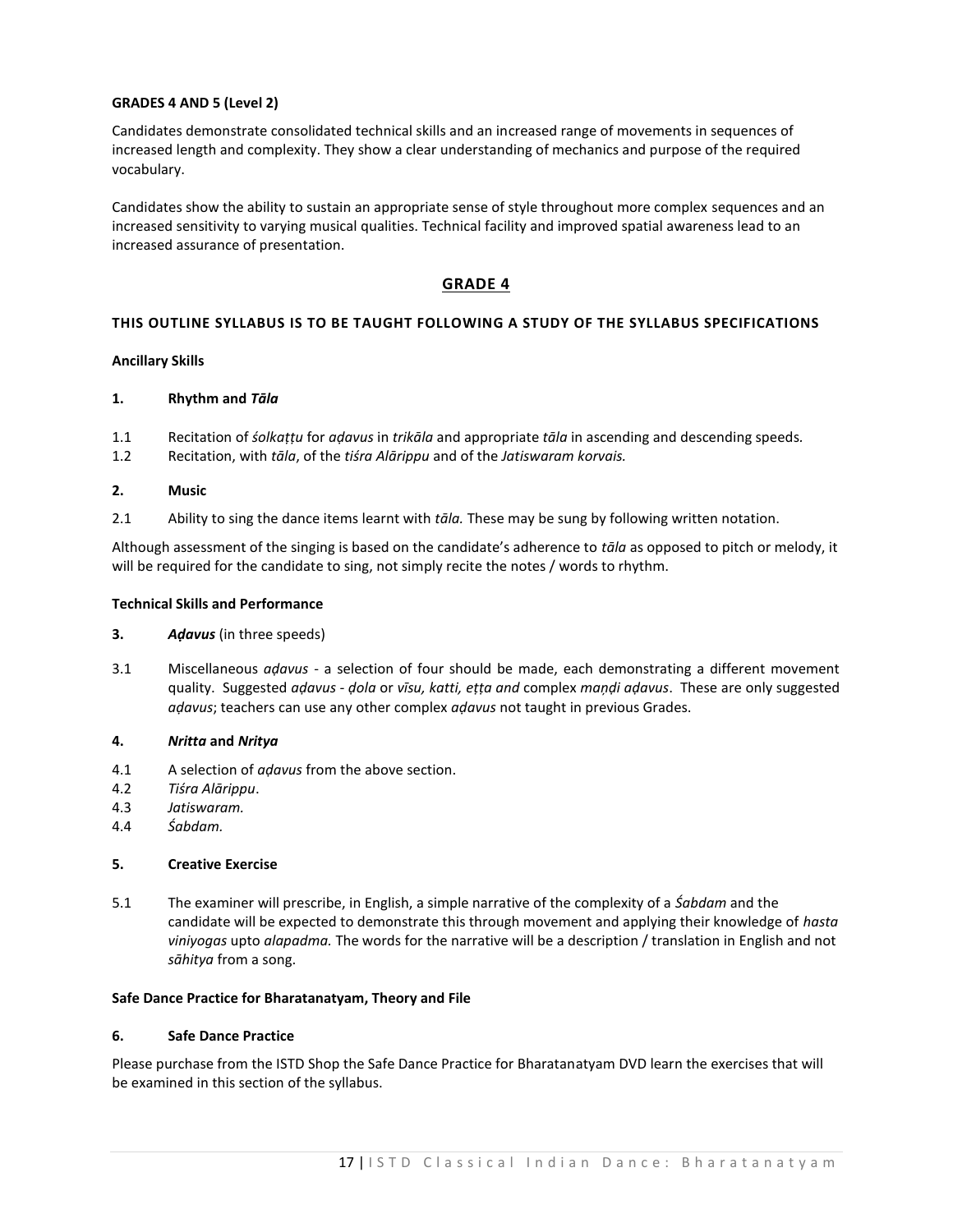# **7. Theory**

- 7.1 Nomenclature of *aḍavus*.
- 7.2 Knowledge of *sāhitya* for items learnt words and meaning.
- 7.3 *Asamyuta hasta viniyogas* from *mușți* to *alapadma śloka* or Sanskrit names.
- 7.4 *Daśāvatāra hastas.*
- 7.5 An understanding of *padārtha, vākyārtha* and *sancāri*.

**8. File (A4 Ring Binder, clearly named in large on the front and spine of the binder – all contents of the file must be the student's own work and in their own handwriting wherever possible.)**

- 8.1 Repertoire list.
- 8.2 A record of musical notations.
- 8.3 A record, with notations, of the *Alārippu śolkaṭṭu* and *Jatiswaram korvais*.
- 8.4 A record of the *aḍavus / nritta*,, rhythm and *tāla,* theory and *abhinaya / nritya* covered including knowledge of the *sāhitya* of the dances learnt and including details on any *sancāri.*
- 8.5 Candidates should also be encouraged to collect a rich variety of supporting material. Please refer to the Specifications for details of the requirements.

## **The Grade 4 examination** consists of:

- Presentation of the file.
- Performance of a prepared dance sequence of twelve minutes' duration only, demonstrating ability to perform the *aḍavus, Alārippu*, *Jatiswaram* and *Śabdam.* This should be put together showing first the *aḍavus* of this Grade, and then the three items fully or in parts with the approximate length of the different components of the prepared performance to be as follows:

*aḍavus* – 1 minute *Alārippu –* 3 minutes *Jatiswaram* – 4 minutes *Śabdam* - 4 minutes.

All candidates in the group perform same pieces simultaneously. A maximum of three candidates are normally examined simultaneously. All items have to be learnt in full even if only parts of the items are used in the prepared piece. The examiner can request the candidate to demonstrate the item in full if it is edited in the performance. Music of the whole item of learnt compositions should be kept available by the teacher.

- Further individual demonstration if requested by the examiner, but this cannot be instead of the material required for inclusion in the prepared performance. Marks will be lost for material that is not included in the prepared performance and will not be requested separately.
- Individual response to: the creative exercise task demonstration of safe dance practice exercises theory questions questions generated from the file contents *tāla* tasks singing tasks

Candidates are encouraged to bring a small supply of still drinking water if needed following the prepared performance as well as a paper and pen to make brief notes for their creative exercise.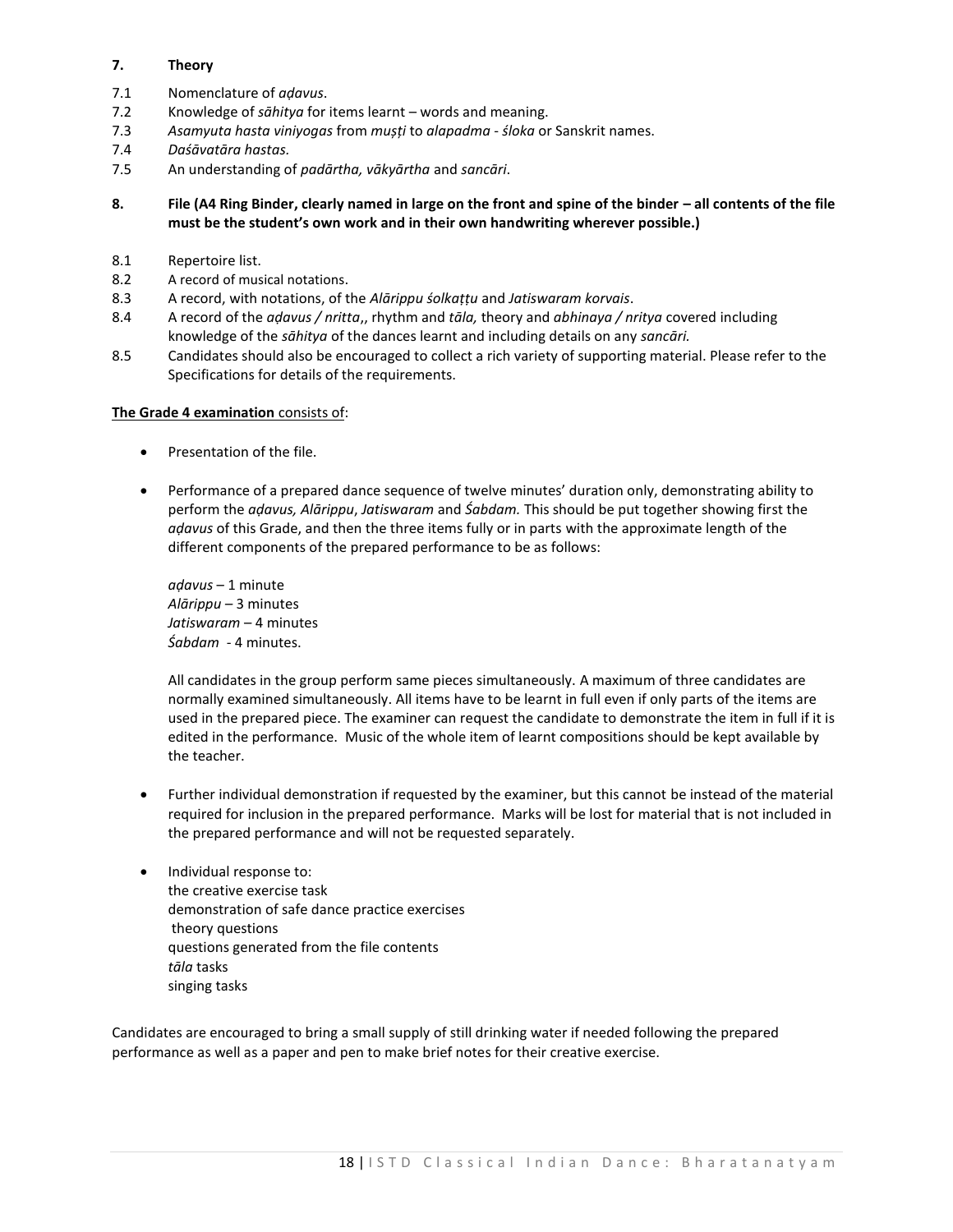# **GRADE 5**

# **THIS OUTLINE SYLLABUS IS TO BE TAUGHT FOLLOWING A STUDY OF THE SYLLABUS SPECIFICATIONS**

# **Ancillary Skills**

# **1. Rhythm and** *Tāla*

1.1 Recitation, with *tāla*, of the *Tillāna korvais* and any other rhythmic structures learnt within the items.

# **2. Music**

2.1 Ability to sing the dance items learnt with *tāla.* These may be sung by following written notation.

Although assessment of the singing is based on the candidate's adherence to *tāla* as opposed to pitch or melody, it will be required for the candidate to sing, not simply recite the notes / words to rhythm.

# **Technical Skills and Performance**

# **3.** *Nritta* **and** *Nritya*

- 3.1 *Kīrtanam.*
- 3.2 *Tillāna.*
- 3.3 *Padam* (involving a *sancāri* over a minimum of 4 repeats of the song line).

# **4. Creative Exercise**

4.1 Two *renḍu kalai āvartanas* of *śolkaṭṭu* will be given by the examiner and the candidate will be expected to set *aḍavus* to the sequence. The *śolkaṭṭu* will be a recitation of simple beats as opposed to words typically used in a *jati / tīrmāna.*

# **Safe Dance Practice for Bharatanatyam, Theory and File**

## **5. Safe Dance Practice**

Please purchase from the ISTD Shop the Safe Dance Practice for Bharatanatyam DVD to learn the exercises that will be examined in this section of the syllabus.

# **6. Theory**

- 6.1 Knowledge of *sāhitya* for items learnt words and meaning.
- 6.2 Introduction to *nāyika bhedas*, including *așțanāyika* and a description of each one.
- 6.3 Introduction to *bhāva* and *rasa.*
- 6.4 *Asamyuta hasta viniyogas catura* to *tri*ś*ūla - śloka* or Sanskrit names.

# **7. File (A4 Ring Binder, clearly named in large on the front and spine of the binder – all contents of the file must be the student's own work and can be in their own handwriting or typed.)**

- 7.1 Repertoire list.
- 7.2 A record of musical notations.
- 7.3 A record, with notations, of the *Tillāna korvais* and any other *korvais* in the items learnt.
- 7.4 Information on different *bāņis* of Bharatanatyam.
- 7.5 A record of the *nritta*, rhythm and *tāla,* theory and *abhinaya / nritya* covered including knowledge of the *sāhitya* of the dances learnt and including details on any *sancāri.*
- 7.6 Candidates should also be encouraged to collect a rich variety of supporting material. Please refer to the Specifications for details of the requirements.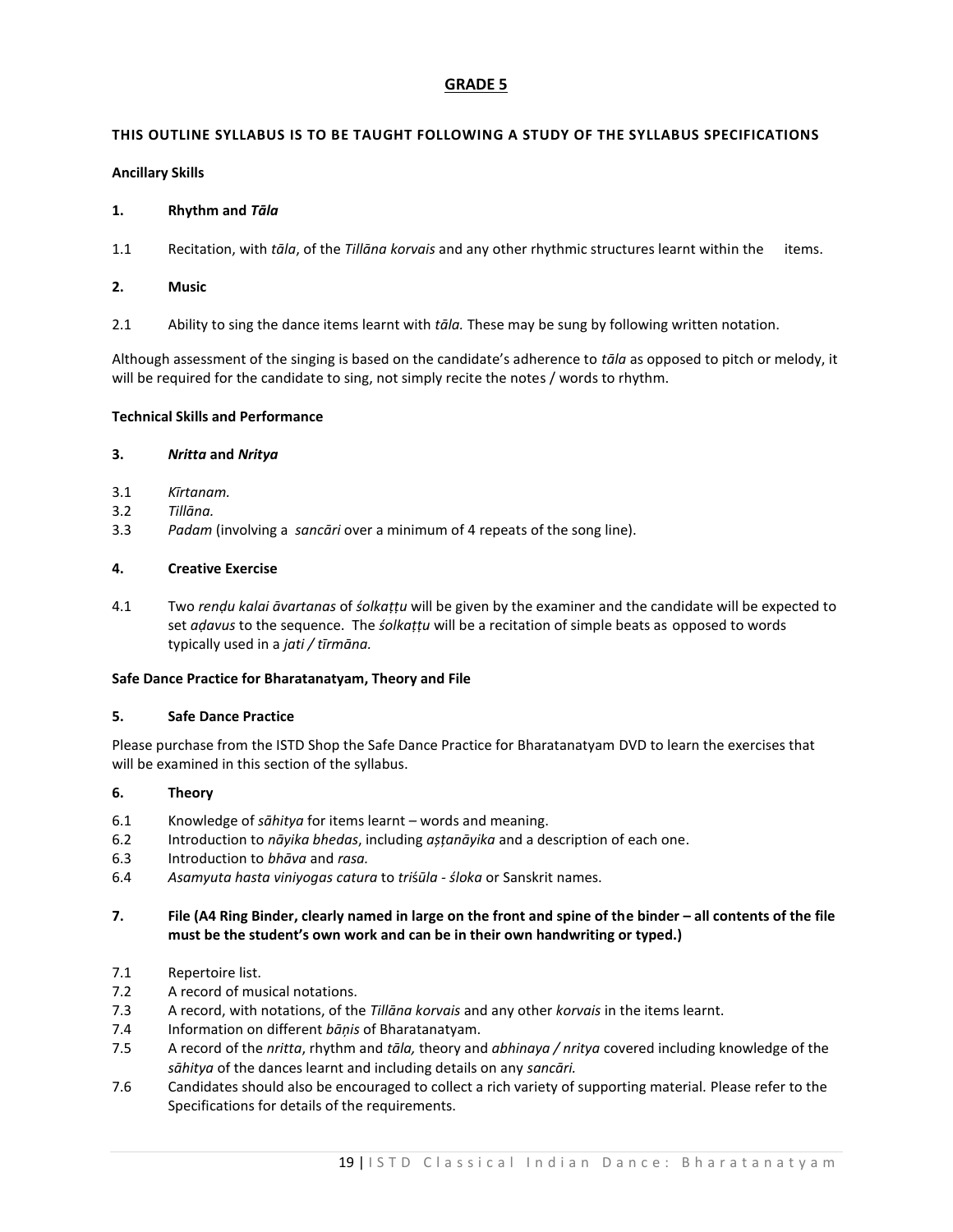# **The Grade 5 examination** consists of:

- Presentation of the file.
- Performance of a prepared dance sequence of fifteen minutes' duration only, demonstrating ability to perform a *Kīrtanam,* a *Tillāna* and a *Padam* (involving a *sancāri* as described above). This can be put together using the three items fully or in parts with the approximate length of the different components of the prepared performance to be as follows:

*Kīrtanam* – 5 minutes *Tillāna* – 5 minutes *Padam* – 5 minutes.

All candidates in the group perform same pieces simultaneously. A maximum of three candidates are normally examined simultaneously. All items have to be learnt in full even if only parts of the items are used in the prepared piece. The examiner can request the candidate to demonstrate the item in full if it is edited in the performance. Music of the whole item of learnt compositions should be kept available by the teacher.

- Further individual demonstration if requested by the examiner, but this cannot be instead of the material required for inclusion in the prepared performance. Marks will be lost for material that is not included in the prepared performance and will not be requested separately.
- Individual response to: the creative exercise task demonstration of safe dance practice exercises theory questions questions generated from the file contents *tāla* tasks singing tasks

Candidates are encouraged to bring a small supply of still drinking water if needed following the prepared performance as well as a paper and pen to make brief notes for their creative exercise.

# **GRADE 6 (LEVEL 3)**

Candidates demonstrate a comprehensive knowledge and understanding of the vocabulary of a particular style through a wide range of movements performed with technical strength. Along with confidence, candidates convey self-awareness, resulting in a sensitive personal interpretation of musical mood.

Candidates demonstrate a mature awareness of audience as well as subtleties of performance combined with expression and fluidity of movement involving dynamics and use of space.

# **GRADE 6**

# **THIS OUTLINE SYLLABUS IS TO BE TAUGHT FOLLOWING A STUDY OF THE SYLLABUS SPECIFICATIONS**

## **Ancillary Skills**

## **1. Rhythm and** *Tāla*

1.1 Recitation, with *tāla*, of all rhythmic structures of the *Varnam.*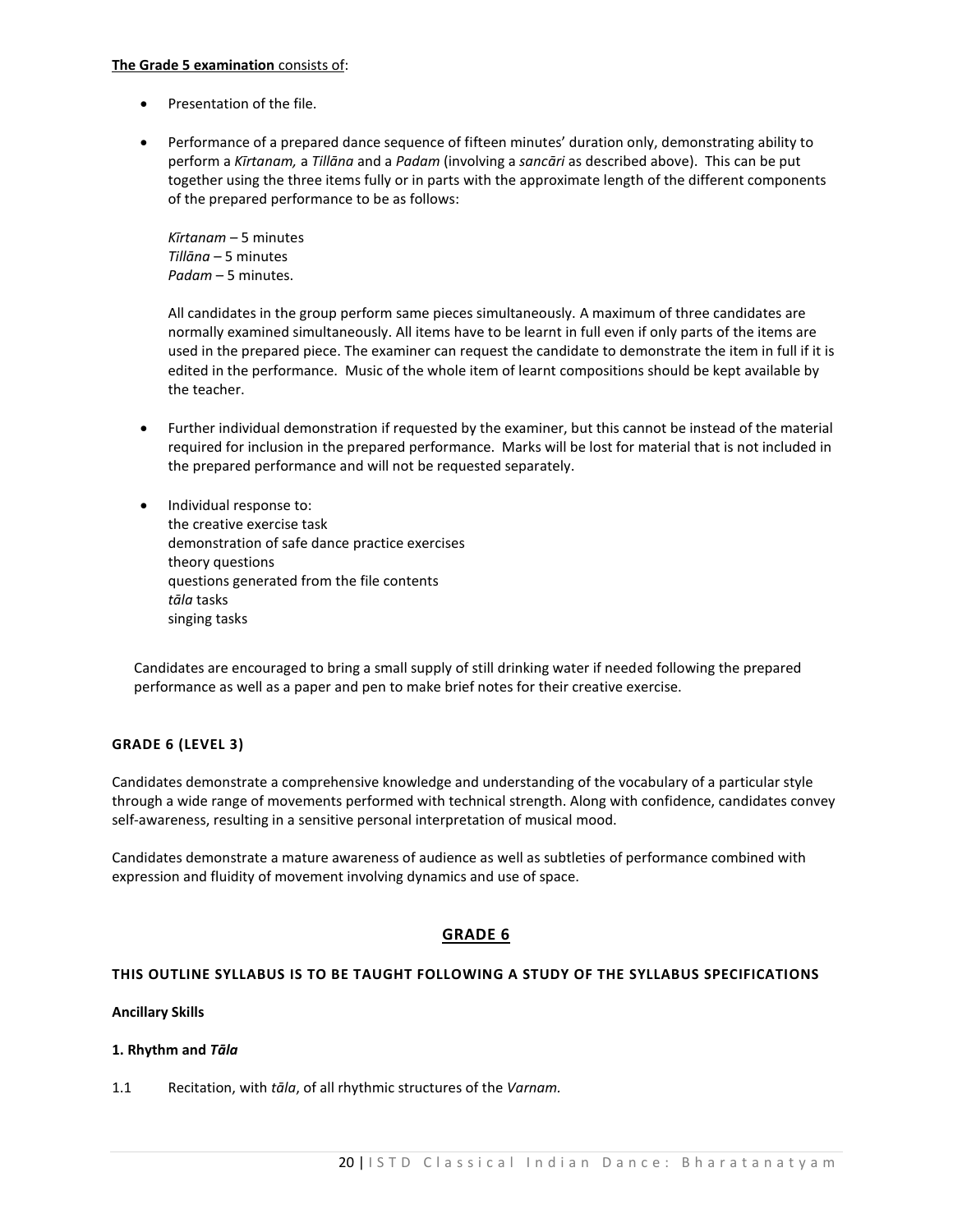# **2. Music**

2.1 Ability to sing the dance items learnt with *tāla*. These may be sung by following written notation.

Although assessment of the singing is based on the candidate's adherence to *tāla* as opposed to pitch or melody, it will be required for the candidate to sing, not simply recite the notes / words to rhythm.

# **Technical Skills and Performance**

# **3.** *Nritta* **and** *Nritya*

- 3.1 *Varnam.*
- 3.2 A minimum of one item from the following selection *Jāvali / Aṣṭapadi / Bhajan / Devarnāma*.

The candidate is required to present at least one item out of 3.1 and 3.2 in the *nāyaka / nāyika* mode.

# **4. Creative Exercise**

4.1 The examiner will give the candidate a line of a familiar song along with its meaning. This will be taken from repertoire of either this or previous Grades. The candidate will be asked to create movement and expression to this applying *padārtha, vākyārtha* and elements of *sancāri.* The actual *sāhitya* will be used.

# **Safe Dance Practice for Bharatanatyam, Theory and File**

# **5. Safe Dance Practice**

Please purchase from the ISTD Shop the Safe Dance Practice for Bharatanatyam DVD to learn the exercises that will be examined in this section of the syllabus.

# **6. Theory**

- 6.1 Knowledge of *sāhitya* for items learnt words and meaning.
- 6.2 *Samyuta hasta viniyogas śloka* or Sanskrit names.
- 6.3 *Aṣṭadikpālaka hastas.*
- 6.4 Understanding of a *mārgam*.

# **7. File (A4 Ring Binder, clearly named in large on the front and spine of the binder – all contents of the file must be the student's own work and can be in their own handwriting or typed.)**

- 7.1 Repertoire list.
- 7.2 A record of musical notations.
- 7.3 A record, with notations, of the rhythmic structures in the *Varnam*.
- 7.4 A record of the *aḍavus / nritta*, rhythm and *tāla,* theory and *abhinaya / nritya* covered including knowledge of the *sāhitya* of the dances learnt and including details on any *sancāri.*
- *7.5* A record of at least two Bharatanatyam or other classical Indian dance performances seen, with notes on artists, repertoire and comment on performance discussing *angaśuddha* and characteristics of the *mārgam*.
- 7.6 Candidates should also be encouraged to collect a rich variety of supporting material. Please refer to the Specifications for details of the requirements.

# **The Grade 6 examination** consists of:

- Presentation of the file.
- Performance of a prepared dance sequence of twenty minutes' duration only, demonstrating ability to perform the Grade 6 syllabus through an appropriate proportion of *nritta* and *nritya,* with a compulsory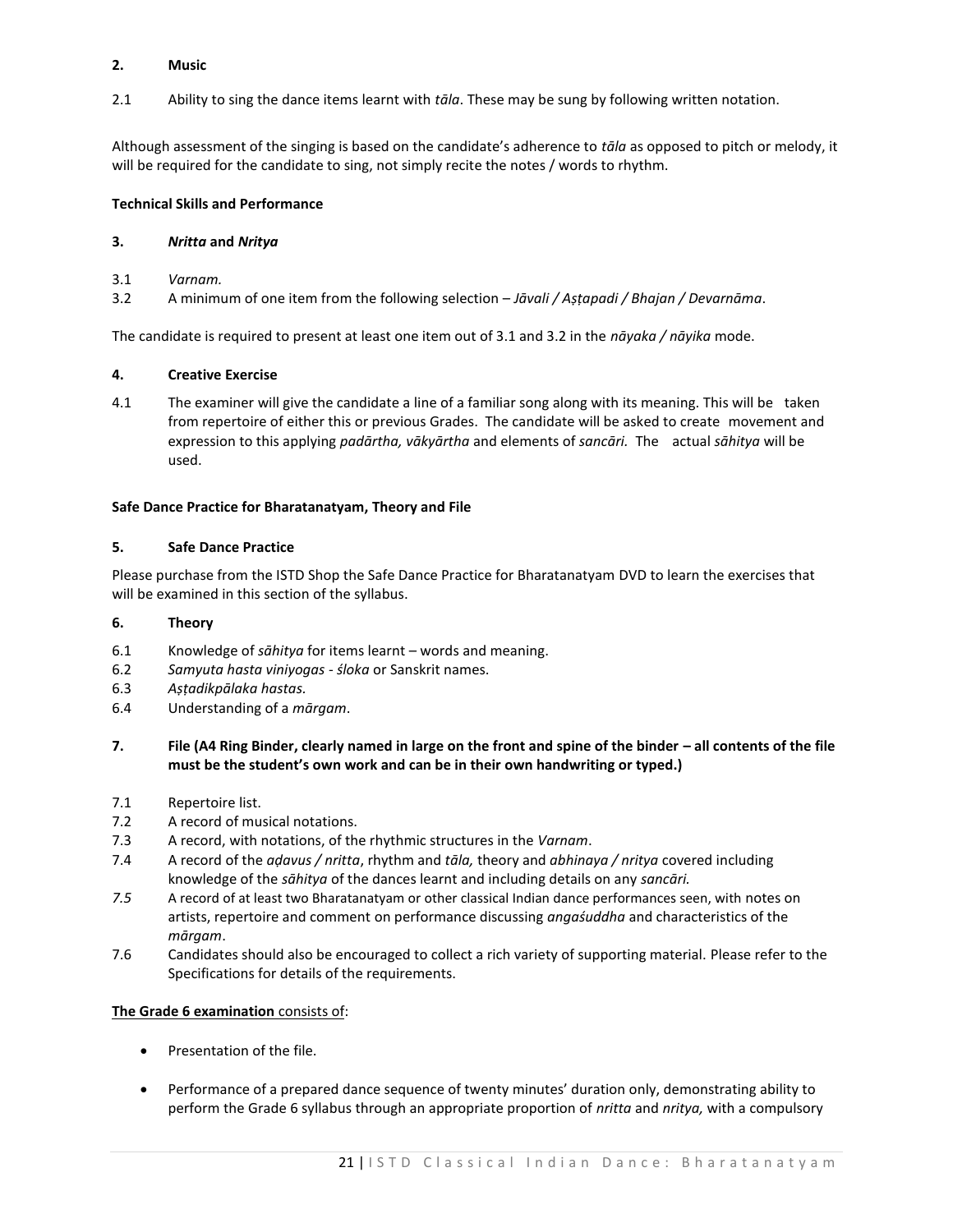inclusion of at least part of the first half and part of the second half of the *varnam*. It is recommended that the approximate length of the different components of the prepared performance is as follows: Varnam – 13.5 minutes

one out of *Jāvali / Aṣṭapadi / Bhajan / Devarnāma* – 6.5 minutes.

All candidates in the group perform same pieces simultaneously. A maximum of three candidates are normally examined simultaneously. All items have to be learnt in full even if only parts of the items are used in the prepared piece. The examiner can request the candidate to demonstrate the item in full if it is edited in the performance. Music of the whole item of learnt compositions should be kept available by the teacher.

- Further individual demonstration if requested by the examiner, but this cannot be instead of the material required for inclusion in the prepared performance. Marks will be lost for material that is not included in the prepared performance and will not be requested separately.
- Individual response to: the creative exercise task demonstration of safe dance practice exercises theory questions questions generated from the file contents *tāla* tasks singing tasks

Candidates are encouraged to bring a small supply of still drinking water if needed following the prepared performance as well as a paper and pen to make brief notes for their creative exercise.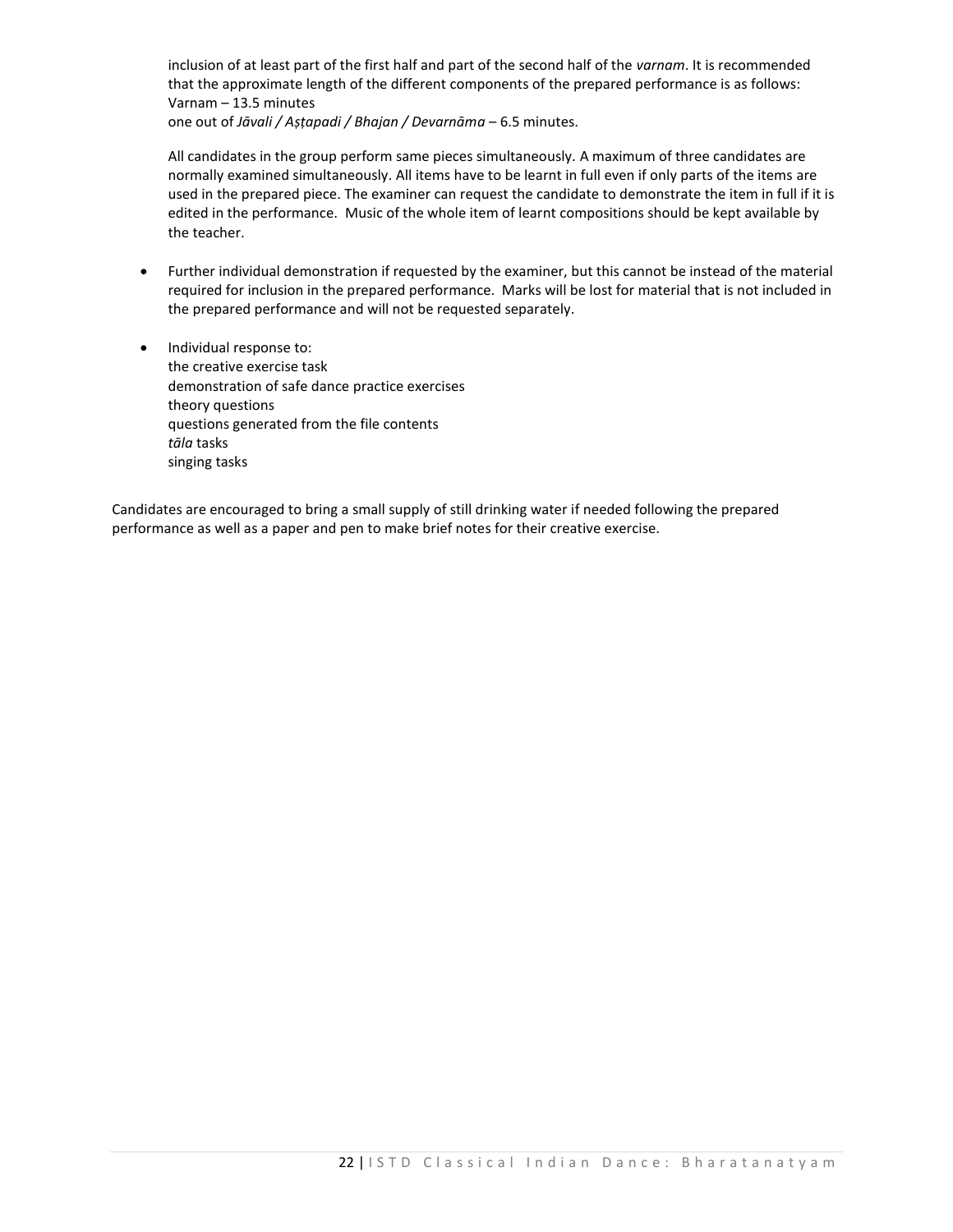# **ASSESSMENT - BHARATANATYAM GRADES 1 – 6**

# **MARK SCHEME**

# **GRADES 1, 2 AND 3**

| <b>ANCILLARY SKILLS</b>                                                                                                                                                    |                         |
|----------------------------------------------------------------------------------------------------------------------------------------------------------------------------|-------------------------|
| <b>Title of component</b>                                                                                                                                                  | <b>Marks attainable</b> |
| Rhythm and tāla - recitation and time keeping of tāla-                                                                                                                     | 10                      |
| Music - singing while keeping tāla.                                                                                                                                        | 10                      |
| <b>Section Total</b>                                                                                                                                                       | 20                      |
| <b>TECHNICAL SKILLS AND PERFORMANCE</b>                                                                                                                                    |                         |
| <b>Title of component</b>                                                                                                                                                  | <b>Marks attainable</b> |
| Adavus - assessing the separate performance of adavu in the prepared performance:<br>stance, integrity of movement, rhythm, tempo, coordination and neatness of execution. | 20                      |
| Korvai / Nritta composition                                                                                                                                                | 15                      |
| Abhinaya - Expression throughout the presentation.                                                                                                                         | 10                      |
| <b>Creative Exercise</b>                                                                                                                                                   | 5                       |
| <b>Section Total</b>                                                                                                                                                       | 50                      |
| SAFE DANCE PRACTICE FOR BHARATANATYAM, THEORY, AND FILE                                                                                                                    |                         |
| <b>Title of component</b>                                                                                                                                                  | <b>Marks attainable</b> |
| Safe Dance Practice for Bharatanatyam                                                                                                                                      | 5                       |
| Theory – response to questions.                                                                                                                                            | 15                      |
| File - adequacy and presentation and response to questions generated from the file.                                                                                        | 10                      |
| <b>Section Total</b>                                                                                                                                                       | 30                      |
| <b>Total</b>                                                                                                                                                               | 100                     |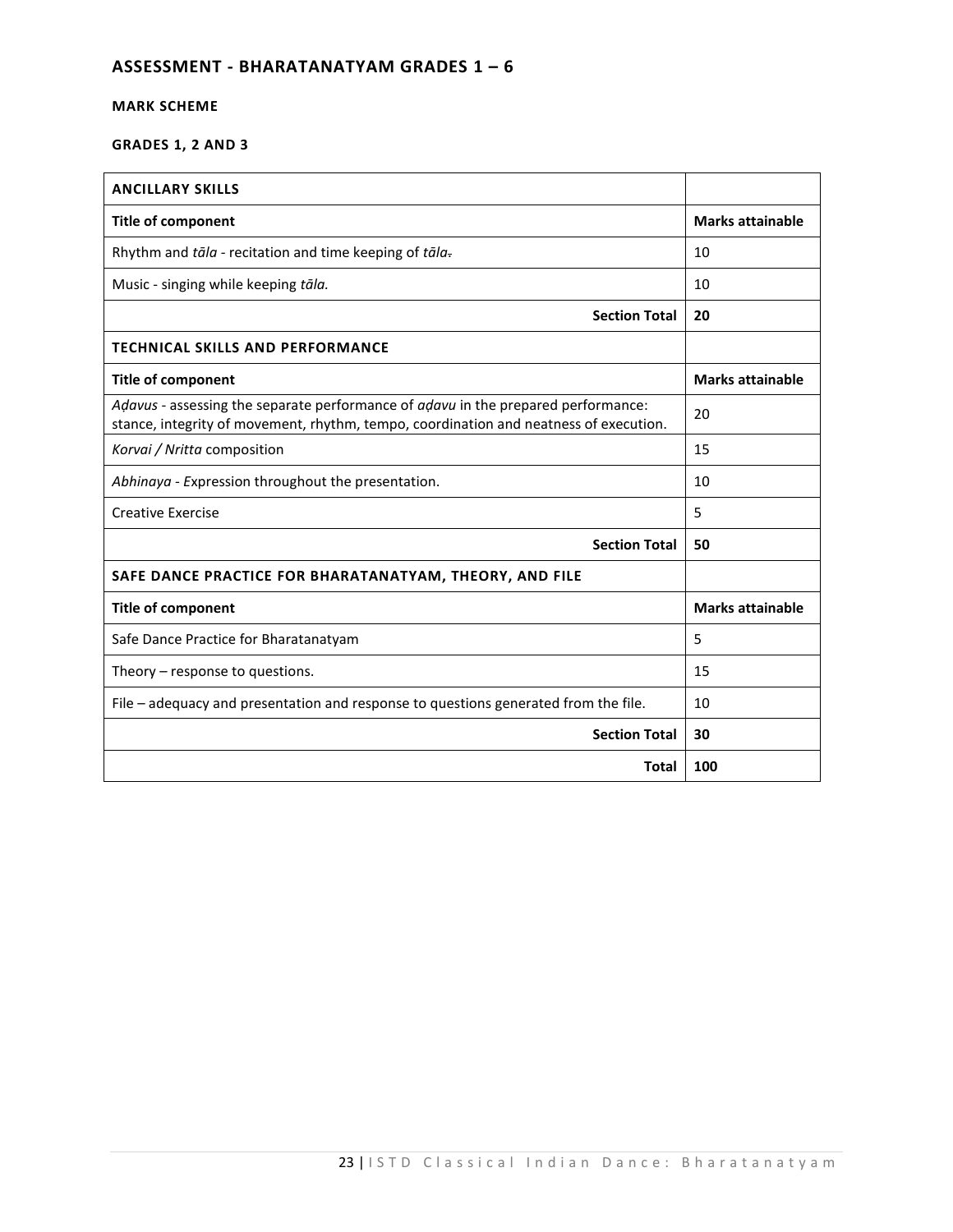# **GRADE 4**

| <b>ANCILLARY SKILLS</b>                                                                                                                                                   |                         |
|---------------------------------------------------------------------------------------------------------------------------------------------------------------------------|-------------------------|
| <b>Title of component</b>                                                                                                                                                 | <b>Marks attainable</b> |
| Rhythm and tāla - recitation and time keeping of tāla-                                                                                                                    | 10                      |
| Singing of the dance repertoire learnt with tāla.                                                                                                                         | 10                      |
| <b>Section Total</b>                                                                                                                                                      | 20                      |
| <b>TECHNICAL SKILLS AND PERFORMANCE</b>                                                                                                                                   |                         |
| <b>Title of component</b>                                                                                                                                                 | <b>Marks attainable</b> |
| Adavus - assessing the separate performance of adavu in the prepared performance:<br>stance, integrity of movement, rhythm, tempo, coordination and neatness of execution | 5                       |
| Alārippu                                                                                                                                                                  | 10                      |
| Jatiswaram                                                                                                                                                                | 15                      |
| Śabdam                                                                                                                                                                    | 15                      |
| <b>Creative Exercise</b>                                                                                                                                                  | 5                       |
| <b>Section Total</b>                                                                                                                                                      | 50                      |
| SAFE DANCE PRACTICE FOR BHARATANATYAM, THEORY, AND FILE                                                                                                                   |                         |
| <b>Title of component</b>                                                                                                                                                 | <b>Marks attainable</b> |
| Safe Dance Practice for Bharatanatyam                                                                                                                                     | 5                       |
| Theory – response to questions                                                                                                                                            | 15                      |
| File - adequacy and presentation and response to questions generated from the file                                                                                        | 10                      |
| <b>Section Total</b>                                                                                                                                                      | 30                      |
| <b>Total</b>                                                                                                                                                              | 100                     |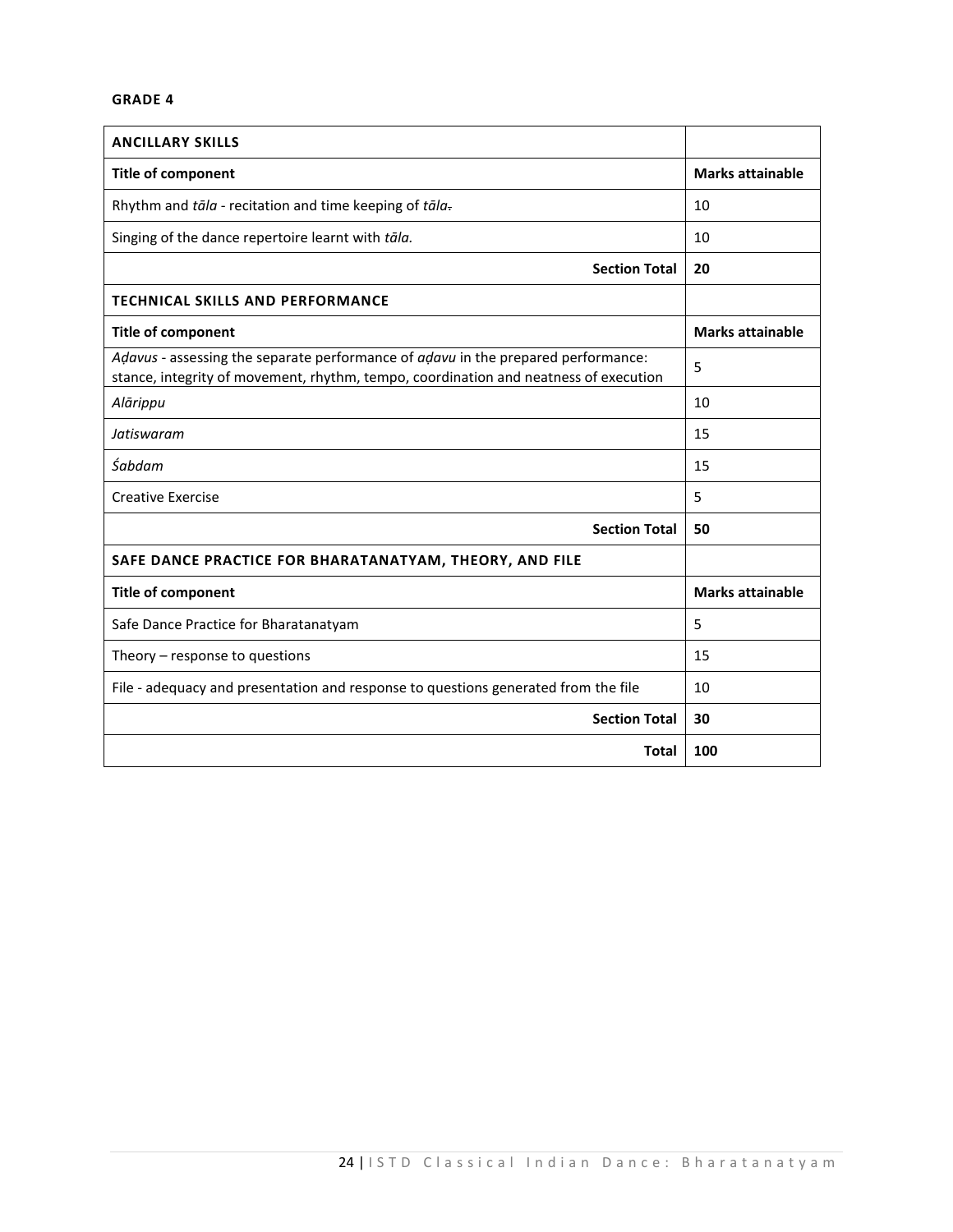| <b>ANCILLARY SKILLS</b>                                                                  |                         |
|------------------------------------------------------------------------------------------|-------------------------|
| <b>Title of component</b>                                                                | <b>Marks attainable</b> |
| Rhythm and tāla - recitation and time keeping of tāla for all rhythmic components learnt | 20                      |
| Singing of the dance repertoire with tāla                                                |                         |
| <b>Section Total</b>                                                                     | 20                      |
| <b>TECHNICAL SKILLS AND PERFORMANCE</b>                                                  |                         |
| <b>Title of component</b>                                                                | <b>Marks attainable</b> |
| KĪrtanam                                                                                 | 15                      |
| Tillāna                                                                                  | 15                      |
| Padam (involving a substantial sancāri)                                                  | 15                      |
| <b>Creative Exercise</b>                                                                 | 5                       |
| <b>Section Total</b>                                                                     | 50                      |
| SAFE DANCE PRACTICE FOR BHARATANATYAM, THEORY, AND FILE                                  |                         |
| <b>Title of component</b>                                                                | <b>Marks attainable</b> |
| Safe Dance Practice for Bharatanatyam                                                    | 5                       |
| Theory - response to questions                                                           | 15                      |
| File - adequacy and presentation and response to questions generated from the file.      | 10                      |
| <b>Section Total</b>                                                                     | 30                      |
| <b>Total</b>                                                                             | 100                     |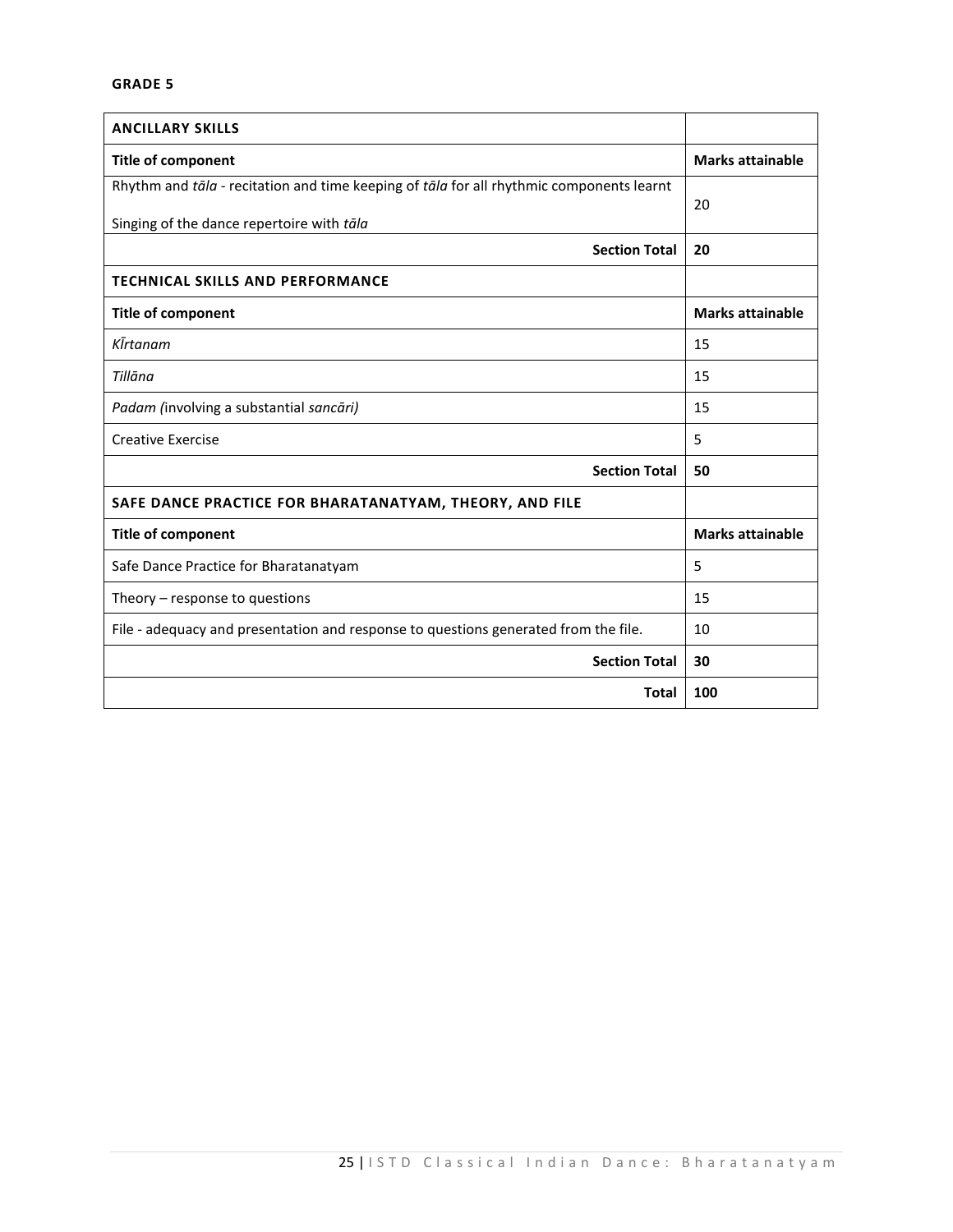| <b>ANCILLARY SKILLS</b>                                                                  |                         |
|------------------------------------------------------------------------------------------|-------------------------|
| <b>Title of component</b>                                                                | <b>Marks attainable</b> |
| Rhythm and tāla - recitation and time keeping of tāla for all rhythmic components learnt | 20                      |
| Singing of the dance repertoire with tāla                                                |                         |
| <b>Section Total</b>                                                                     | 20                      |
| <b>TECHNICAL SKILLS AND PERFORMANCE</b>                                                  |                         |
| <b>Title of component</b>                                                                | <b>Marks attainable</b> |
| Varnam                                                                                   | 30                      |
| Jāvali/Astapadi/Bhajan/Devarnāma                                                         | 15                      |
| <b>Creative Exercise</b>                                                                 | 5                       |
| <b>Section Total</b>                                                                     | 50                      |
| SAFE DANCE PRACTICE FOR BHARATANATYAM, THEORY, AND FILE                                  |                         |
| <b>Title of component</b>                                                                | <b>Marks attainable</b> |
| Safe Dance Practice for Bharatanatyam                                                    | 5                       |
| Theory $-$ response to questions                                                         | 15                      |
| File - adequacy and presentation and response to questions generated from the file.      | 10                      |
| <b>Section Total</b>                                                                     | 30                      |
| Total                                                                                    | 100                     |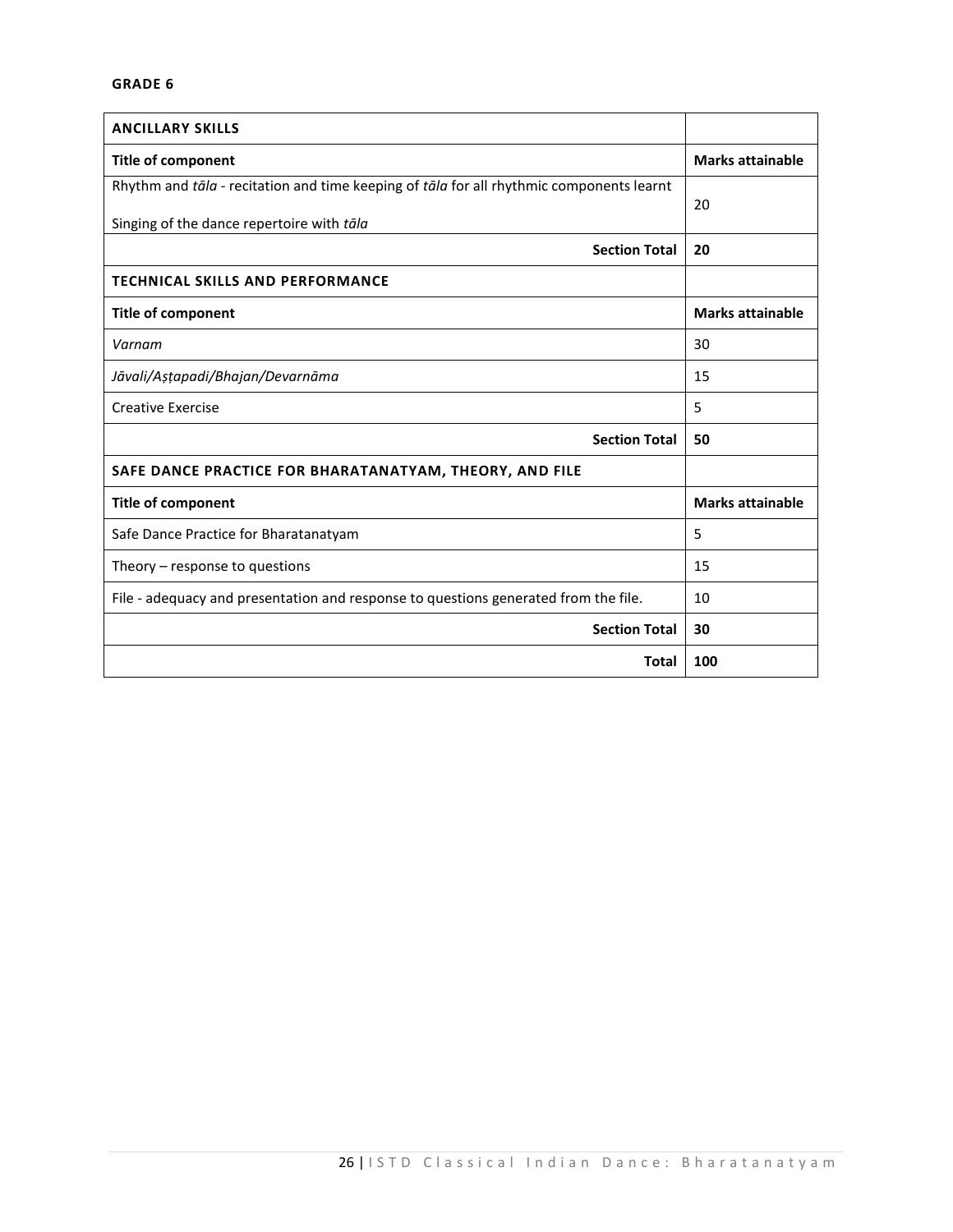# **METHOD OF ASSESSMENT**

Graded Examinations are assessed externally by visiting examiners recruited and trained by the ISTD.

The examinations are divided into Sections and each Section is composed of several components which are separately assessed and aggregated to give the Section total. The titles of these components and the marks attainable for the Bharatanatyam Graded Examinations are detailed further below.

Candidates must gain at least 25% of the marks attainable in each Section in order to pass the examination overall. In cases where 25% of the marks attainable does not come to a round figure, eg 12 1/2, the pass mark for the Section is lowered to the nearest round figure, in this example, 12.

The Section totals are aggregated and the overall mark is given out of 100. If all Sections are passed, then the overall result is indicated as follows:

| <b>GRADE</b>        | <b>MARKS</b> |  |
|---------------------|--------------|--|
| Distinction         | 80-100 marks |  |
| Merit               | 60-79 marks  |  |
| Pass                | 40-59 marks  |  |
| <b>Not Attained</b> | 0-39 marks   |  |

However, if the candidate is unsuccessful in one or more Sections, as explained above, the total mark given out of 100 will not correspond to the result indicators in the chart. In this circumstance, whatever the overall numerical mark may be, the result given will be `**Not Attained**'.

# **CLASSIFICATION OF RESULTS**

The principle of best fit is applied in deciding the appropriate classification for each candidate. It is not to be expected that a candidate in a particular category will necessarily demonstrate all of the characteristics listed in that category.

A candidate who achieves a '**Distinction**' classification (80-100 marks) is one who demonstrates the following attributes in performance:

- flair, vitality and skill
- fully appropriate style
- incisively-focussed dancing
- precision in the technique of the genre
- consistent, highly developed musicality
- confident and accurate responses to questions asked and/or tasks set

A candidate who achieves a '**Merit**' classification (60-79 marks) is one who demonstrates the following attributes in performance:

- skill and proficiency
- largely appropriate style
- **•** focussed dancing
- competence in the technique of the genre
- evidence of developing musicality
- relevant and appropriate responses to questions asked and/or tasks set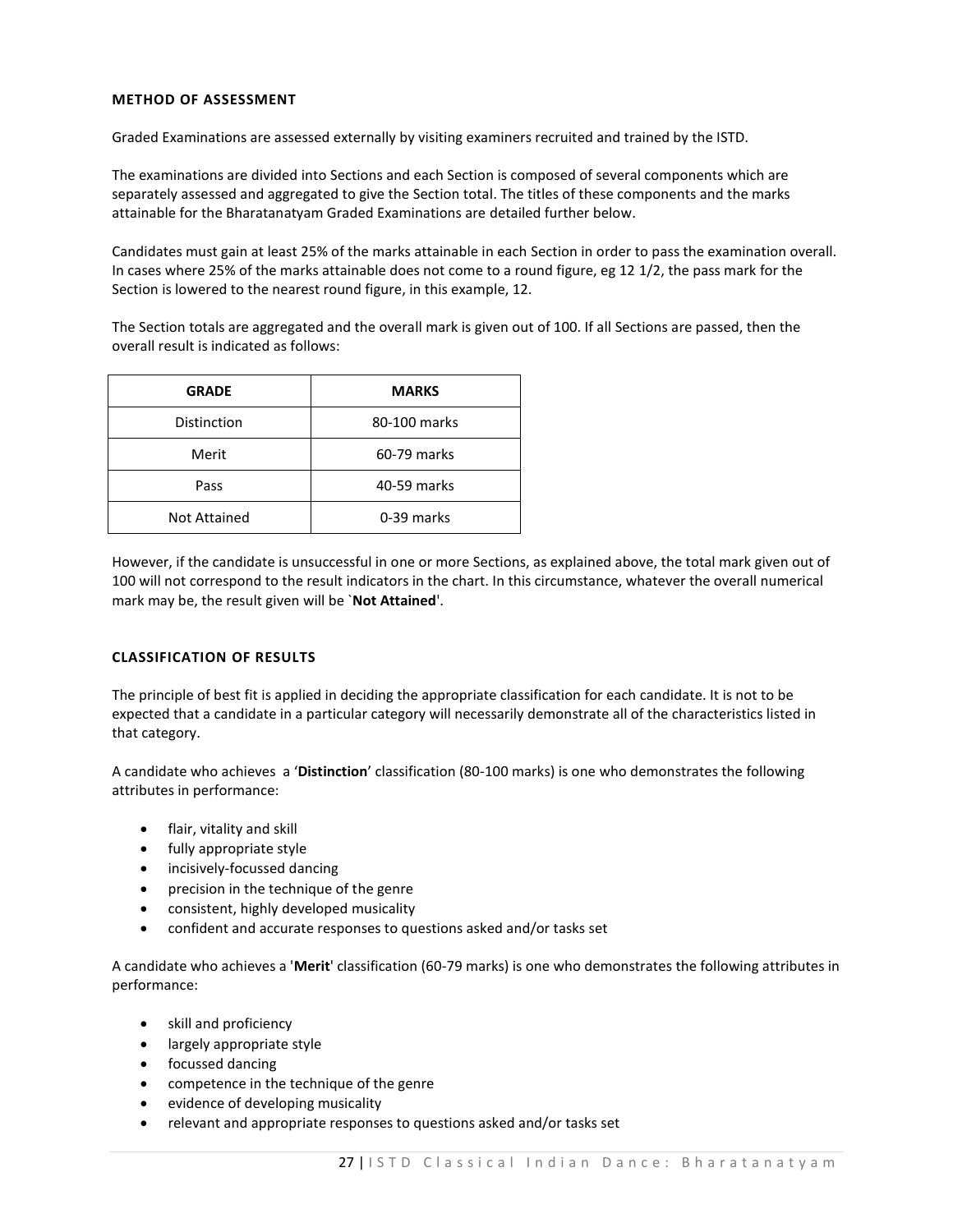A candidate who achieves a '**Pass**' classification (40-59 marks) is one who demonstrates the following attributes in performance:

- competence
- basic ability to carry out the required movements
- periodic moments of convincing focus
- basic competence in most aspects of the technique of the genre
- basic musicality
- broadly relevant and appropriate response to questions asked and/or tasks set, but some prompting may be required

A candidate who achieves an insufficient level of achievement '**Not Attained'** classification (00-39 marks) is one who has not yet demonstrated attributes required to gain at least a `Pass' classification.

## **ASSESSMENT GUIDANCE**

Candidates are assessed on their ability to show:

- Technical accuracy with correct placement to the best of their physical facility
- Appropriate use of limbs showing an understanding of the purpose or significance of each movement or sequence of movements
- A sense of line and well-coordinated movements
- An assured performance showing the different qualities of movement required by each section of the examination structure
- Musicality and rhythmic awareness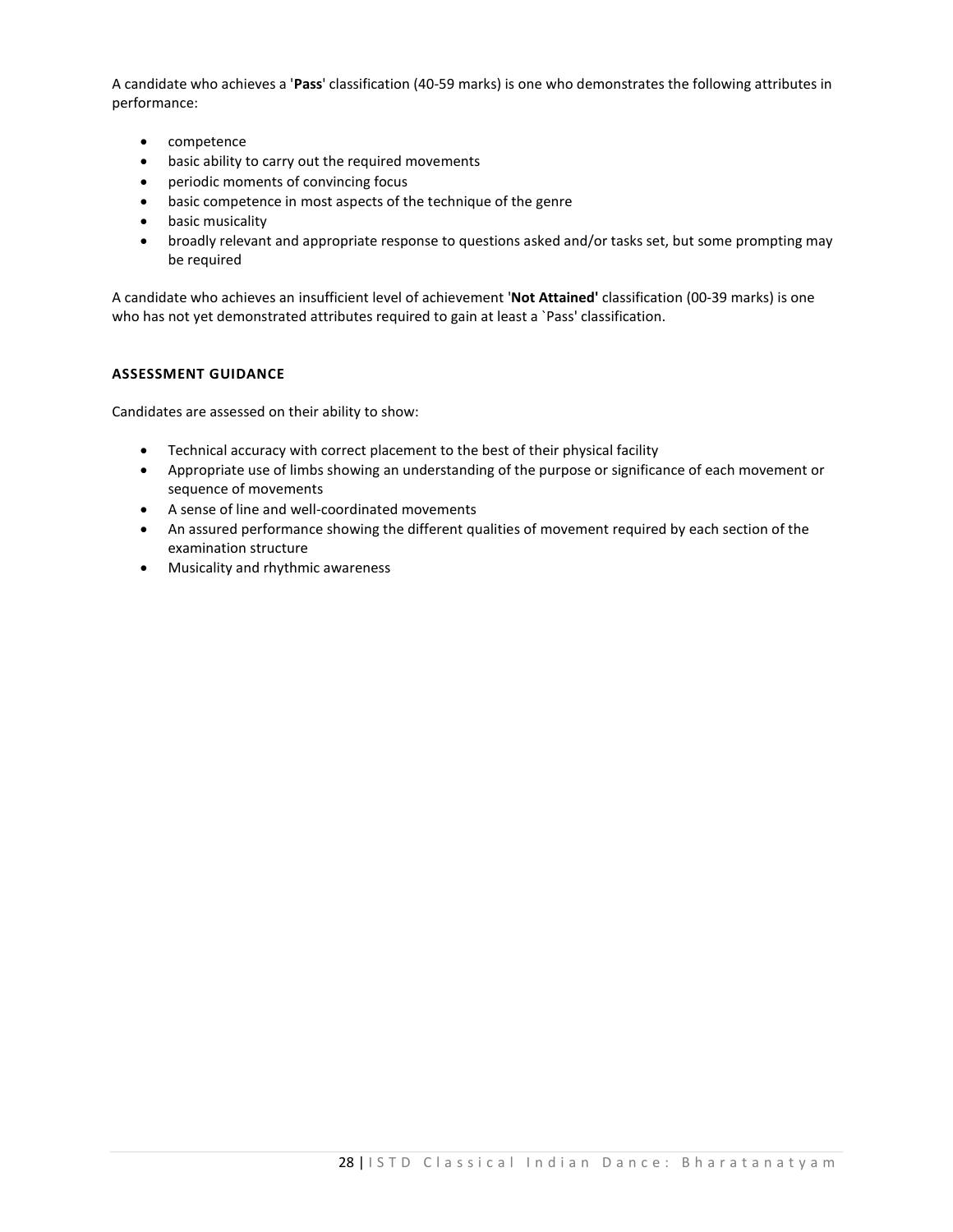# **VOCATIONAL GRADED EXAMINATIONS**

# **INTRODUCTION**

# **RATIONALE**

The Vocational Graded Examinations in Bharatanatyam, from Intermediate Foundation through to Advanced 2, develop the candidate's expertise in such a way as to provide the basis for either professional employment as a dancer or further training as a dance teacher.

Throughout the study of the syllabus, candidates are following a vocational path, requiring a high level of commitment and with an increasing emphasis on safe dance practice. Successful candidates at this level should show virtuosity in performance, a high standard of technique and a sound knowledge and understanding of the Bharatanatyam genre, including an understanding of reference and context. Candidates undertaking a study of the Bharatanatyam Vocational Graded syllabus should also typically display a sense of self-awareness and be selfmotivated in terms of their personal development. As distinct from the general Graded examinations, a greater degree of personal interpretation is encouraged and the candidate is expected to show the potential to communicate effectively with an audience.

Candidates will need to show the qualities of professionalism, commitment and focus, with the ability to manage a greater workload than that required for the general Graded examinations. This would typically result in a successful candidate spending significant additional time each week in lessons, in practising and in studying independently.

The Vocational Graded Examinations are regulated qualifications on the Regulated Qualifications Framework (RQF). Intermediate Foundation is located at Level 2, Intermediate is located at Level 3, and Advanced 1 and Advanced 2 are located at Level 4.

# **AIM**

The aim of the ISTD Vocational Graded Examinations in Bharatanatyam is to provide an assessment scheme, which gives the basis for the measurement of the individual candidate's progress and development, in preparing to be a professional dance performer or teacher. There are four practical examinations graded to measure appropriate stages of development from a general standard of Bharatanatyam education to that of professional competence and readiness.

## **OBJECTIVES**

The syllabus objectives of the Bharatanatyam Vocational Graded Examinations are :

- To impart the practical skills in Bharatanatyam creation and performance, as they are manifest today, complemented by appropriate contextual knowledge and understanding, through a programme of education and assessment.
- To inculcate a holistic perception of Bharatanatyam in the context of the world of dance.
- To lay a foundation of personal resources to survive and succeed in the professional dance world.

# **LEARNING AND PROGRESSION**

All Bharatanatyam Graded Examinations are concerned with progressive mastery in defined stages. They also develop and demonstrate competence and artistry in, and communication through, the Bharatanatyam technique. The Vocational Graded Examinations are concerned specifically with the mastery of technique and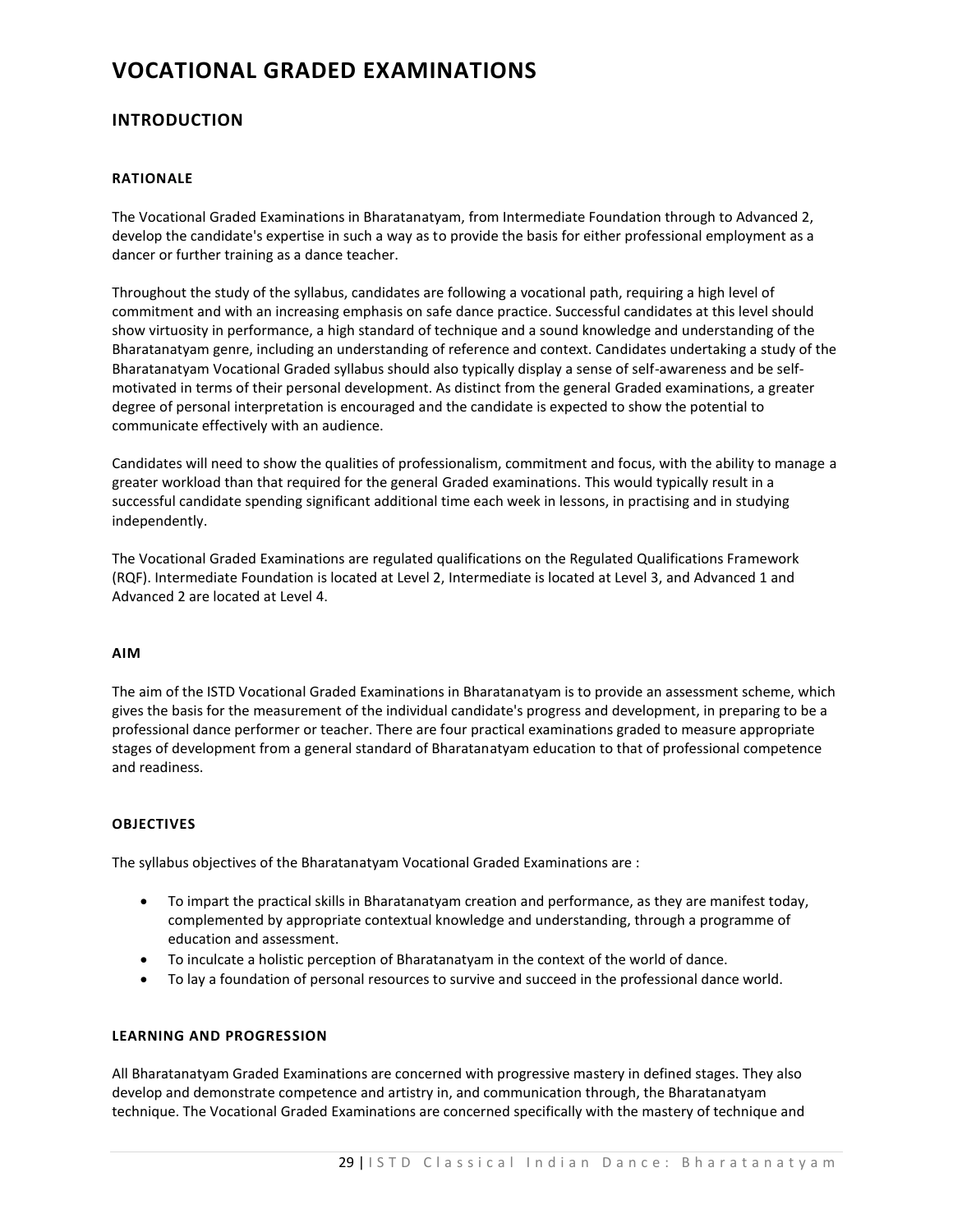underpinning understanding, to a level sufficient to prepare candidates for further vocational training and match current expectations in the employment sector.

# **ENTRY CONDITIONS AND GENERAL INFORMATION**

# **AGE LIMITS**

Lower age limits are set in the interests of the health and safety of the candidate within the demands of the syllabus.

| Intermediate Foundation | minimum age 11 |
|-------------------------|----------------|
| Intermediate            | minimum age 12 |
| Advanced 1              | minimum age 14 |
| Advanced 2              | minimum age 15 |

# **PRIOR LEARNING**

Intermediate Foundation is an optional examination, otherwise these examinations must be taken in the correct order. Exemption from the Intermediate and Advanced 1 examinations may be obtained if the candidate is a student who already holds an equivalent genre Intermediate or Advanced 1 certificate of an Ofqual approved dance awarding body. Application for exemption must be made in writing to the UK Examinations department.

# **GENDER DISTINCTIONS**

The examination does not require the dancer to make a gender specific presentation. Males and females can be presented together.

# **TIME ALLOWANCES / NUMBER OF CANDIDATES**

Candidates are encouraged to be entered in pairs, although candidates may be examined individually. The candidate shows a prepared dance performance, following which she/he answers questions about the prepared performance, about other aspects of the syllabus, and may be asked to dance additional items to demonstrate understanding and skill. The examination of candidates takes the following time:

| <b>EXAMINATION</b>      | <b>1 CANDIDATE</b> | <b>2 CANDIDATES</b> | <b>3 CANDIDATES</b> |
|-------------------------|--------------------|---------------------|---------------------|
| Intermediate Foundation | 45 minutes         | 65 minutes          | N/A                 |
| Intermediate            | 55 minutes         | 80 minutes          | N/A                 |
| Advanced 1              | 65 minutes         | 95 minutes          | N/A                 |
| Advanced 2              | 80 minutes         | 115 minutes         | N/A                 |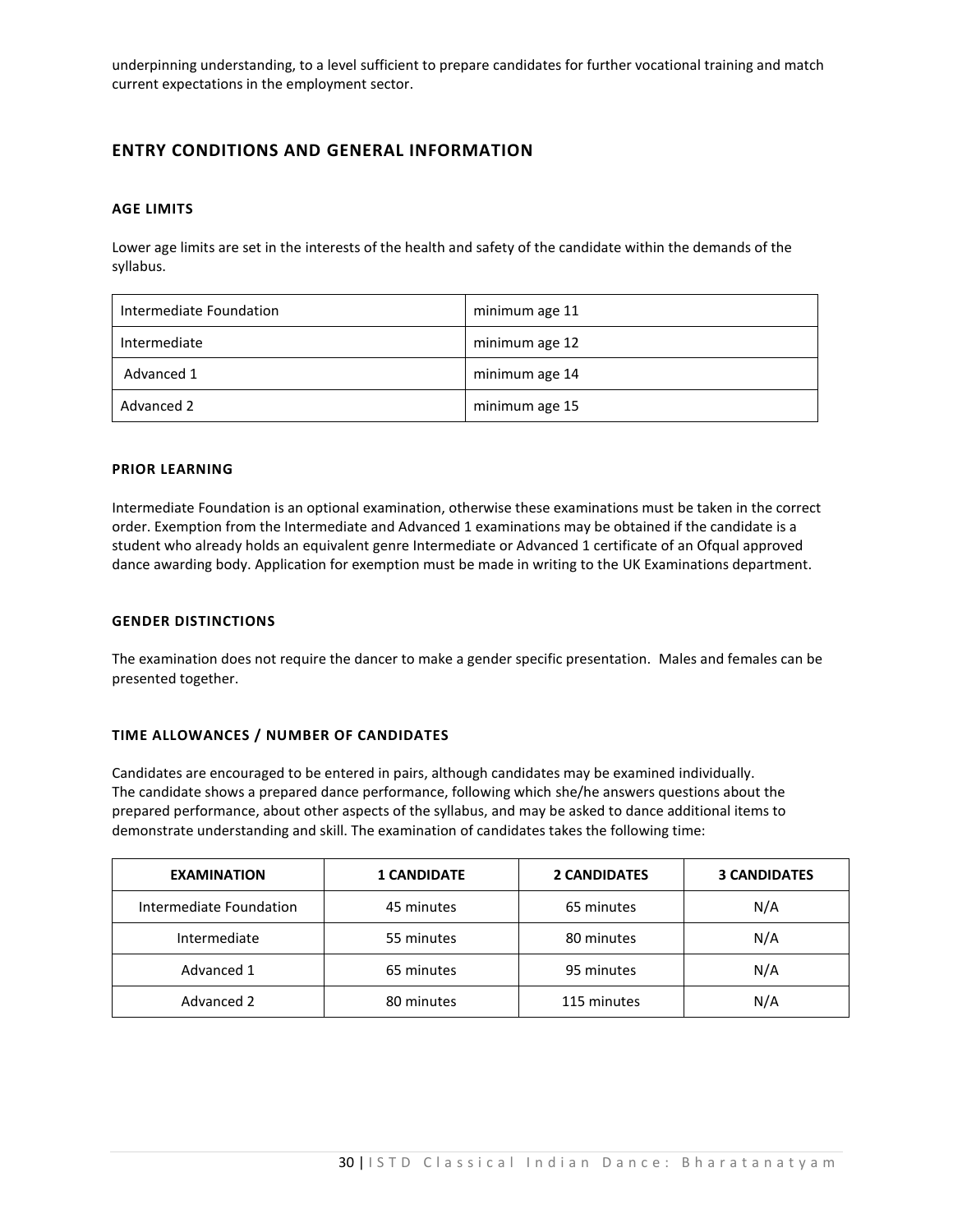# **MUSICAL ACCOMPANIMENT**

Teachers entering candidates must make their own arrangements for provision of music.

# **DRESS REQUIREMENTS**

There are no marks for grooming for the Vocational Graded Examinations; it is considered an essential aspect of training, giving poise and confidence. The following are expected:

- Candidates should be suitably dressed in clothes that enable the examiner to see the dance and allow the candidate to perform without distraction.
- Females should wear a dance practice *sāri* or suitably tailored *salwār kamīz.*
- Males should wear a *dhoti* or a suitably tailored *kurtā pyjāma*.
- All candidates should have their waist firmly bound.
- Hair should be pinned away from the face and, if necessary, drawn back in a single plait or bun. A long plait should be secured at the back to prevent its movement distracting from the dance.
- No dance costume or jewellery should be worn.
- Ankle bells should be worn.

# **SYLLABUS CONTENT**

This syllabus outline must be applied in conjunction with the Bharatanatyam Vocational Examination Specifications and the General Statement on Regulated Qualifications Framework (RQF) and Level Descriptors, available on the IST[D website.](https://www.istd.org/about-us/documents/regulated-qualifications-framework-and-level-descriptors/)

# **INTERMEDIATE FOUNDATION**

## **THIS OUTLINE SYLLABUS IS TO BE TAUGHT FOLLOWING A STUDY OF THE SYLLABUS SPECIFICATIONS**

Candidates must perform all the vocational examinations with ankle bells; marks will be deducted if not worn. Vocational candidates must all bring a *taṭṭukazhi* to the examination for the tasks of these grades and marks will be lost if not done so.

## **Ancillary Skills**

## **1. Rhythm and** *Tāla*

- 1.1 Introduction to the use of *taṭṭukazhi* to conduct *aḍavus* and practise in *pancajāti.*
- 1.2 Recitation, with *tāla* as well as with *taṭṭukazhi*, of the *Jatiswaram korvais* and *Alārippu aḍavus.*
- 1.3 Recitation, with *tāla* as well as with *taṭṭukazhi,* of any rhythmic patterns pertaining to the *Śabdam* and *KĪrtanam.*

# **2. Music**

- 2.1 Ability to sing the items learnt to *tāla* and demonstrating musicality. This may be demonstrated by following written *swaras / sāhitya*.
- 2.2 Knowledge of compositional structure ie: *pallavi, anupallavi* and of *rāgas* and *tālas* pertaining to the set dance pieces in this Grade.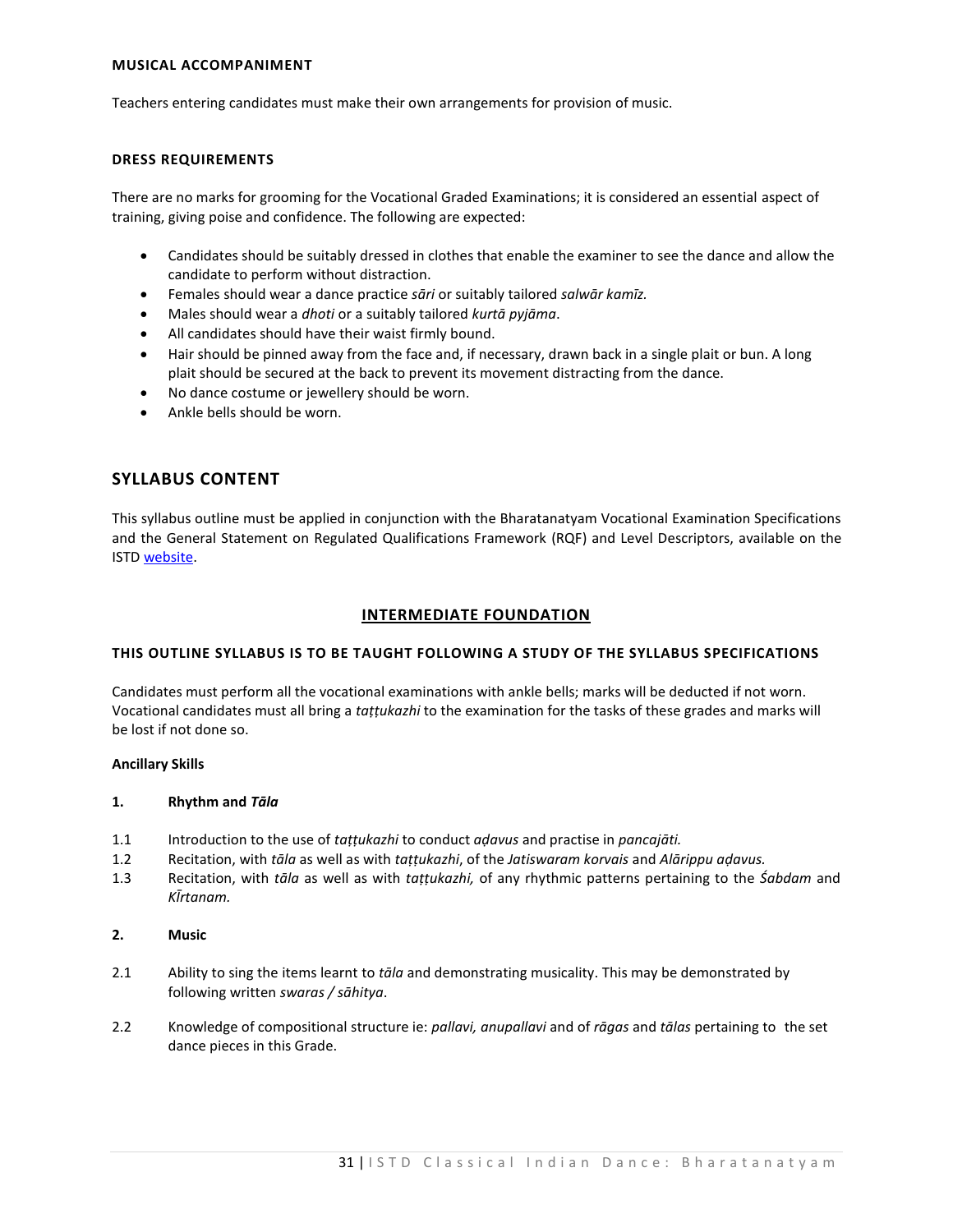# **Technical Skills and Performance**

# **3.** *Nritta* **and** *Nritya*

- 3.1 *Miśra Alārippu.*
- 3.2 *Jatiswaram.*
- 3.3 *Śabdam.*
- 3.4 *KĪrtanam.*

# **4. Creative Exercise**

4.1 Understanding composition of a *korvai* through tasks such as completing the missing part of a *korvai*, or creating the end of a *korvai* set to *renḍu kalai ādi* or *rūpaka tāla*, and then dancing it*.* The *śolkaṭṭu* will be a recitation of simple beats with apparent rhythms as opposed to words typically used in a *jati / tīrmāna.*

# **Safe Dance Practice for Bharatanatyam, Theory and File**

# **5. Safe Dance Practice**

Please purchase from the ISTD Shop the Safe Dance Practice for Bharatanatyam DVD to learn the exercises that will be examined in this section of the syllabus.

# **6. Theory**

- 6.1 *Asamyuta hasta viniyoga ślokas śloka* or Sanskrit names.
- 6.2 Literal meaning of the *sāhitya* and mythological background of the narrative content covered in the dance items.
- 6.3 Candidates will need to have knowledge of the content of the ISTD Bharatanatyam Grades 1-4.
- **7. File (A4 Ring Binder, clearly named in large on the front and spine of the binder – all contents of the file must be the student's own work and can be in their own handwriting or typed.)**
- 7.1 Repertoire list.
- 7.2 A record of musical notations.
- 7.3 A record, with notation, of the rhythmic structures in the items learnt.
- 7.4 A record of the *aḍavus / nritta*, rhythm and *tāla,* theory and *abhinaya / nritya* covered including knowledge of the *sāhitya* of the dances learnt and including details on any *sancāri.*
- 7.5 Candidates should also be encouraged to collect a rich variety of supporting material. Please refer to the Specifications for details of the requirements.

## **The Intermediate Foundation examination** consists of:

- Presentation of the file.
- Performance of a prepared dance sequence of twenty-five minutes' duration only, demonstrating ability to perform the Intermediate Foundation syllabus through an appropriate proportion of *nritta* and *nritya*. The prepared performance can be put together using the items of this syllabus fully or in parts and it is recommended that the approximate length of the different components of the prepared performance is as follows:

*Miśra Alārippu* – 3 minutes *Jatiswaram* – 7 minutes *Śabdam* – 8 minutes *KĪrtanam* – 7 minutes.

Both candidates in the group perform same pieces simultaneously. A maximum of two candidates are normally examined simultaneously although a solo candidate can be presented where necessary. All items have to be learnt in full even if only parts of the items are used in the prepared piece. The examiner can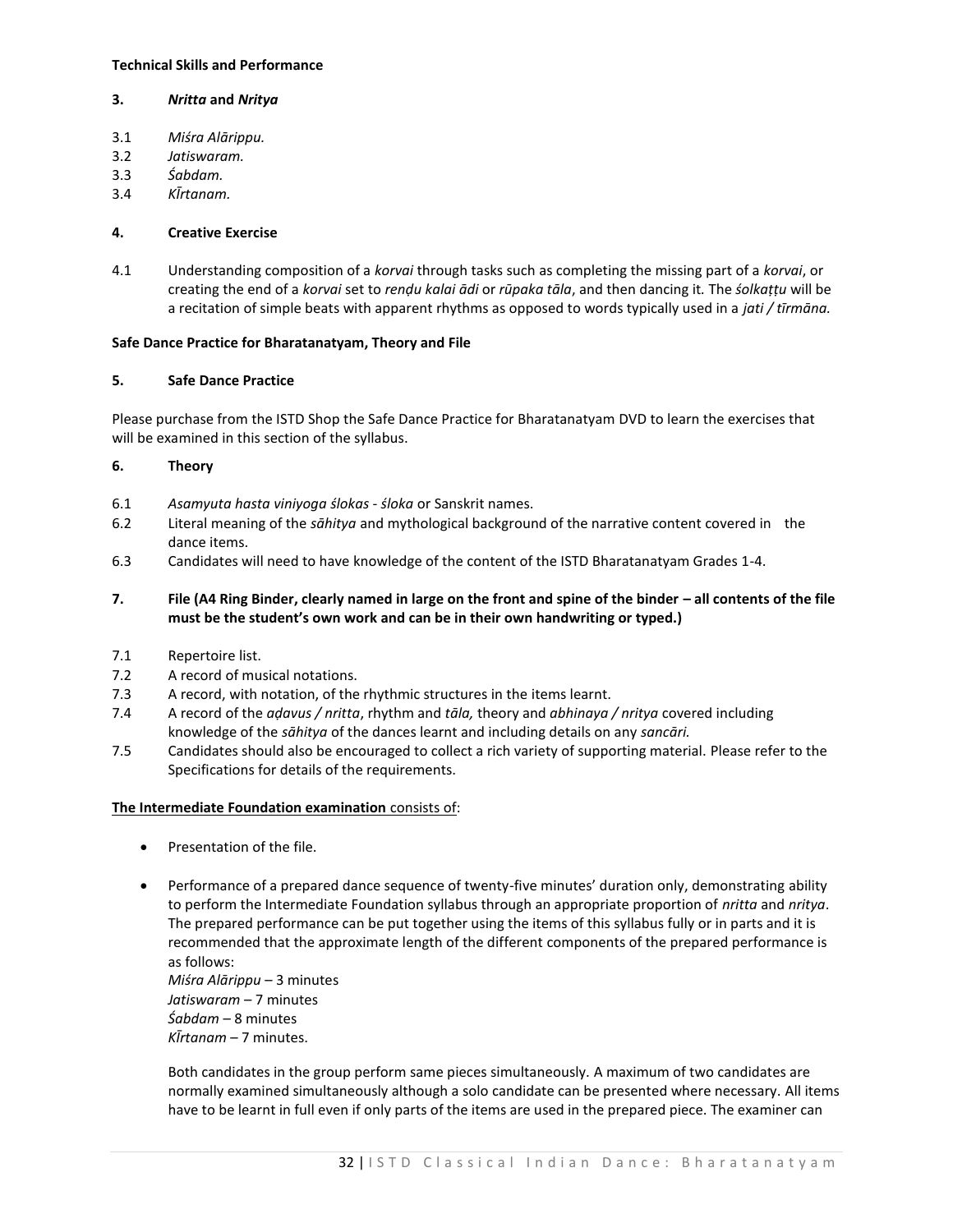request the candidate to demonstrate the item in full if it is edited in the performance. Music of the whole item of learnt compositions should be kept available by the teacher.

- Further individual demonstration if requested by the examiner, but this cannot be instead of the material required for inclusion in the prepared performance. Marks will be lost for material that is not included in the prepared performance and will not be requested separately.
- Individual response to: the creative exercise task demonstration of safe dance practice exercises theory questions questions generated from the file contents *tāla* and *taṭṭukazhi* tasks singing tasks

Candidates are encouraged to bring a small supply of still drinking water if needed following the prepared performance as well as a paper and pen to make brief notes for their creative exercise.

# **INTERMEDIATE**

# **THIS OUTLINE SYLLABUS IS TO BE TAUGHT FOLLOWING A STUDY OF THE SYLLABUS SPECIFICATIONS**

Candidates must perform all the vocational examinations with ankle bells; marks will be deducted if not worn. Vocational candidates must all bring a *taṭṭukazhi* to the examination for the tasks of these grades and marks will be lost if not done so.

## **Ancillary Skills**

#### **1. Rhythm and** *Tāla*

1.1 Recitation, with *tāla* as well as with *taṭṭukazhi* of the prescribed *korvai* and *Tillāna korvais.*

# **2. Music**

- 2.1 Ability to sing the items learnt to *tāla* and demonstrating musicality. This may be demonstrated by following written *swaras / sāhitya*.
- 2.2 Knowledge of compositional structure ie: *pallavi, anupallavi* and of *rāgas* and *tālas* pertaining to the set dance pieces in this Grade.

# **Technical Skills and Performance**

#### **3.** *Nritta* **and** *Nritya*

- 3.1 A *korvai* in a less commonly used *tāla*, such as *aṭa* and *jhampa.*
- 3.2 *Tillāna.*
- 3.3 *Padam.*
- 3.4 One item from the following selection *Bhajan / Devarnāma / Tevāram* or any other devotional piece*.*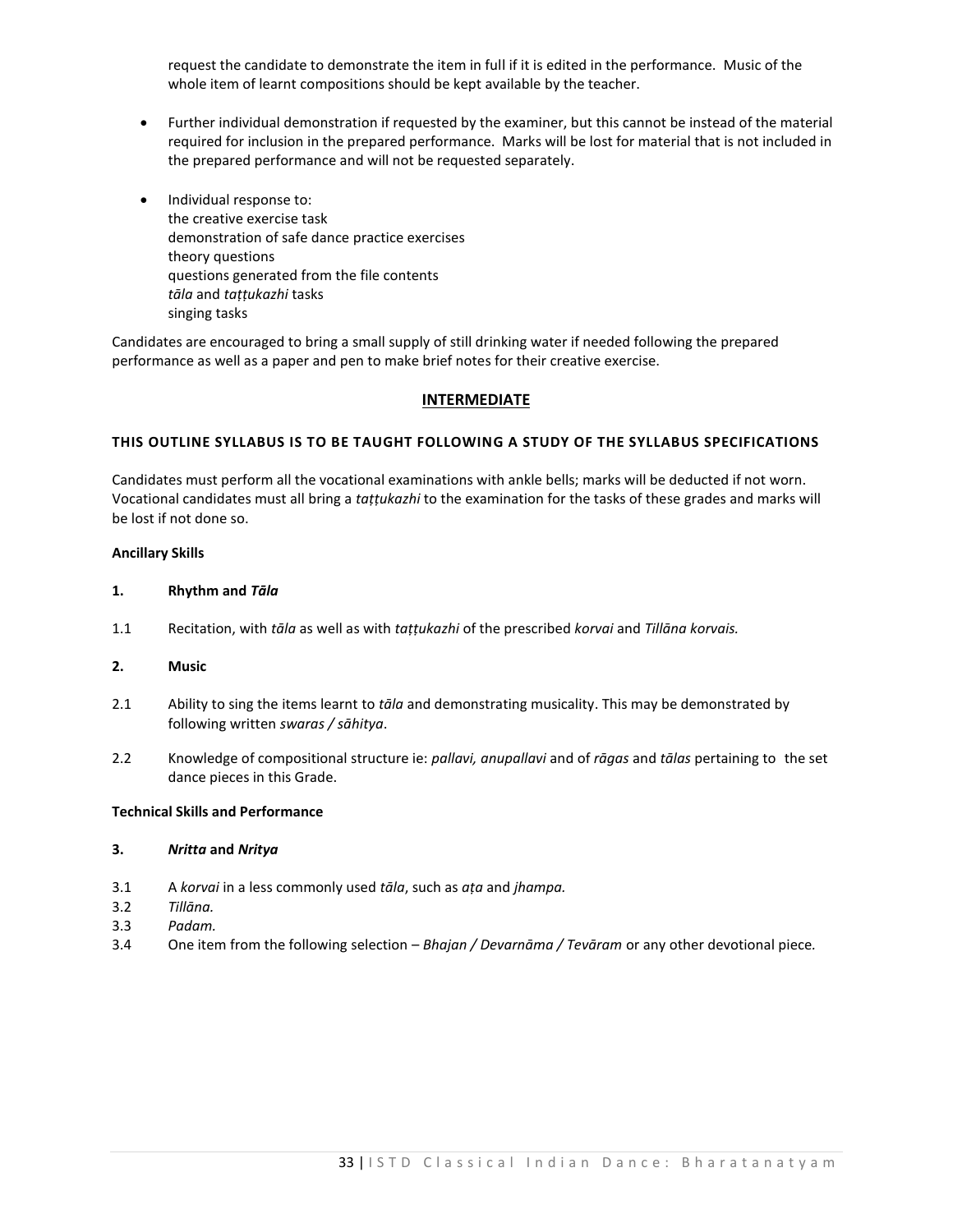# **4. Creative Exercise**

4.1 Be able to demonstrate a varied interpretation of a part from the expressional material learnt in this Grade.

# **Safe Dance Practice for Bharatanatyam, Theory and File**

# **5. Safe Dance Practice**

Please purchase from the ISTD Shop the Safe Dance Practice for Bharatanatyam DVD to learn the exercises that will be examined in this section of the syllabus.

# **6. Theory**

- 6.1 *Samyuta hasta viniyoga ślokas śloka* or Sanskrit names*.*
- 6.2 Understanding of *bhāva* and *rasa*, including *navarasas.*
- 6.3 *Nāyika* and *nāyaka bhedas*, also in relation to the items learnt, along with *așțanāyika* and a description of each one.
- 6.4 Knowledge of the literal meaning of the *sāhitya* and mythological background of the narrative content covered in the dance items.
- 6.5 Candidates will need to have knowledge of the content of the ISTD Bharatanatyam Grades 1-4 and Intermediate Foundation although taking the Intermediate Foundation examination is not a pre-requisite.

# **7. File (A4 Ring Binder, clearly named in large on the front and spine of the binder – all contents of the file must be the student's own work and can be in their own handwriting or typed.)**

- 7.1 Repertoire list.
- 7.2 A record of musical notations.
- 7.3 A record, with notation, of the prescribed *korvai* and *Tillāna korvais.*
- 7.4 A record of the *aḍavus / nritta*, rhythm and *tāla,* theory and *abhinaya / nritya* covered including knowledge of the *sāhitya* of the dances learnt and including details on any *sancāri.*
- 7.5 Candidates should also be encouraged to collect a rich variety of supporting material. Please refer to the Specifications for details of the requirements.

## **The Intermediate examination** consists of:

- Presentation of the file.
- Performance of a prepared dance sequence of 30 minutes' duration only, demonstrating ability to perform the Intermediate syllabus through an appropriate proportion of *nritta* and *nritya*. The prepared performance can be put together using the items of this syllabus fully or in parts and it is recommended that the approximate length of the different components of the prepared performance is as follows: *korvai* – 2 minutes *Tillāna* – 10 minutes

two *abhinaya* pieces – 18 minutes

Both candidates in the group perform same pieces simultaneously. A maximum of two candidates are normally examined simultaneously although a solo candidate can be presented where necessary. All items have to be learnt in full even if only parts of the items are used in the prepared piece. The examiner can request the candidate to demonstrate the item in full if it is edited in the performance. Music of the whole item of learnt compositions should be kept available by the teacher.

- Further individual demonstration if requested by the examiner, but this cannot be instead of the material required for inclusion in the prepared performance. Marks will be lost for material that is not included in the prepared performance and will not be requested separately.
- Individual response to: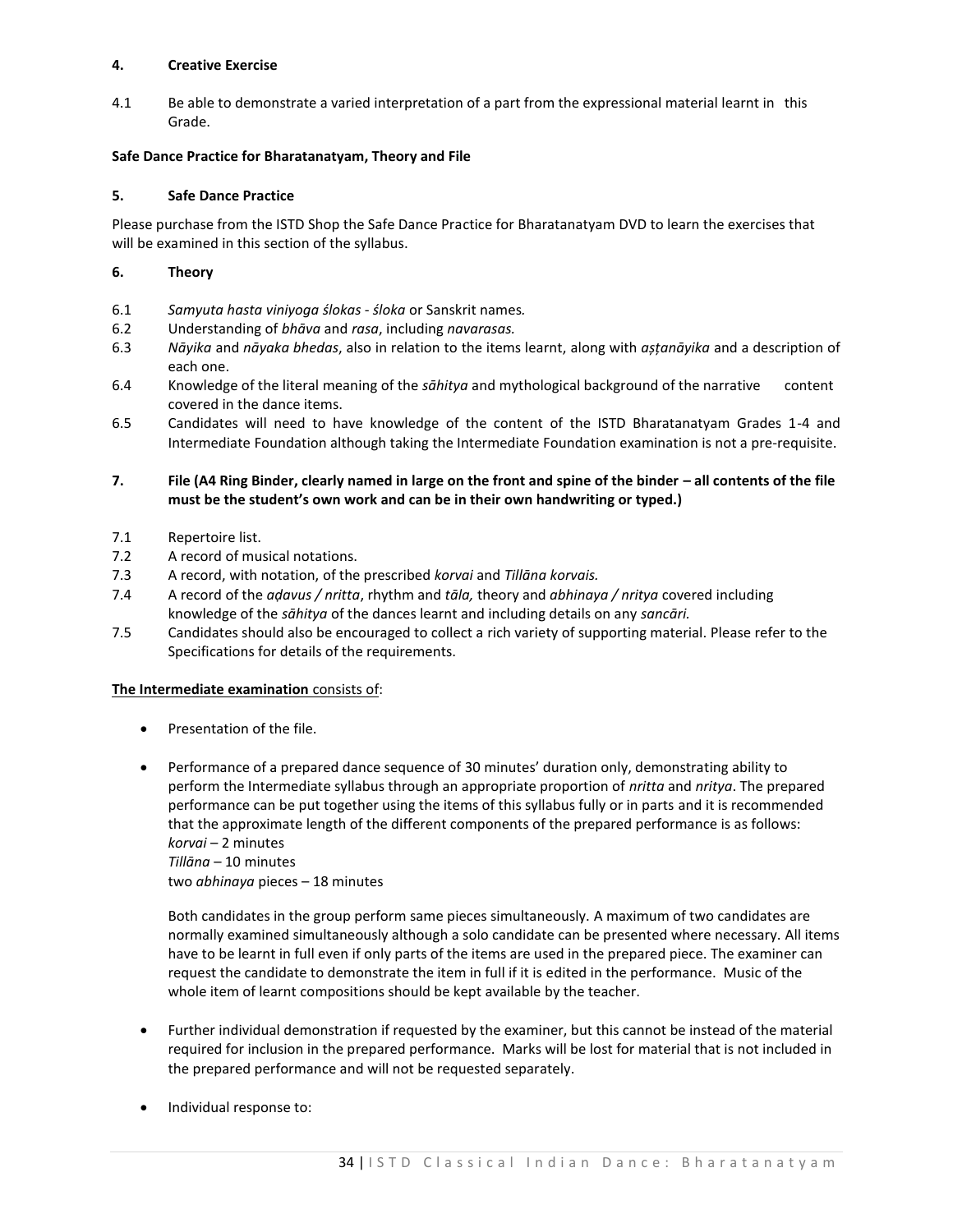the creative exercise task demonstration of safe dance practice exercises theory questions questions generated from the file contents *tāla* and *taṭṭukazhi* tasks singing tasks

Candidates are encouraged to bring a small supply of still drinking water if needed following the prepared performance as well as a paper and pen to make brief notes for their creative exercise.

# **ADVANCED 1**

# **THIS OUTLINE SYLLABUS IS TO BE TAUGHT FOLLOWING A STUDY OF THE SYLLABUS SPECIFICATIONS**

Candidates wishing to enter Advanced 1 must have passed Intermediate. Candidates must perform all the vocational examinations with ankle bells; marks will be deducted if not worn. Vocational candidates must all bring a *taṭṭukazhi* to the examination for the tasks of these grades and marks will be lost if not done so.

## **Ancillary Skills**

# **1. Rhythm and Tāla**

1.1 Recitation, with *tāla* as well as with *taṭṭukazhi* of rhythmic structures in all items learnt as well as the *Varnam jatis / tīrmānas* and *korvais* in *Varnam swaras.*

# **2. Music**

- 2.1 Ability to sing the items learnt to *tāla* and demonstrating musicality. This may be demonstrated by following written *swaras / sāhitya*. It is not expected for the candidate to sing the ś*loka*, but knowledge of the *sāhitya* and meaning may be tested under the theory section
- 2.2 Knowledge of compositional structure ie: *pallavi, anupallavi* and of *rāgas* and *tālas* pertaining to the set dance pieces in this Grade.

# **Technical Skills and Performance**

# **3.** *Nritta* **and** *Nritya*

- 3.1 A minimum of one item from the following selection *Mallāri / Pușpānjali / Kavittuvam / Toḍayam* or similar invocation piece*.*
- 3.2 *Śloka.*
- 3.3 *Varnam* (Each line of the song should fit into one *āvartana* of *ādi tāla* or four *āvartanas* of *rūpaka tāla*).

## **4. Creative Exercise**

- 4.1 Creating and performing a *nritta* sequence incorporating given *aḍavus* in suggested rhythmic structures set to two *renḍu kalai āvartanas* of *ādi tāla.* For this, *śolkattu* from a *jati / tīrmāna* will be given by the examiner and the *aḍavus* to be used will be indicated.
- 4.2 Creating *sancāri bhāva* as stipulated by the examiner. This will be to a song that is unknown to the candidate. The examiner will prescribe the content of the *sancāri bhāva.*

## **Safe Dance Practice for Bharatanatyam, Theory and File**

## **5. Safe Dance Practice**

Please purchase from the ISTD Shop the Safe Dance Practice for Bharatanatyam DVD to learn the exercises that will be examined in this section of the syllabus.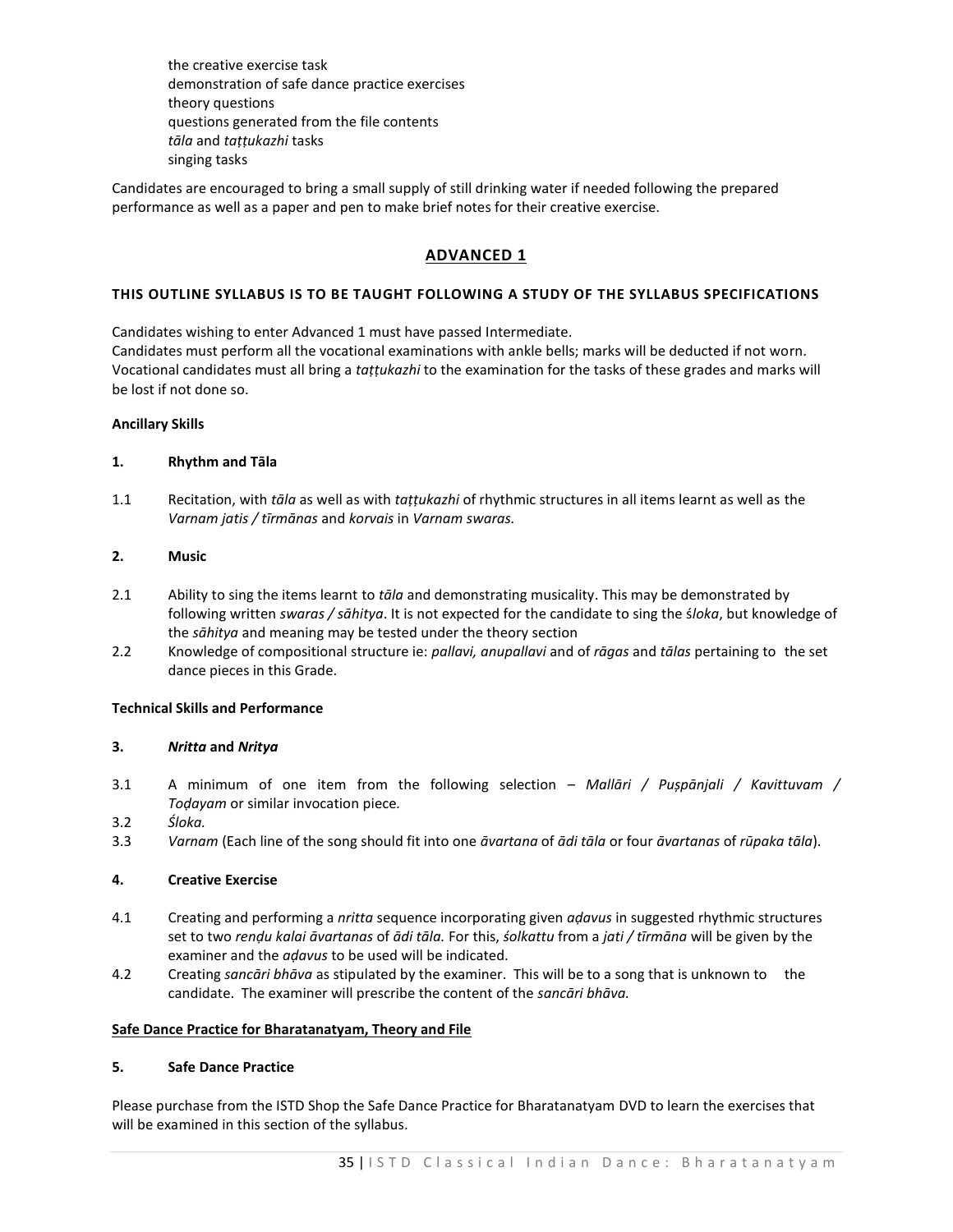# **6. Theory**

- 6.1 *Gati Bhedas* and *Bāndhava Hastas.*
- 6.2 Literal meaning and knowledge of the *sāhitya* and mythological background of the narrative content covered in the items learnt.
- 6.3 Understanding of a *mārgam.*
- 6.4 In-depth understanding of the four types of *abhinaya.*
- 6.5 Candidates will need to have knowledge of the content of the ISTD Bharatanatyam Grades 1-4, Intermediate Foundation and Intermediate.
- **7. File (A4 Ring Binder, clearly named in large on the front and spine of the binder – all contents of the file must be the student's own work and can be in their own handwriting or typed.)**
- 7.1 Repertoire list.
- 7.2 A record of musical notations.
- 7.3 A record, with notation, of *Varnam jatis / tīrmānas* and *korvais* in *Varnam swaras.*
- 7.4 A record of the *aḍavus / nritta*, rhythm and *tāla,* theory and *abhinaya / nritya* covered including k nowledge of the *sāhitya* of the dances learnt and including details on any *sancāri.*
- 7.5 Information on different *bāņis* of Bharatanatyam.
- 7.6 Researched material on requirements for dance costumes and make-up for traditional Bharatanatyam performance.
- 7.7 Candidates should also be encouraged to collect a rich variety of supporting material. Please refer to the Specifications for details of the requirements.

# **The Advanced 1 examination** consists of:

- Presentation of the file.
- Performance of a prepared dance sequence of of 35 minutes' duration only, demonstrating ability to perform the Advanced 1 syllabus through an appropriate proportion of *nritta* and *nritya* with a compulsory inclusion of at least part of the first half and part of the second half of the *varnam*. The prepared performance can be put together using the items of this syllabus fully or in parts and it is recommended that the approximate length of the different components of the prepared performance is as follows:

One out of *Mallāri / Pușpānjali / Kavittuvam / Toḍayam* – 9 minutes *Śloka* – 4 minutes Varnam – 22 minutes.

Both candidates in the group perform same pieces simultaneously. A maximum of two candidates are normally examined simultaneously although a solo candidate can be presented where necessary. All items have to be learnt in full even if only parts of the items are used in the prepared piece. The examiner can request the candidate to demonstrate the item in full if it is edited in the performance. Music of the whole item of learnt compositions should be kept available by the teacher.

- Further individual demonstration if requested by the examiner, but this cannot be instead of the material required for inclusion in the prepared performance. Marks will be lost for material that is not included in the prepared performance and will not be requested separately.
- Individual response to: the creative exercise task demonstration of safe dance practice exercises theory questions questions generated from the file contents *tāla* and *taṭṭukazhi* tasks singing tasks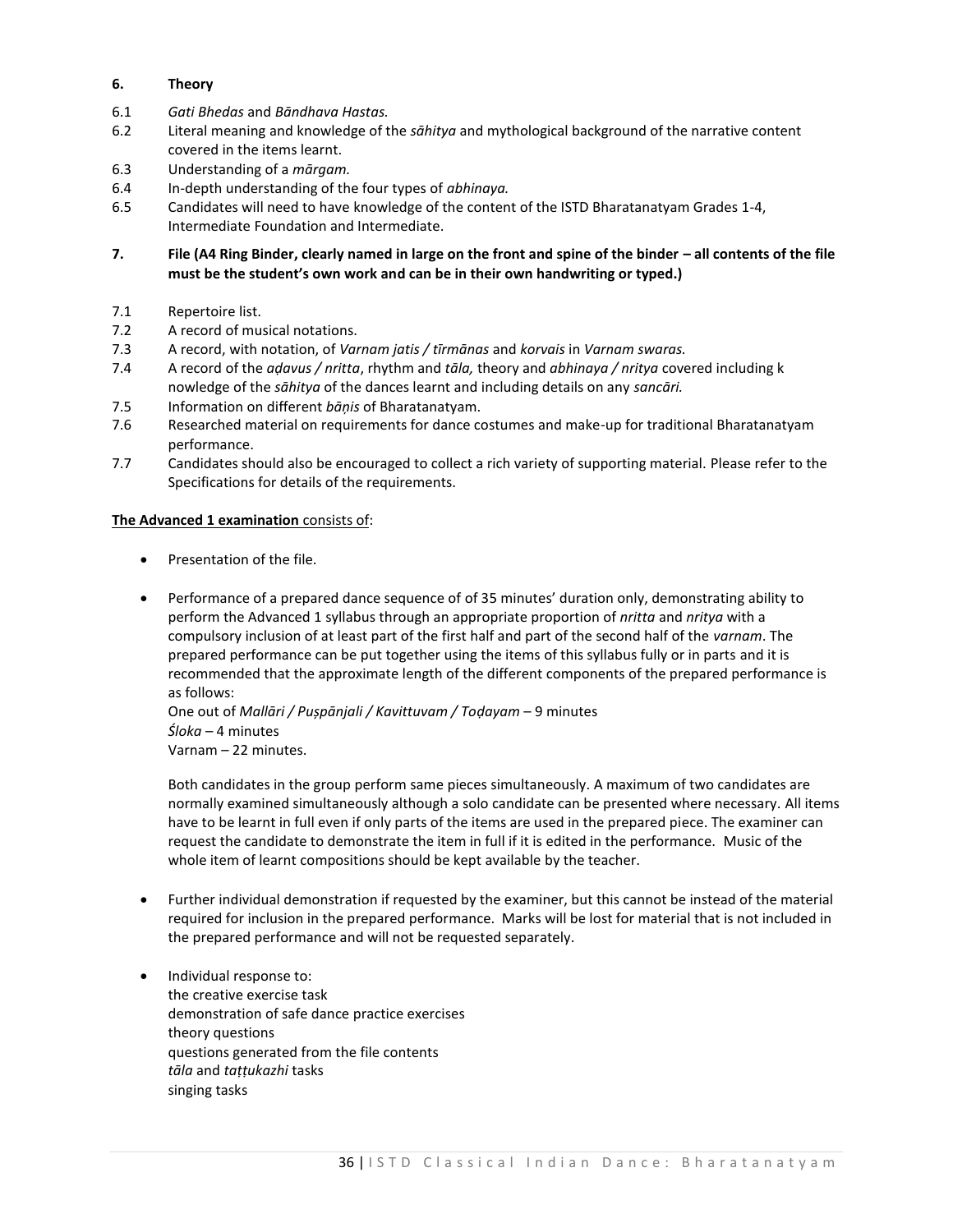Candidates are encouraged to bring a small supply of still drinking water if needed following the prepared performance as well as a paper and pen to make brief notes for their creative exercise.

# **ADVANCED 2**

# **THIS OUTLINE SYLLABUS IS TO BE TAUGHT FOLLOWING A STUDY OF THE SYLLABUS SPECIFICATIONS**

Candidates wishing to enter Advanced 2 must have passed Advanced 1.

Candidates must perform all the vocational examinations with ankle bells; marks will be deducted if not worn. Vocational candidates must all bring a *taṭṭukazhi* to the examination for the tasks of these grades and marks will be lost if not done so.

# **Ancillary Skills**

## **1. Rhythm and** *Tāla*

1.1 Recitation, with *tāla* as well as with *taṭṭukazhi* of rhythmic structures in all items learnt as well as the *Varnam jatis / tīrmānas* and korvais in *Varnam swaras.*

# **2. Music**

- 2.1 Ability to sing the items learnt to *tāla* and demonstrating musicality. This may be demonstrated by following written *swaras / sāhitya*.
- 2.2 Knowledge of compositional structure ie: *pallavi, anupallavi* and of *rāgas* and *tālas* pertaining to the set dance pieces in this Grade.

## **Technical Skills and Performance**

# **3.** *Nritta* **and** *Nritya*

- 3.1 *Jāvali / Aṣṭapadi*
- 3.2 *Varnam*  a more complex one than previously done in Advanced 1, ie slower paced such as a Tanjore Quartet one, displaying maturity in *sancāri.* Instead of a *Varnam*, a similarly structured slow-paced item incorporating *jatis / tīrmānas* and *swaras* as well as equally elaborate *abhinaya* sections can be chosen. (Candidates may choose to perform a *Swarajati*, *Pancaratna*, *Nrityopahāra*, an *aṭa tāla tānavarnam*, or even a *Kīrtanam* such as *Bhāvayāmi Raghurāmam*, but these must display the required complexity and maturity and must be slow paced).

## **4. Creative Exercise**

At this level, the examiner will expect to see evidence of *manodharma* which is the skill of improvisation.

- 4.1 Creating a narrative based on a given theme (applying *padārtha, vākyartha* and *sanc*ā*ri*) where the examiner will choose a song unfamiliar to the candidate.
- 4.2 Creating and performing a *jati / tīrmāna* facilitated by the examiner. In this, the examiner will recite the *jati / tīrmāna* and the candidate will be required to set movement to it and perform it. The examiner will not make suggestion to what *aḍavus* should be used.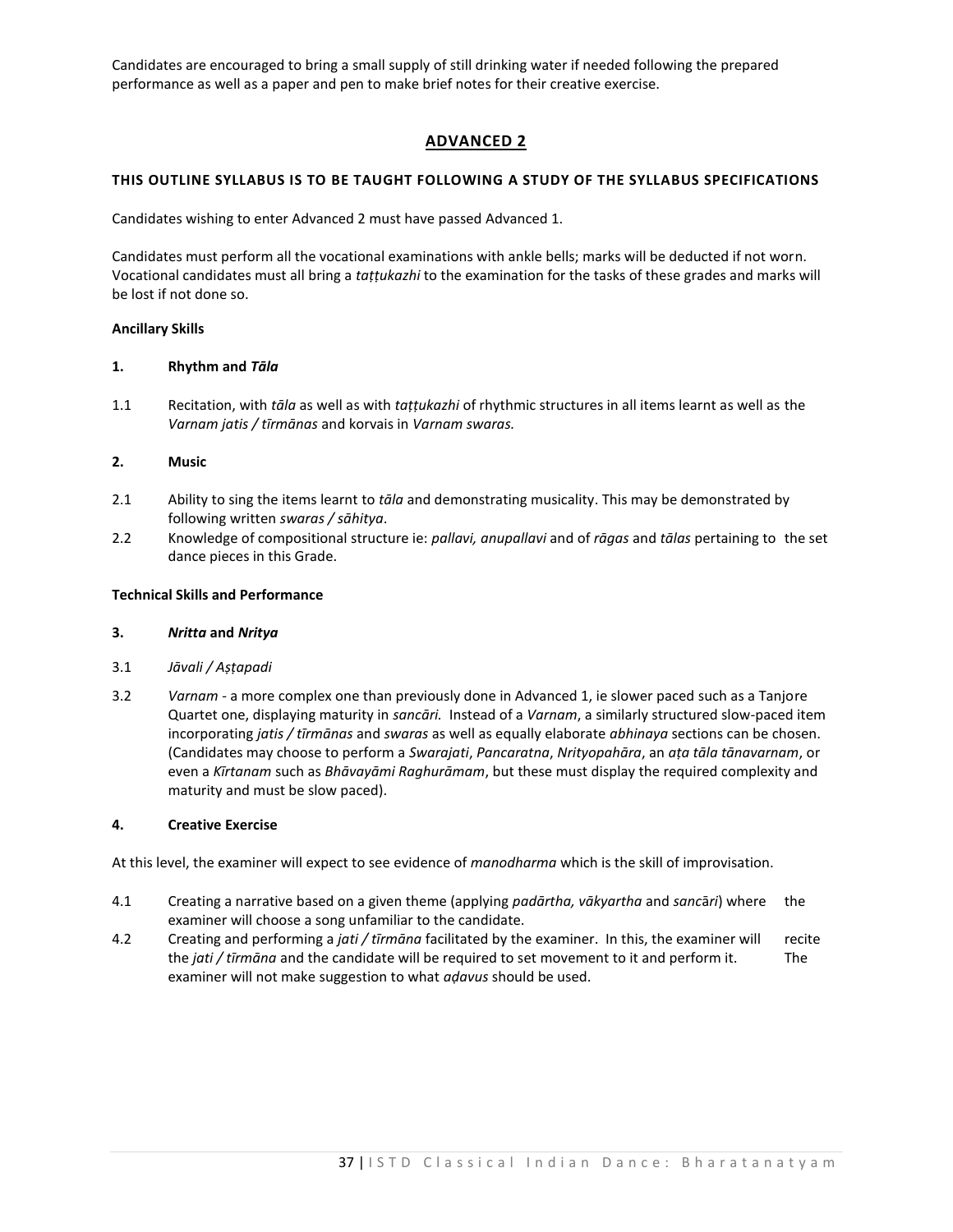# **Safe Dance Practice for Bharatanatyam, Theory and File**

# **5. Safe Dance Practice**

Please purchase from the ISTD Shop the Safe Dance Practice for Bharatanatyam DVD to learn the exercises that will be examined in this section of the syllabus.

# **6. Theory**

- 6.1 *Navagraha Hastas.*
- 6.2 Knowledge of the literal meaning of the *sāhitya* and mythological background of the narrative content covered in the items learnt.
- 6.3 Candidates will need to have knowledge of the content of the ISTD Bharatanatyam Grades 1-4, Intermediate Foundation, Intermediate and Advanced 1. Candidates wishing to enter Advanced 2 must have passed Advanced 1.
- **7. File (A4 Ring Binder, clearly named in large on the front and spine of the binder – all contents of the file must be the student's own work and can be in their own handwriting or typed.)**
- 7.1 Repertoire list.
- 7.2 A record of musical notations.
- 7.3 A record, with notation, of the *Varnam*'s or the alternative item's *jatis / tīrmānas* and *korvais* of the *Varnam swaras.*
- 7.4 A record of the *aḍavus / nritta*, rhythm and *tāla,* theory and *abhinaya / nritya* covered including knowledge of the *sāhitya* of the dances learnt and including details on any *sancāri.*
- 7.5 History of Bharatanatyam through the ages, and to the present day.
- 7.6 A study of the requirements for lighting, sound and set for traditional Bharatanatyam presentation.
- 7.7 Candidates should also be encouraged to collect a rich variety of supporting material. Please refer to the Specifications for details of the requirements.

# **The Advanced 2 examination** consists of:

- **•** Presentation of the file.
- Performance of a prepared dance sequence of of 45 minutes' duration only, demonstrating ability to perform the Advanced 2 syllabus through an appropriate proportion of *nritta* and *nritya* with a compulsory inclusion of at least part of the first half and part of the second half of the *varnam*. The prepared performance can be put together using the items of this syllabus fully or in parts and it is recommended that the approximate length of the different components of the prepared performance is as follows:

*abhinaya* item – 13 minutes *Varnam* – 32 minutes.

In addition to these 45 minutes and separately the examiner will request to see a dance piece from previous Grades, choosing this from the repertoire list to be provided by the candidate.

Both candidates in the group perform same pieces simultaneously. A maximum of two candidates are normally examined simultaneously although a solo candidate can be presented where necessary. All items have to be learnt in full even if only parts of the items are used in the prepared piece. The examiner can request the candidate to demonstrate the item in full if it is edited in the performance. Music of the whole item of learnt compositions should be kept available by the teacher.

 Further individual demonstration if requested by the examiner, but this cannot be instead of the material required for inclusion in the prepared performance. Marks will be lost for material that is not included in the prepared performance and will not be requested separately.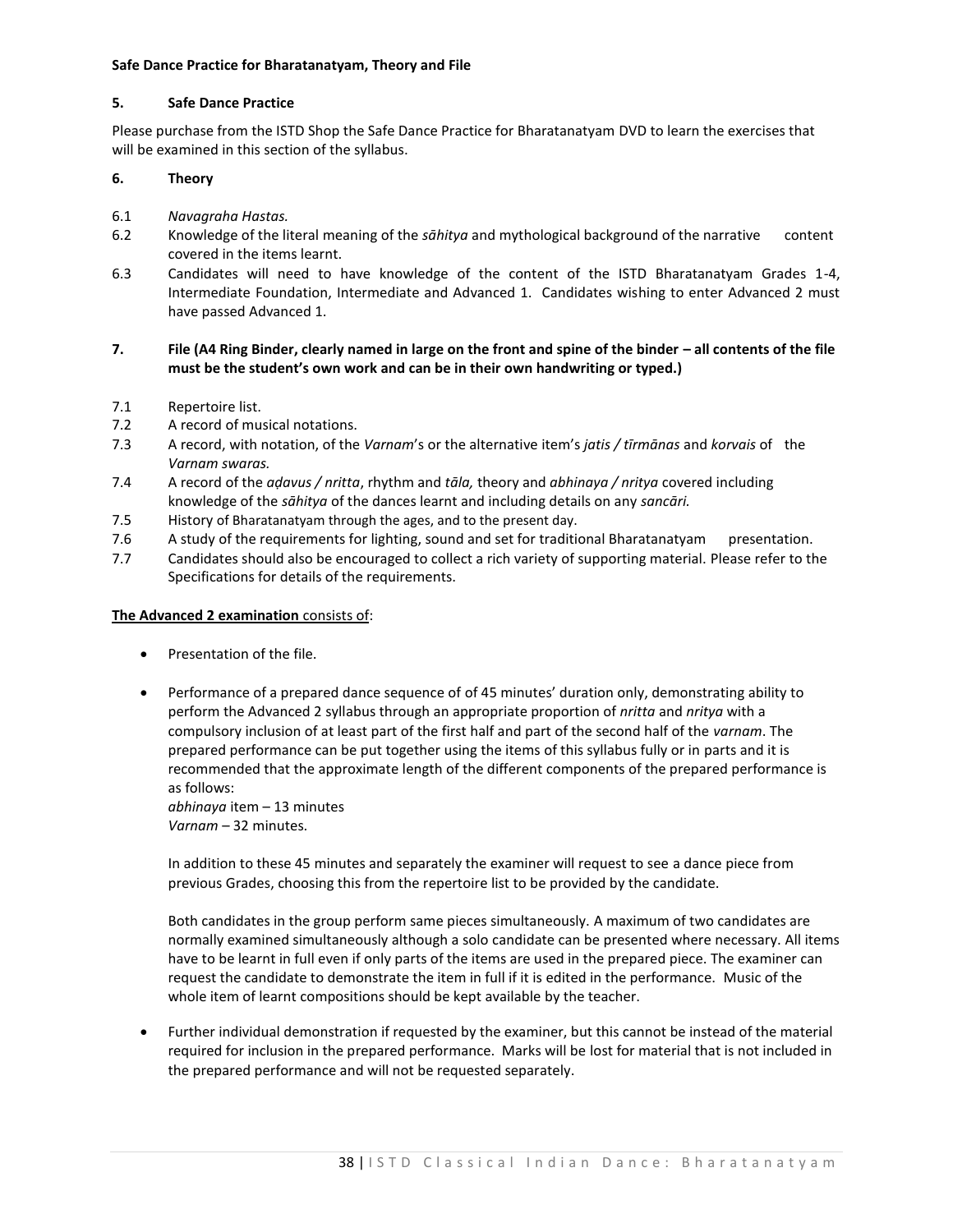• Individual response to:

the creative exercise task demonstration of safe dance practice exercises theory questions questions generated from the file contents *tāla* and *taṭṭukazhi* tasks singing tasks

Candidates are encouraged to bring a small supply of still drinking water if needed following the prepared performance as well as a paper and pen to make brief notes for their creative exercise.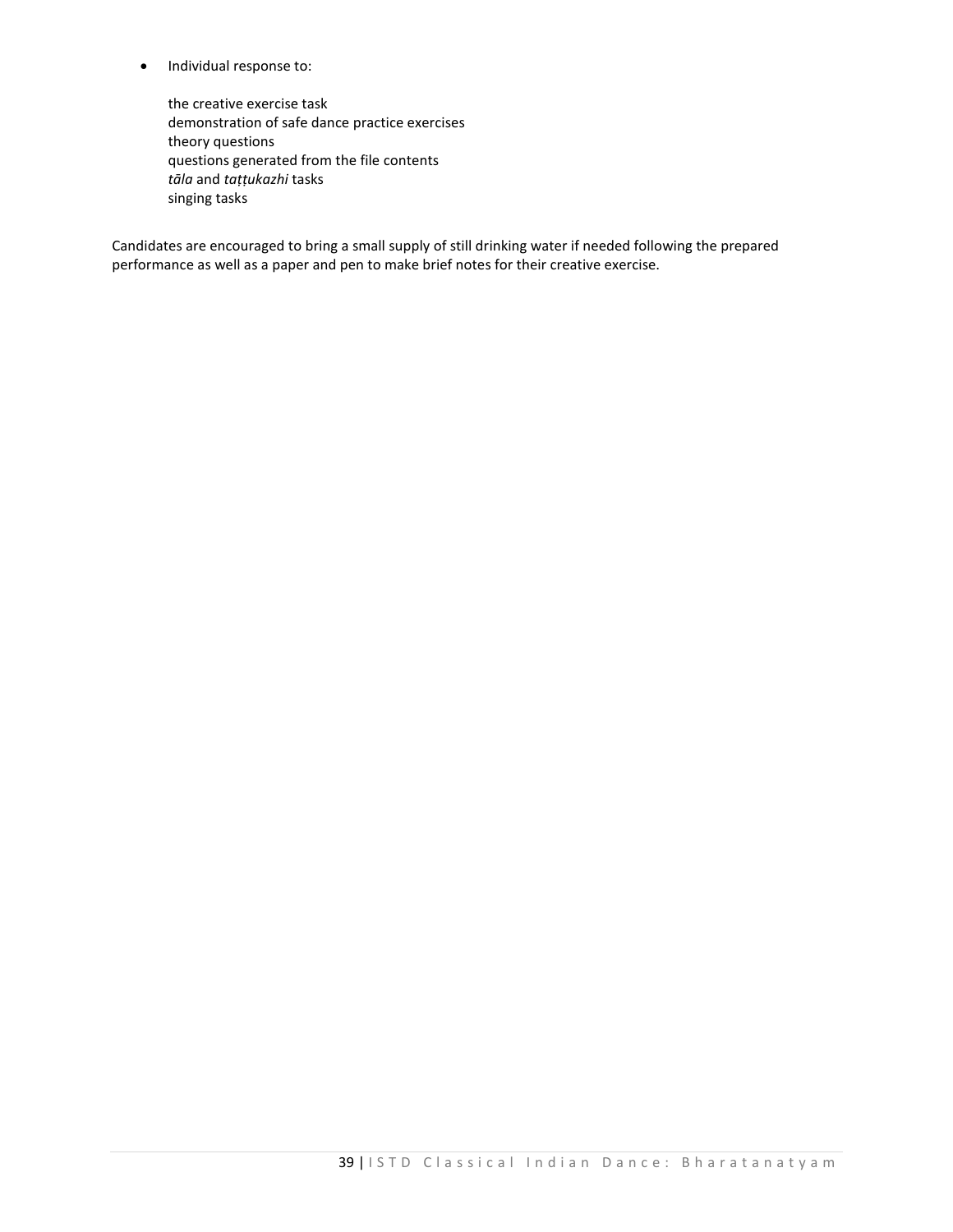# **ASSESSMENT – BHARATANATYAM VOCATIONAL GRADE EXAMINATIONS**

# **MARK SCHEME**

# **INTERMEDIATE FOUNDATION**

| <b>ANCILLARY SKILLS</b>                                                                                                              |                         |
|--------------------------------------------------------------------------------------------------------------------------------------|-------------------------|
| <b>Title of component</b>                                                                                                            | <b>Marks attainable</b> |
| Music, rhythm and tāla - recitation and time-keeping of tāla, singing the items learnt<br>with tāla, demonstrating use of tațțukazhi | 20                      |
| <b>Section Total</b>                                                                                                                 | 20                      |
| <b>TECHNICAL SKILLS AND PERFORMANCE</b>                                                                                              |                         |
| <b>Title of component</b>                                                                                                            | <b>Marks attainable</b> |
| Miśra Alārippu & Jatiswaram                                                                                                          | 18                      |
| Śabdam.                                                                                                                              | 15                      |
| Kīrtanam                                                                                                                             | 12                      |
| Creative exercise.                                                                                                                   | 5                       |
| <b>Section Total</b>                                                                                                                 | 50                      |
| SAFE DANCE PRACTICE FOR BHARATANATYAM, THEORY AND FILE                                                                               |                         |
| <b>Title of component</b>                                                                                                            | <b>Marks attainable</b> |
| Safe Dance Practice for Bharatanatyam                                                                                                | 5                       |
| Theory $-$ response to questions                                                                                                     | 15                      |
| File – adequacy and presentation and response to questions generated from the file.                                                  | 10                      |
| <b>Section Total</b>                                                                                                                 | 30                      |
| <b>Total</b>                                                                                                                         | 100                     |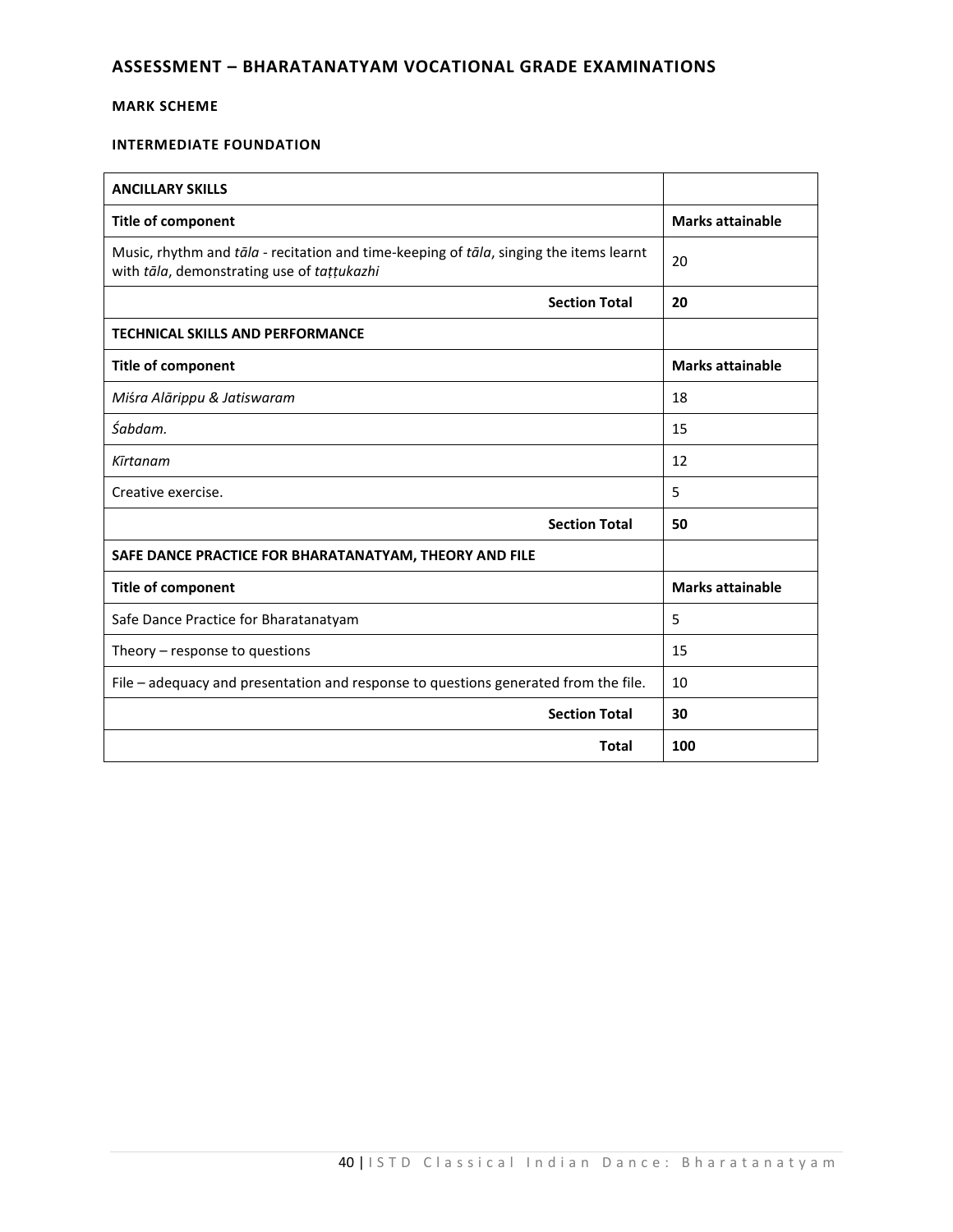# **INTERMEDIATE**

| <b>ANCILLARY SKILLS</b>                                                                                                             |                            |
|-------------------------------------------------------------------------------------------------------------------------------------|----------------------------|
| <b>Title of component</b>                                                                                                           | <b>Marks</b><br>attainable |
| Music, rhythm and tāla - recitation and timekeeping of tāla, singing the items learnt with<br>tāla, demonstrating use of tațțukazhi | 20                         |
| <b>Section Total</b>                                                                                                                | 20                         |
| TECHNICAL SKILLS AND PERFORMANCE                                                                                                    |                            |
| <b>Title of component</b>                                                                                                           | <b>Marks</b><br>attainable |
| Korvai in a less common tāla                                                                                                        | 5                          |
| Tillāna                                                                                                                             | 15                         |
| Abhinaya                                                                                                                            |                            |
| Padam                                                                                                                               | 25                         |
| Bhajan/Devarnāma/Tevāram or any other devotional piece                                                                              |                            |
| Creative exercise                                                                                                                   | 5                          |
| <b>Section Total</b>                                                                                                                | 50                         |
| SAFE DANCE PRACTICE FOR BHARATANATYAM, THEORY AND FILE                                                                              |                            |
| <b>Title of component</b>                                                                                                           | <b>Marks</b><br>attainable |
| Safe Dance Practice for Bharatanatyam                                                                                               | 5                          |
| Theory - response to questions                                                                                                      | 15                         |
| File - adequacy and presentation and response to questions generated from the file.                                                 | 10                         |
| <b>Section Total</b>                                                                                                                | 30                         |
| <b>Total</b>                                                                                                                        | 100                        |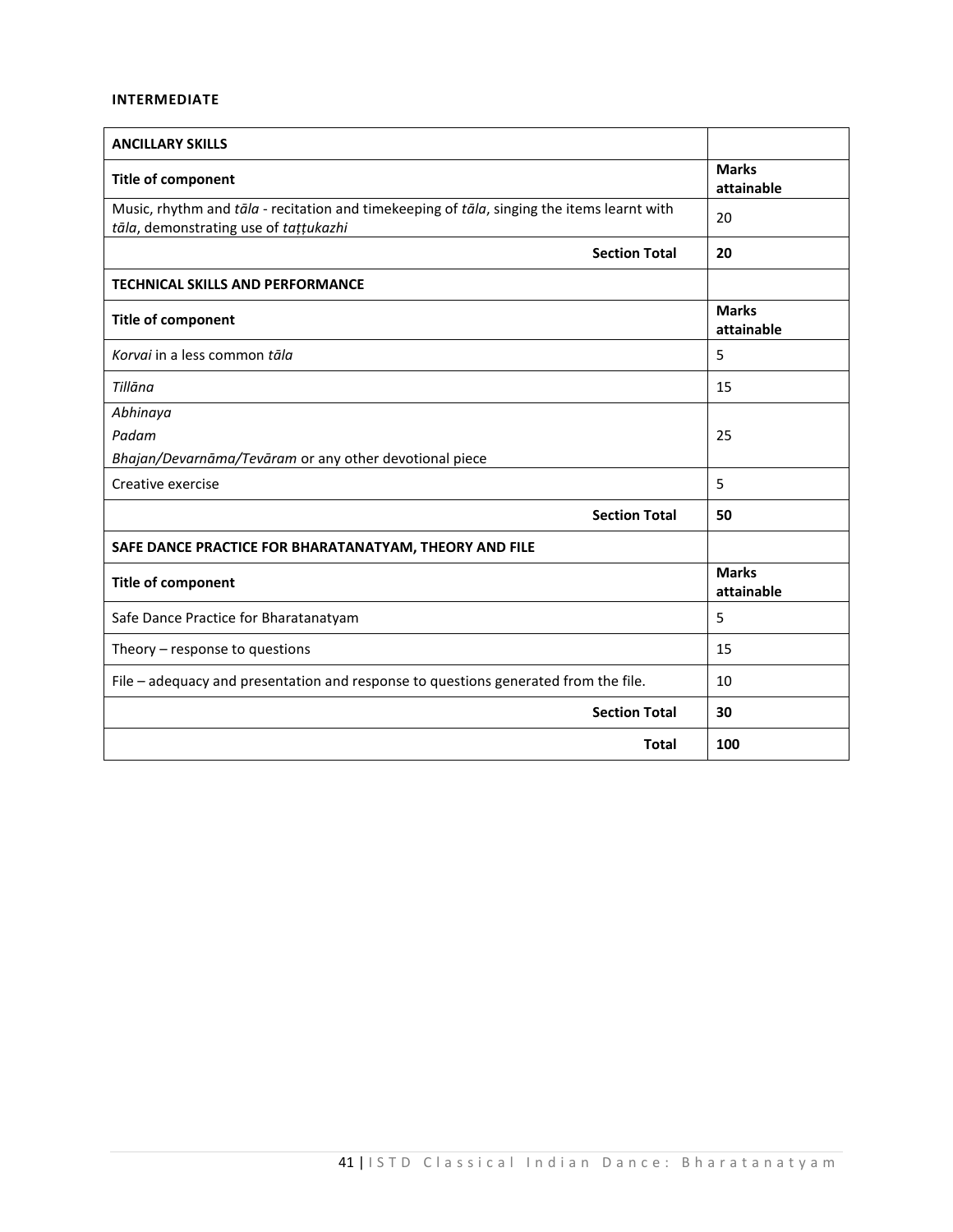# **ADVANCED 1**

| <b>ANCILLARY SKILLS</b>                                                                                                             |                         |  |
|-------------------------------------------------------------------------------------------------------------------------------------|-------------------------|--|
| <b>Title of component</b>                                                                                                           | <b>Marks attainable</b> |  |
| Music, rhythm and tāla - recitation and timekeeping of tāla, singing the items<br>learnt with tāla, demonstrating use of tattukazhi | 20                      |  |
| <b>Section Total</b>                                                                                                                | 20                      |  |
| <b>TECHNICAL SKILLS AND PERFORMANCE</b>                                                                                             |                         |  |
| <b>Title of component</b>                                                                                                           | <b>Marks attainable</b> |  |
| Mallāri/Puṣpānjali/Kavittuvam/Toḍayam                                                                                               | 10                      |  |
| Varnam                                                                                                                              | 25                      |  |
| Śloka                                                                                                                               | 5                       |  |
| Creative exercise                                                                                                                   | 10                      |  |
| <b>Section Total</b>                                                                                                                | 50                      |  |
| SAFE DANCE PRACTICE FOR BHARATANATYAM, THEORY AND FILE                                                                              |                         |  |
| <b>Title of component</b>                                                                                                           | <b>Marks attainable</b> |  |
| Safe Dance Practice for Bharatanatyam                                                                                               | 5                       |  |
| Theory $-$ response to questions                                                                                                    | 15                      |  |
| File – adequacy and presentation and response to questions generated from the file.                                                 | 10                      |  |
| <b>Section Total</b>                                                                                                                | 30                      |  |
| <b>Total</b>                                                                                                                        | 100                     |  |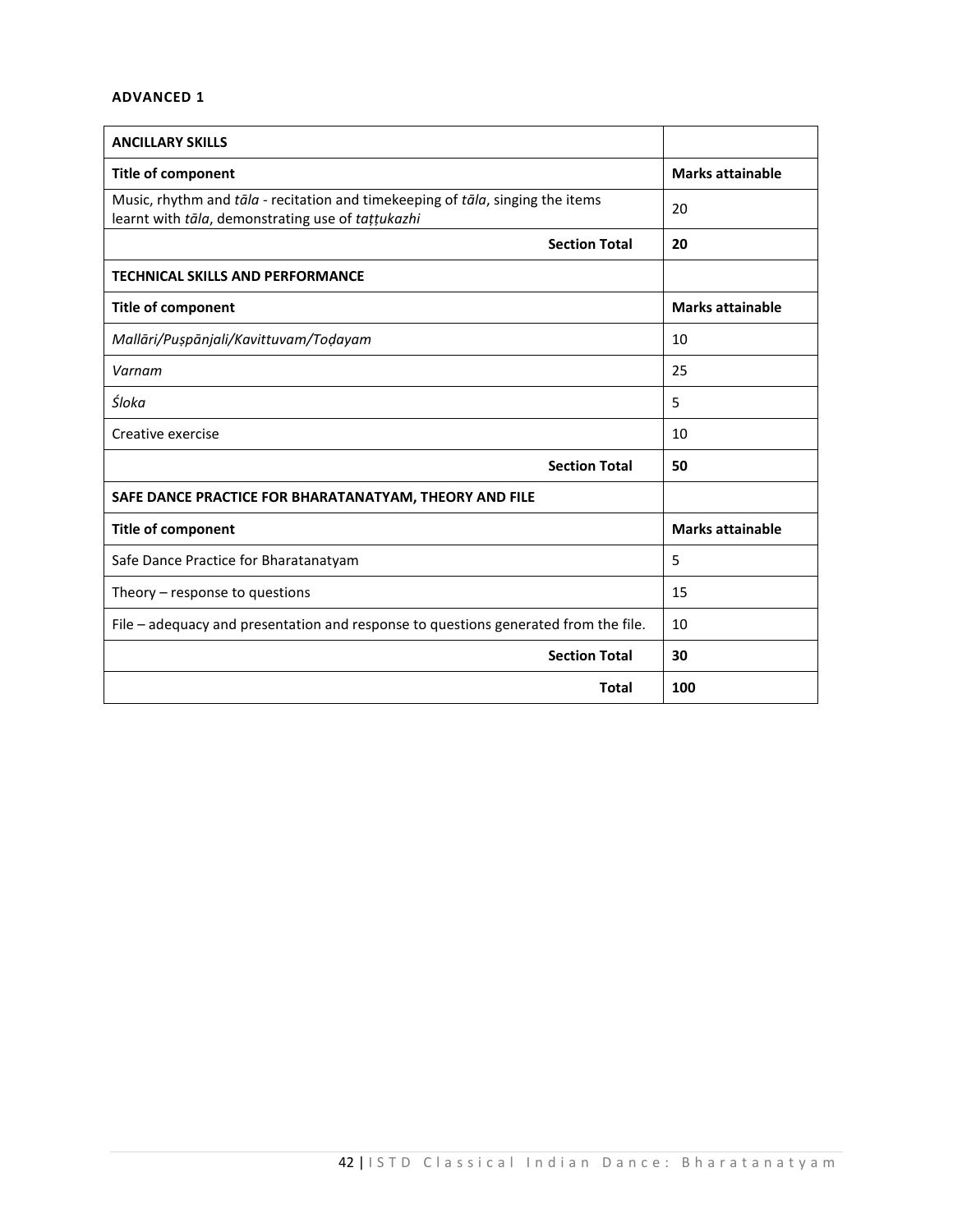# **ADVANCED 2**

| <b>ANCILLARY SKILLS</b>                                                                                                             |                         |  |
|-------------------------------------------------------------------------------------------------------------------------------------|-------------------------|--|
| <b>Title of component</b>                                                                                                           | <b>Marks attainable</b> |  |
| Music, rhythm and tāla - recitation and timekeeping of tāla, singing the items<br>learnt with tāla, demonstrating use of tattukazhi | 20                      |  |
| <b>Section Total</b>                                                                                                                | 20                      |  |
| <b>TECHNICAL SKILLS AND PERFORMANCE</b>                                                                                             |                         |  |
| <b>Title of component</b>                                                                                                           | <b>Marks attainable</b> |  |
| Varnam                                                                                                                              | 25                      |  |
| Expressional item such as Jāvali/Astapadi                                                                                           | 10                      |  |
| Other items from the margam                                                                                                         | 5                       |  |
| Creative exercise                                                                                                                   | 10                      |  |
| <b>Section Total</b>                                                                                                                | 50                      |  |
| SAFE DANCE PRACTICE FOR BHARATANATYAM, THEORY AND FILE                                                                              |                         |  |
| <b>Title of component</b>                                                                                                           | <b>Marks attainable</b> |  |
| Safe Dance Practice for Bharatanatyam                                                                                               | 5                       |  |
| Theory $-$ response to questions                                                                                                    | 15                      |  |
| File - adequacy and presentation and response to questions generated from the file.                                                 | 10                      |  |
| <b>Section Total</b>                                                                                                                | 30                      |  |
| <b>Total</b>                                                                                                                        | 100                     |  |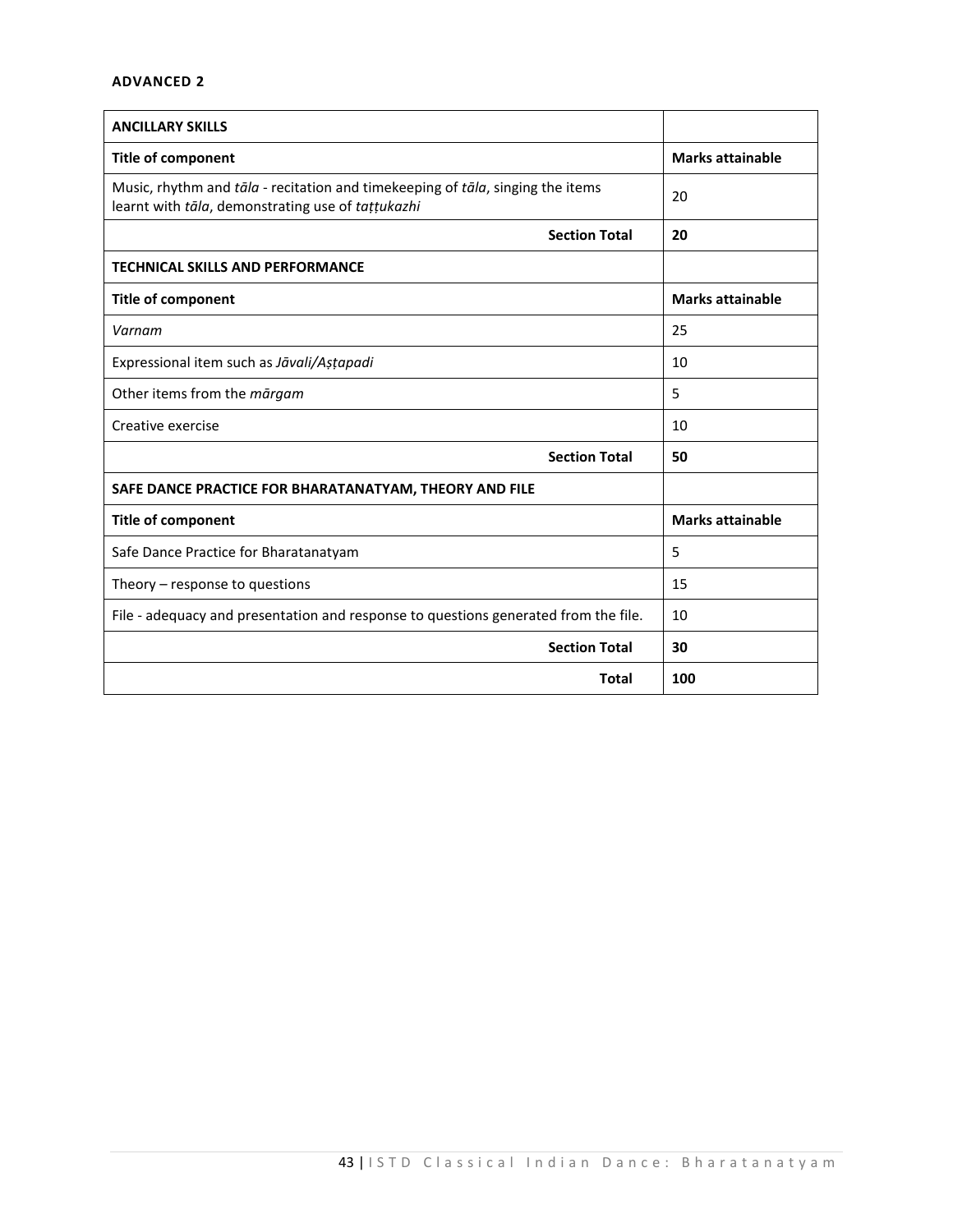# **METHOD OF ASSESSMENT**

Vocational Graded Examinations are assessed externally by visiting examiners recruited and trained by the ISTD. Assessment is carried out by means of a practical demonstration of the knowledge, understanding and skills required.

The examination is divided into Sections and each Section is composed of several components, which are separately assessed and aggregated to give the total out of 100. Candidates will, however, be unsuccessful if

- 1. 20% of the marks attainable or below are given for any one component
- 2. 40% of the marks attainable or below are given for any three components

This reflects the need to ensure competence across a wide range of components.

Results are indicated using the following attainment bands:

| <b>MARKS</b> |  |  |
|--------------|--|--|
| 80-100 marks |  |  |
| 65-79 marks  |  |  |
| 50-64 marks  |  |  |
| 0-49 marks   |  |  |
|              |  |  |

Full attainment descriptors are given further below.

# **CLASSIFICATION OF RESULTS**

The principle of best fit is applied in deciding the appropriate classification for each candidate. It is not to be expected that a candidate in a particular category will necessarily demonstrate all of the characteristics listed in that category.

A candidate who achieves a `**Distinction**' classification (80-100 marks) is one who demonstrates the following attributes in performance:

- Flair, vitality and skill
- Fully appropriate style
- Incisively-focussed dancing
- Precision in the technique of the genre
- Consistent, highly developed musicality
- Confident and accurate responses to questions asked and/or tasks set

A candidate who achieves a `**Merit**' classification (65-79 marks) is one who demonstrates the following attributes in performance:

- Skill and proficiency
- Largely appropriate style
- Focussed dancing
- Competence in the technique of the genre
- Evidence of developing musicality
- Relevant and appropriate responses to questions asked and/or tasks set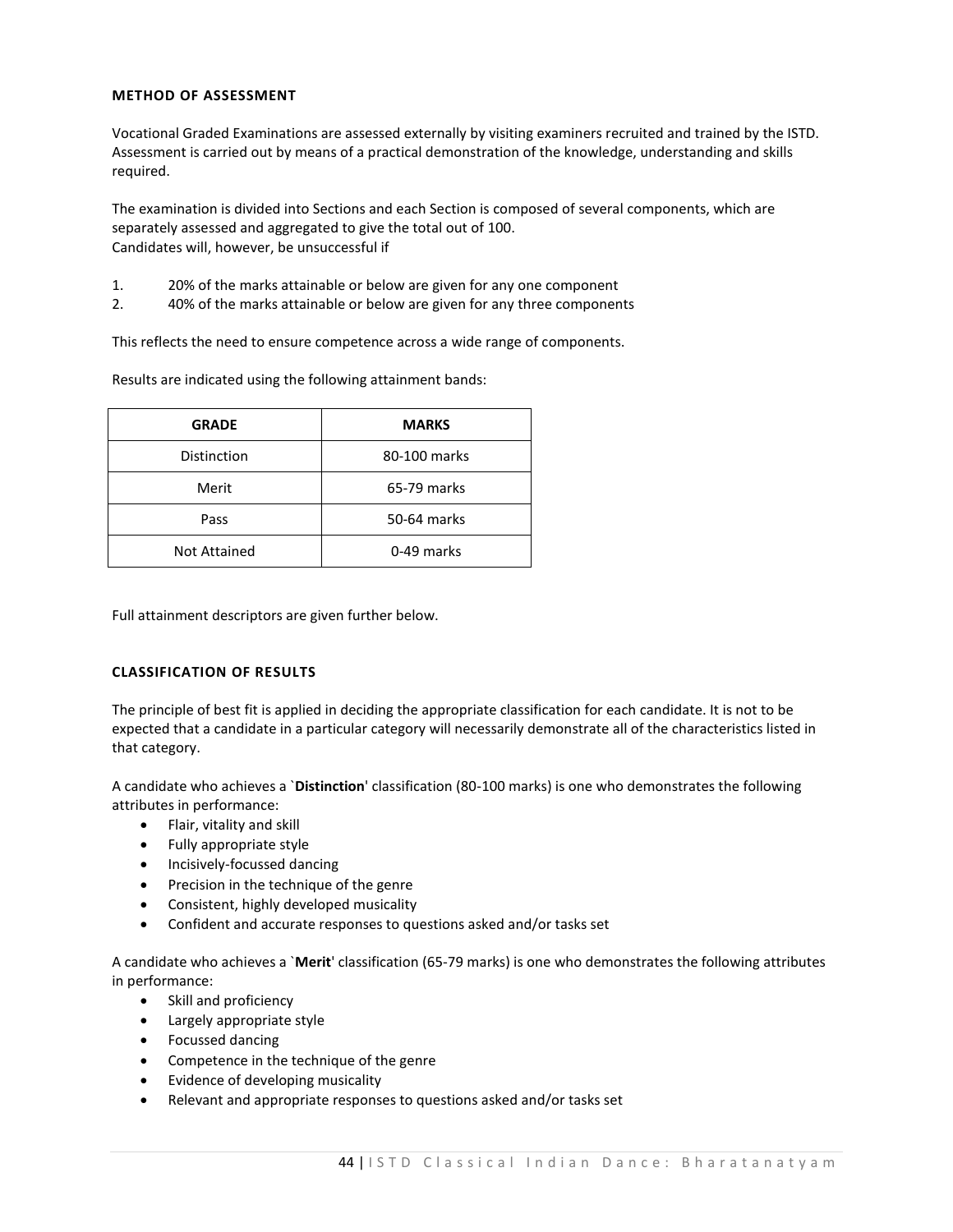A candidate who achieves a `**Pass**' classification (50-64 marks) is one who demonstrates the following attributes in performance:

- Competence
- Basic ability to carry out the required movements
- Periodic moments of convincing focus
- Basic competence in most aspects of the technique of the genre
- **•** Basic musicality
- Broadly relevant and appropriate response to questions asked and/or tasks set, but some prompting may be required

A candidate who achieves a `**Not attained**' classification (00-49 marks) is one who has not yet demonstrated the attributes required to gain at least a 'Pass' classification

# **REASONABLE ADJUSTMENTS**

Please see the **ISTD Equality and Diversity Policy** on the ISTD website for full information.

# **PROFESSIONAL QUALIFICATIONS**

The **Diploma in Dance Education (DDE)** qualification (revised 2018) is offered by Approved Dance Centres (ADCs) and is currently available throughout the European Union, but will be available progressively worldwide in a rolling programme. More information can be found in th[e DDE Syllabus Outline.](https://www.istd.org/about-us/documents/istd-level-4-diploma-in-dance-education-revised-2018-syllabus/)

# **RESULTS AND CERTIFICATION**

All ISTD examinations are single performance at one moment in time, with a detailed marking system awarded according to the assessment criteria and attainment descriptors given for each examination.

Under normal circumstances the report sheets for UK examinations will be issued to the teacher within 21 working days of the examination. Any errors found may therefore extend these timings, although the department will make every effort to process these as rapidly as possible.

All results are entered by Sections, and checked for achieving the minimum pass levels, per Section and in total, and correct levels of attainment against the total mark achieved.

Results are then cleared for certificate issue, which is undertaken by the Customer Services and Quality Assurance department, and should be within 6 to 8 weeks of the examination. Copies of all report sheets and results are held on archive for reference as necessary.

# **EXAMINATION RE-TAKES**

Candidates who are not successful may not re-take the examination until 3 months after the original examination.